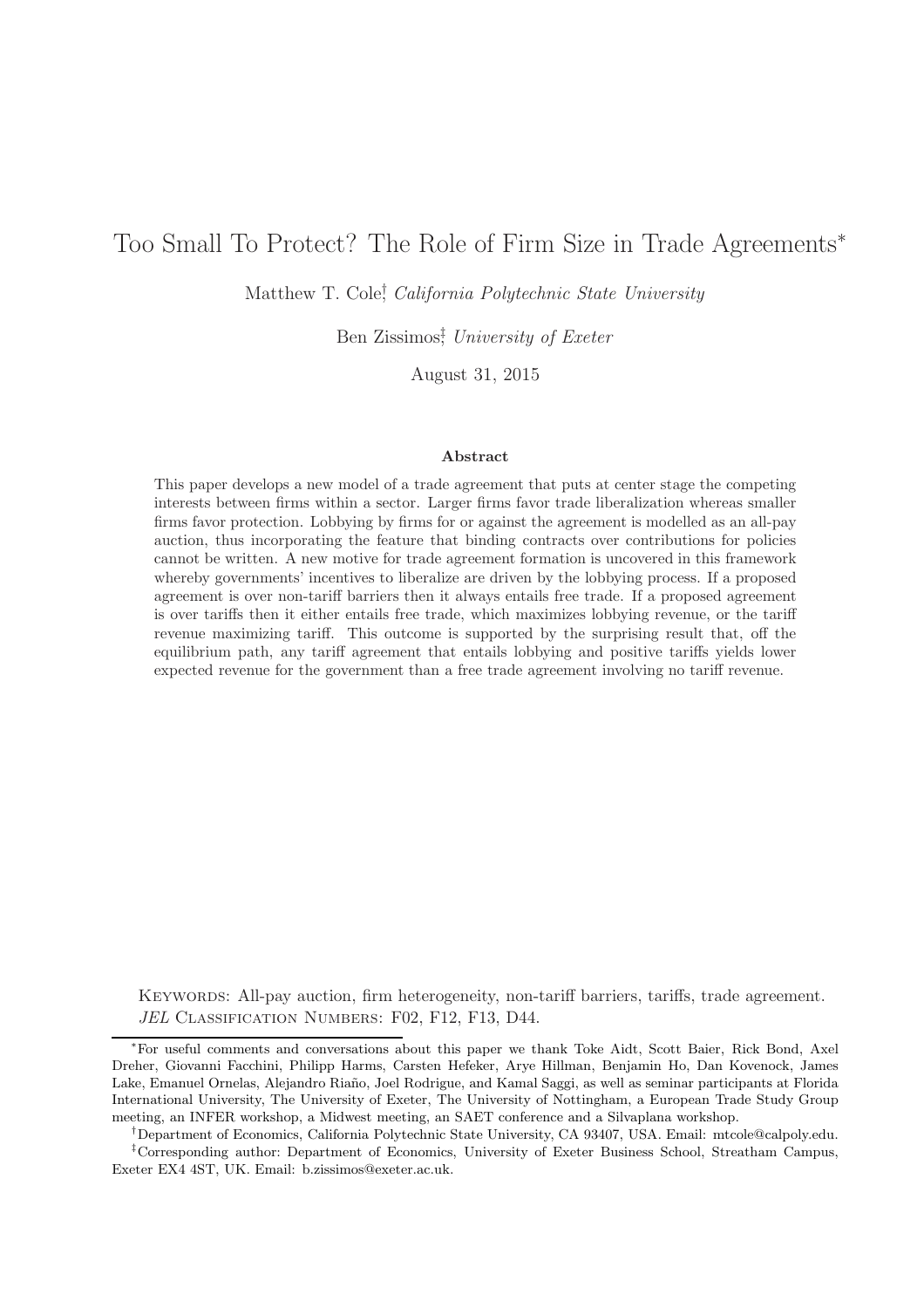## 1 Introduction

The outcome of a trade agreement is determined by a tension between competing interests. In realworld commentaries of trade agreements, this tension is usually identified between export sectors on the one hand who favor greater openness and import-competing sectors on the other who favor greater protection. For example, the UK government's Department for Trade and Industry report to Parliament on the outcome of the Uruguay Round focused first and foremost on the benefits to UK export sectors  $(DTI 1994, p.10).$ <sup>1</sup> The phasing out of the Multi-Fibre Agreement also received attention. The reason was that this lowered tariffs in industrialized countries on textiles and clothing, which the UK imports largely from developing countries but where it still maintains some competing interests. This basic approach of considering 'export sectors versus import competing sectors' is mirrored in the literature on the economics of trade agreements as well (Mayer 1981, Grossman and Helpman 1995, Hillman and Moser 1996, Maggi and Rodriguez-Clare 1998, Bagwell and Staiger 1999).

At the same time there appears to be an awareness that, even within a sector, firms' interests over a trade agreement may conflict. For example, DTI (1994, p.10, para. 5.13) in the assessment of the Uruguay round discussed above, also draws attention to the fact that UK firms both export industrial electronics and compete with foreign imports in the same sector. Perhaps surprisingly, given the present focus on the behavior of firms in economics, it has been political scientists rather than economists who have emphasized this division of interests between firms within a sector over trade policy and agreements. This division is expressed most clearly by Thacker (1998, 2000) in his study of Mexican business interests and their relationship with government and trade liberalization: "Where ... economies of scale give competitive advantages to large firms, size will also affect a firm's trade policy preferences. Under these conditions, larger firms will be more competitive internationally and therefore more likely to favor free trade. Smaller firms will be more protectionist" (Thacker 1998, 3). This view is also at the heart of work on the GATT and World Trade Organization (WTO) by Cowles (1998) and Aaronson (2001) for example.

The present paper develops a model of a trade agreement that puts at center stage the competing interests not of sectors but of firms. It determines the set of circumstances under which a trade

 $1$ <sup>1</sup>The Uruguay Round was the last successfully completed round of trade talks under the General Agreement on Tariffs and Trade, or GATT.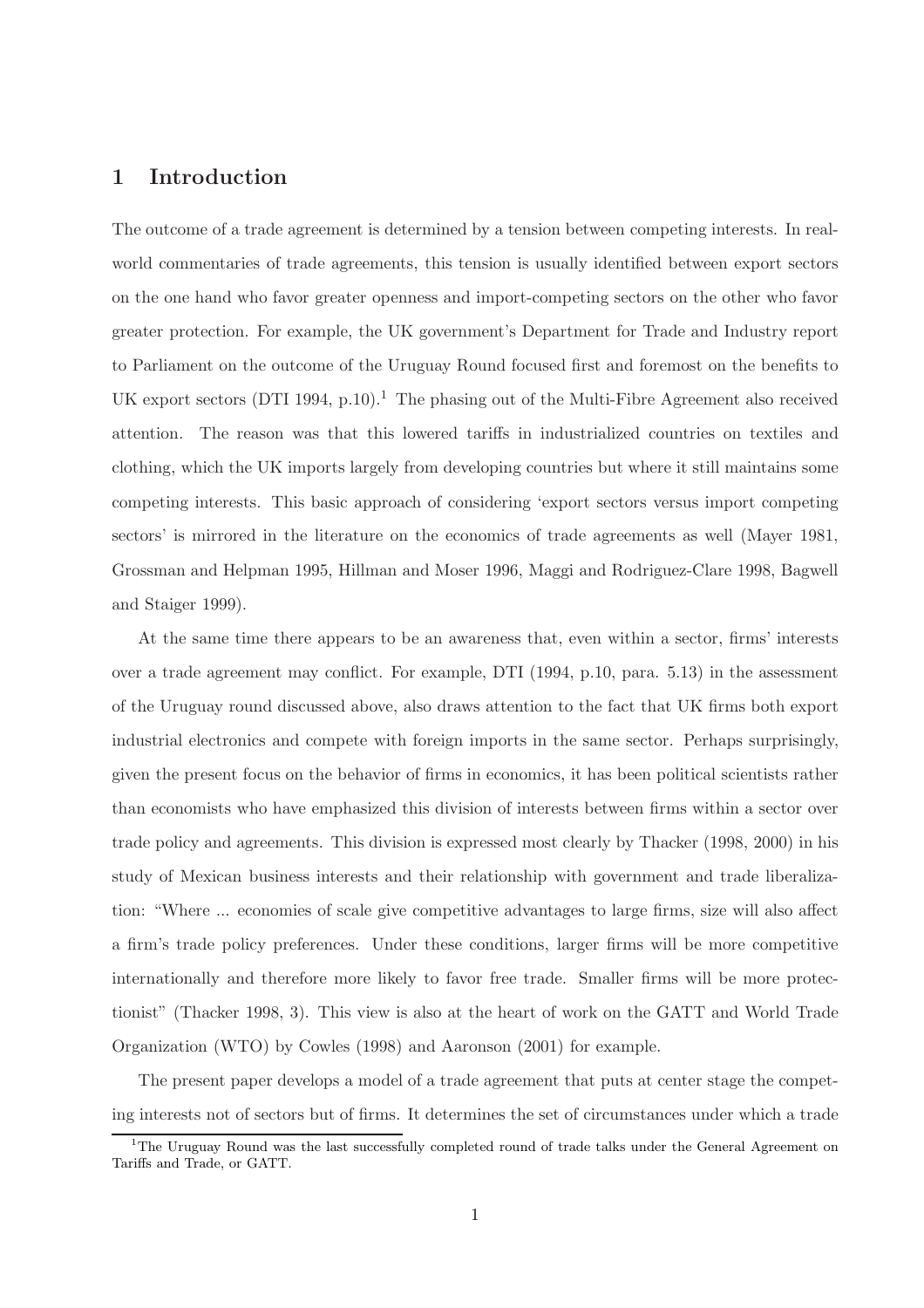agreement will be reached and the extent of trade liberalization in an environment where heterogeneous firms can lobby the government for the trade policy that they would prefer. Therefore, rather than an exporting sector and an import-competing sector as in traditional models of trade agreements, our model features exporting firms and import-competing firms within a single sector. In this setting, where larger more profitable firms apparently have greater resources to lobby the government in support of trade liberalization, we are asking whether smaller firms are necessarily 'too small to protect'?

The economic model is essentially that of Melitz (2003): in each of two countries, a continuum of monopolistically competitive firms produces a horizontally differentiated product at varying degrees of productivity. A prediction of the Melitz model is that, in a trading equilibrium, larger firms tend to export while smaller firms tend only to serve the domestic market. Each country is ex ante identical to the other. Firms produce horizontally differentiated products and exporters export different varieties in a trading equilibrium. Trade increases economic efficiency because traded goods are produced more efficiently and hence lower priced.

In our paper, starting from autarky, a trade agreement is reached according to the following procedure.<sup>2</sup> The two governments announce a proposed agreement to lower trade restrictions, to the same level, across the two countries. Trade restrictions are modelled as one of two possible instruments: iceberg transport costs or ad valorem tariffs. The proposed level of the restriction in each country can lie anywhere below autarky and is bounded from below at free trade. Each firm then has one of two options with regard to lobbying. It can contribute to a lobby group that supports the proposed trade agreement: the 'pro-trade lobby'. Or it can contribute to a lobby group that supports the status quo at autarky: the 'anti-trade lobby'. This captures the well known feature of real-world trade policy-making that firms form lobby groups to lobby for and against trade agreements. For example, the 'Alliance for GATT Now' group was formed to support the Uruguay Round vote whereas the 'Labor/Industry Coalition for International Trade' was (somewhat incongruously) formed to lobby against it (Dam 2001, 14). Each government then adopts the policy that raises the most revenue, taking into account both contributions by lobby groups and tariff

 $2$ Our model exhibits the standard feature that autarky is a Nash equilibrium in trade restrictions, wherein national welfares are below efficient levels. Therefore our approach follows the literature in considering a trade agreement as a way to escape from inefficient equilibrium trade policy outcomes. We will review below the similarities and differences of our approach to those of the prior literature.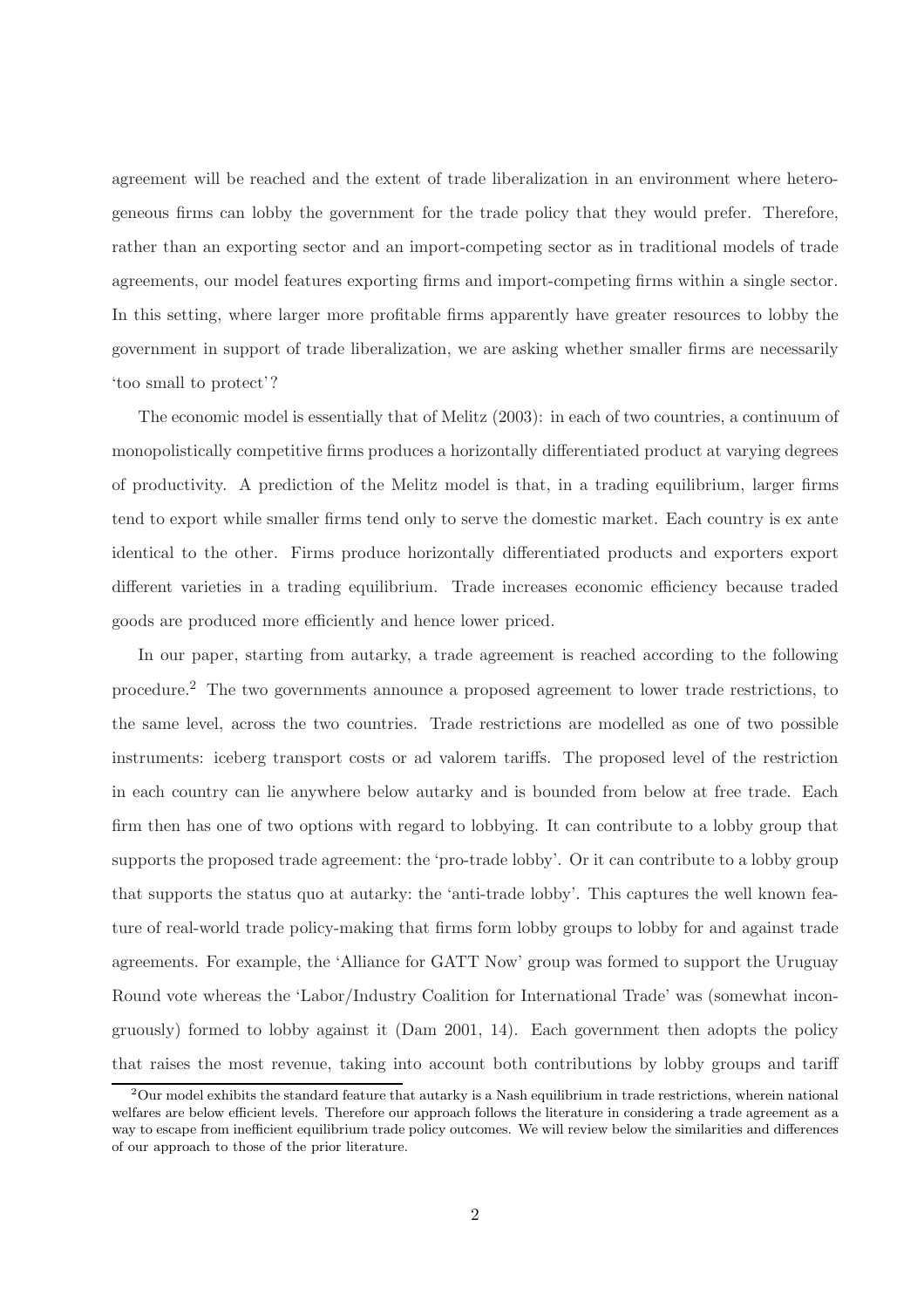revenues if any. Support for the agreement by the two governments must be unanimous, otherwise the agreement fails and autarky is maintained. It is through this set of policy interactions that the equilibrium trade agreement configuration will be determined. Our framework abstracts entirely from the role of consumers in order to focus on interactions between firms and their national government in lobbying over trade policy. This approach is tractable and approximates a standard utilitarian framework that incorporates consumer surplus, firm profits, tariff revenue and contributions by lobbies, but where there is a relatively large weight in the government's payoff function on contributions made by firms. This approach plays down the conventional terms-of-trade motive for trade agreement formation, which is also present in our model as we will explain below, and brings to the forefront the forces that we want to focus on.<sup>3</sup>

We follow Hillman (1989) by modelling lobbying over trade policy as an all-pay auction (with complete information).<sup>4</sup> This type of contest has three defining features. First, as in a regular first price auction, the highest contribution wins the contest with certainty. This assumption is generally regarded to capture rent-seeking, of which trade policy is an instrument (Krueger 1974), where contribution size plays a decisive role in swinging the outcome in a lobby group's favor. Second, as in an all-pay auction but unlike in a regular first price auction, there is complete information about the lobby groups' valuations of success. This seems reasonable in a trade setting where the gains from trade to the various different parties can be estimated in a straight forward way. Third, once contributions have been made they cannot be retrieved regardless of the outcome. This assumption is reasonable in a trade policy context given that in many national legislatures, including the US Congress, it is legal for lobby groups to make contributions but illegal to link

<sup>&</sup>lt;sup>3</sup>A larger number of smaller firms are more likely to find that their lobbying efforts are undermined by a coordination problem. As a result, introducing a coordination asymmetry that favors large firms tends to increase the likelihood of a trade agreement being signed. A more conventional terms-of-trade based motive for a trade agreement would arise if the interests of consumers were incorporated into the model. The incorporation of consumers is discussed further below.

<sup>&</sup>lt;sup>4</sup>In addition to having been used to model lobbying over trade policy by Hillman (1988), the all-pay auction has been used to model rent-seeking and lobbying activities in general (Hillman and Samet 1987, Hillman and Riley 1989, Baye, Kovenock, and de Vries 1996), competitions for a monopoly position (Ellingsen 1991), and R&D races (Dasgupta 1986). Variations of the all-pay auction have been used to model competitions for multiple prizes (Clark and Riis 1998 and Barut and Kovenock 1998), the effect of lobbying caps (Che and Gale 1998, Kaplan and Wettstein 2006), and R&D races with endogenous prizes (Che and Gale 2003). Siegel (2009) allows the cost-effectiveness of contributions to vary across players, generalizing the idea of an all-pay auction to an all-pay contest. Other models assume a probabilistic relation between players' contributions or efforts and prize allocation. One classic example is Tullock's (1980) contest success function in which each player's probability of winning a single prize is proportional to the player's share of the total expenditures. A second classic example is Lazear and Rosen's (1981) two-player tournaments.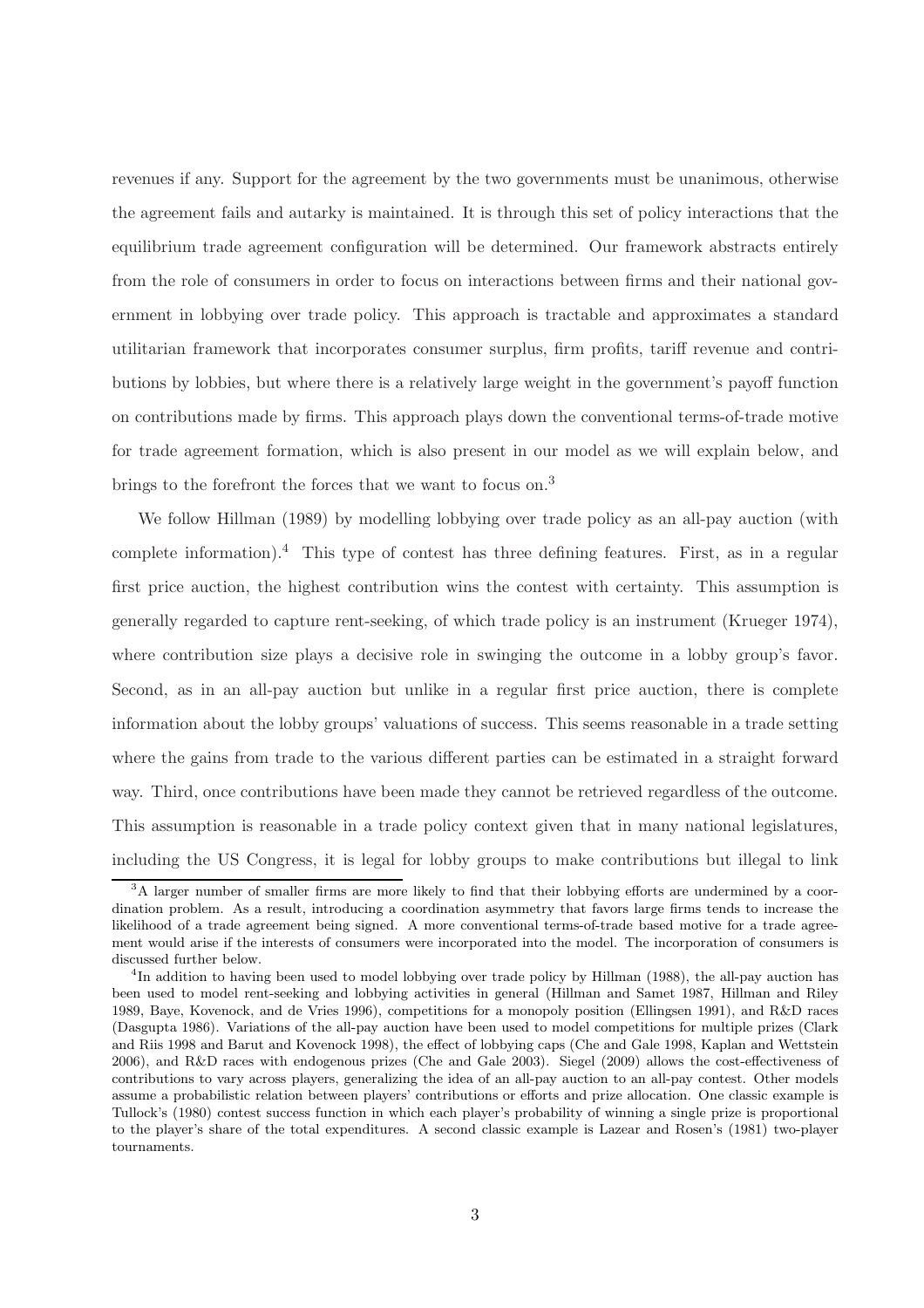contributions to specific policy outcomes. Hence, it is not possible for a lobby group to write a binding contract with the government that is enforceable in a court of law.<sup>5</sup>

We begin our analysis of trade agreement outcomes by modelling trade restrictions as iceberg transport costs. We will refer to iceberg transport costs as 'non-tariff barriers' (NTBs) to clarify that they are determined by the government (not geography) but raise no revenue. Focusing on an agreement over NTBs will serve as a useful benchmark in two ways. First, most of the literature that examines protectionism in the Melitz model assumes iceberg transport costs because the model becomes more tractable when the revenue considerations of trade policy are ignored. So this approach will be familiar from past work. Second, it turns out that with iceberg transport costs and firm productivities distributed according to the Pareto distribution, the contest between lobby groups conforms to an all-pay auction with homogeneous valuations. That is, the aggregate profit loss of adopting an agreement by firms who favor autarky is identical to the aggregate profit gain by firms who favor trade liberalization. So the value of successfully swinging the outcome in their favor is the same to the pro-trade lobby as it is to the anti-trade lobby; valuations are homogeneous in other words. This feature holds regardless of the extent of trade liberalization under the proposed trade agreement.<sup>6</sup>

In equilibrium, the governments propose an NTB agreement that entails free trade because this extracts the largest average contributions from firms. A novel feature of the equilibrium is that the trade agreement does not go ahead with certainty. This outcome rests on the characterization of lobbying as an all-pay auction. It can readily be verified that there exists no pure strategy Nash equilibrium in a contest that has an underlying all-pay auction structure. Say that in equilibrium one lobby group adopts the pure strategy of contributing at some positive level. Then the probability that the other lobby wins rises discontinuously if it contributes at or above that level, and so the

 $5$ Thus there is an asymmetry in that the government can commit to adopt the policy preferred by the highest contributor, but contributors cannot commit to a specific level of contribution. This set-up reflects a legal framework wherein the government is allowed to accept contributions, and wants to create incentives for these to be as large as possible, but is precluded by law from linking contributions to specific policy outcomes. It has been argued in the prior literature that lobbying can be characterized as a repeated game wherein an implicit contract can be reached between lobby groups and the government. However this requires a sufficiently low discount rate which may fail to exist, especially when there is a high degree of uncertainty as to when a given administration's period in office may end. Here we are effectively assuming a discount rate that is too high to support an implicit contract.

 ${}^{6}$ The homogeneity of valuations rests on the fact that firm productivities follow the Pareto distribution. Under alternative distributions, valuations across lobby groups will be heterogeneous. Rather than examine the implications of other distributions, in this paper we will focus on how heterogeneity of valuations arises under tariff instruments. This analysis will show that the forces illustrated by our benchmark example of homogeneous valuations arise under heterogeneous valuations as well.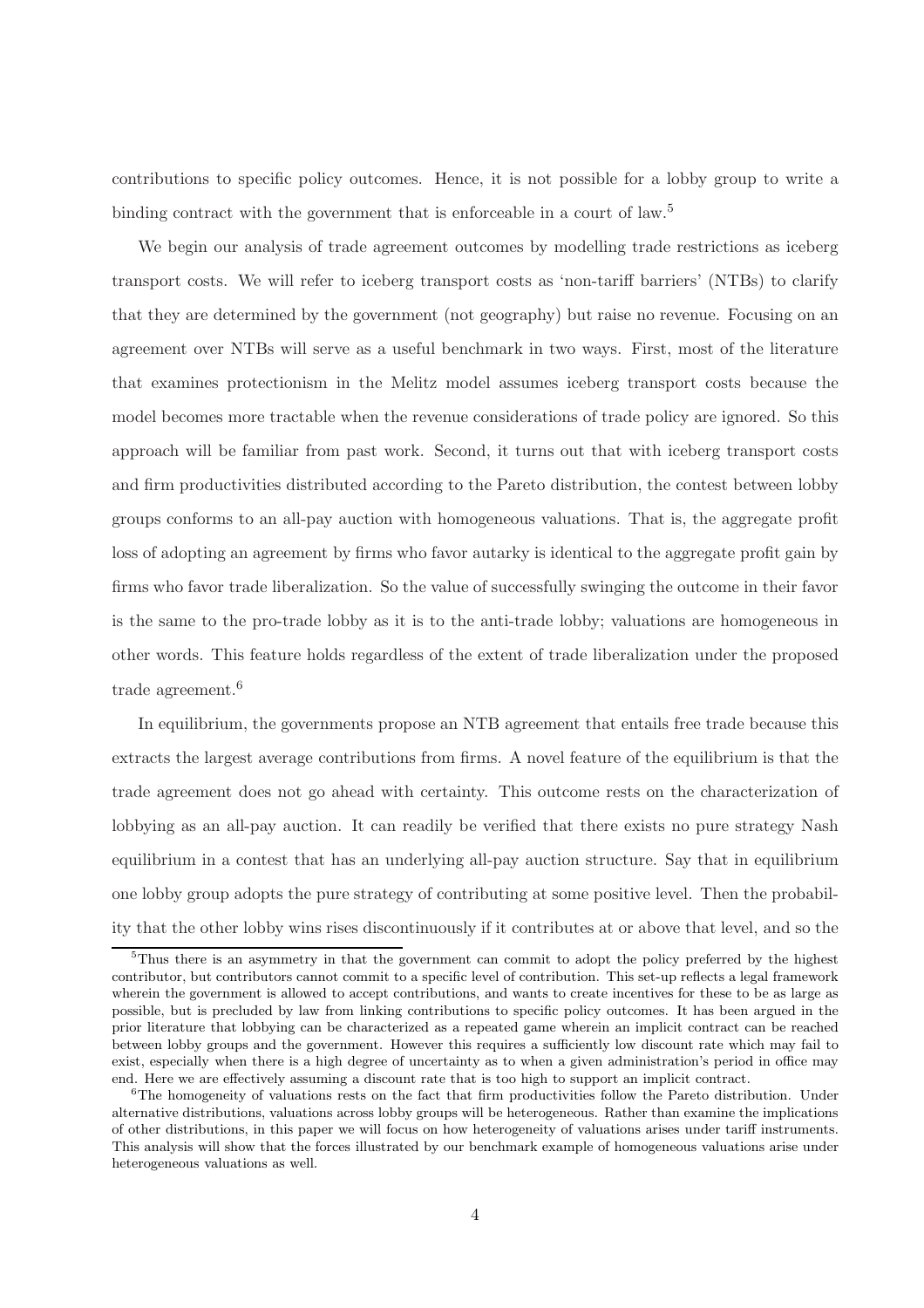other lobby will bid at less than that level with zero probability. But then the first lobby would be better off making less than its original contribution since the probability of winning would be the same. Hence a pure strategy cannot in fact arise in equilibrium. Consequently, lobbies randomize their contributions and this in turn introduces a degree of uncertainty into the outcome. Note that we do not interpret the lobbies' randomization over contributions as literally implying that they use a randomization device to decide on their contribution levels. We interpret this as reflecting the fact that they have no way to commit to a given contribution level. In this setting, the anti-trade lobby has the same probability of making a larger contribution as the pro-trade lobby and if its contribution is larger then the agreement will fail to go ahead. Therefore small firms, represented by the anti-trade lobby in an agreement over NTBs, are not necessarily too small to protect. The uncertainty in the outcome is appealing in that it stems from the realistic feature that a lobby group cannot write an enforceable contract with the government over policy outcomes.

We then redo the analysis of trade agreement formation but instead of NTBs we assume that trade restrictions are modelled as (ad valorem) tariffs. Tariffs alter the analysis of NTBs in two ways. First, tariffs generate revenue for the government. All else equal, this makes the outcome of a trade agreement with positive non-prohibitive tariffs more attractive to the government because it receives not just the lobbying revenue from the pro-trade lobby but the tariff revenue as well. This enhanced value of the trade agreement to the government creates a so-called 'head start' for the pro-trade lobby.<sup>7</sup> Second, ad valorem tariffs affect the extensive margin differently than NTBs  $(s$  pecifically iceberg transport costs) in models of monopolistic competition (Cole 2011, Schröder and Sørensen 2011, Besedeš and Cole 2013). With this set-up, starting from autarky, a move toward (but not including) free trade would yield lower aggregate profits for exporters because export profits are more adversely affected by foreign tariffs than NTBs. So under positive tariffs, differently than NTBs, the pro-trade lobby group puts a lower valuation on seeing the agreement go ahead than the anti-trade lobby group puts on preventing it. The all-pay auction literature shows that when one lobby group puts a lower valuation on success in a contest than the other they compete less aggressively and the government raises less revenue from the contest (Hillman and Riley 1989).<sup>8</sup> One might have expected the pro-trade lobby's head start to make it compete

<sup>7</sup>Head starts in all-pay auctions have been analyzed by Konrad (2002), Kaplan, Luski and Wettstein (2003) and Siegel (2014) among others.

 $8$ When a lobby group competes less aggressively this implies that the expected value of their contribution is lower.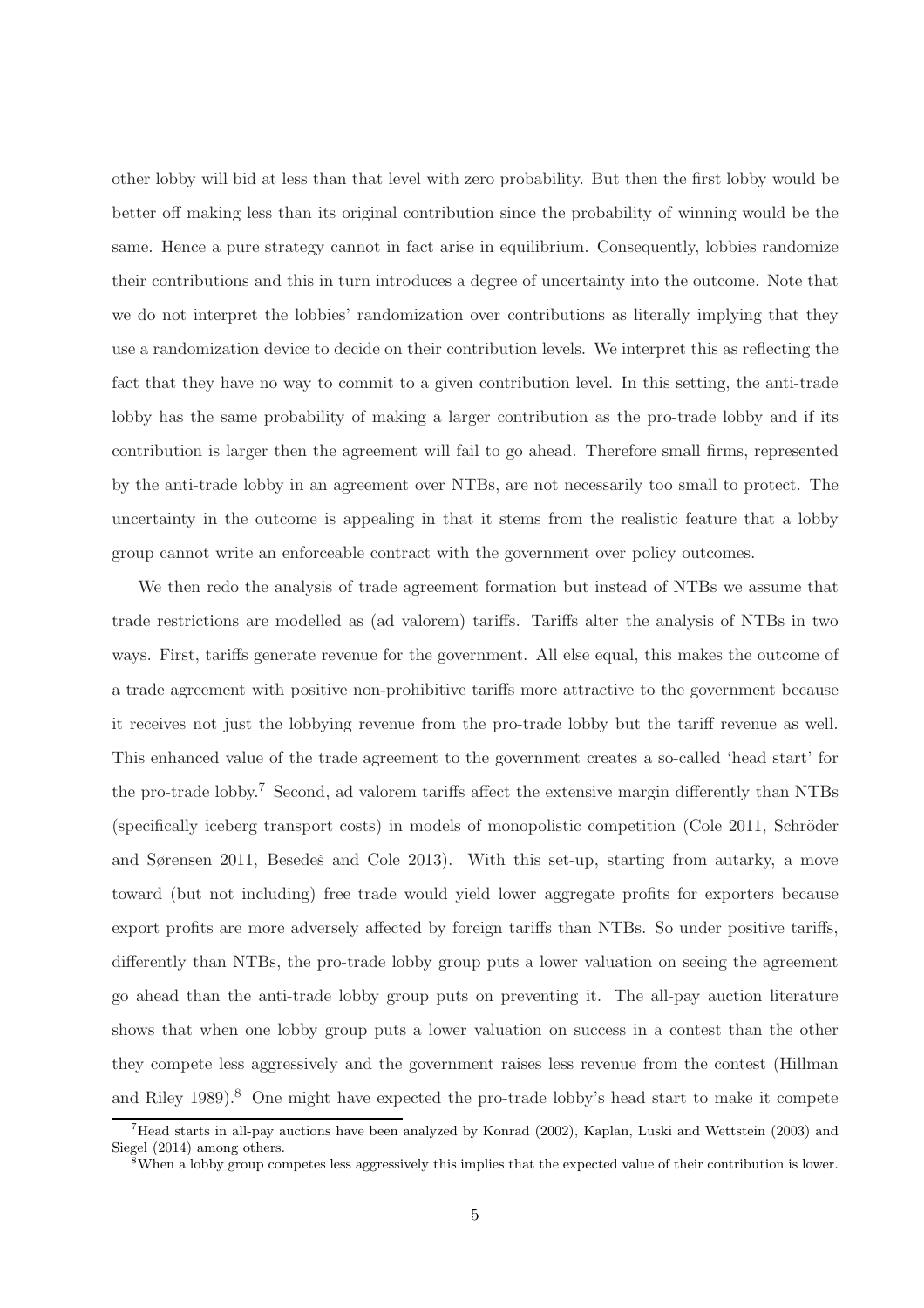more aggressively, offsetting the tendency created by its lower valuation of success. But a surprising insight from the literature is that the agent who receives a head start, in this case the pro-trade lobby, tends to compete less aggressively (Siegel 2014). Putting these insights together, both of these features tend to reduce the pro-trade lobby's aggressiveness in the competition. We show that a proposed agreement that entails both lobbying and tariff revenue raises less revenue for the government than one that entails free trade, where both lobby groups value the outcome equally. Therefore, drawing on the all-pay auction literature, a surprising and simplifying result to come out of our analysis is that the governments would rather choose an agreement that maximizes lobbying revenue at free trade than one that raises both lobbying and tariff revenue.<sup>9</sup> In an agreement that entails free trade, as in the NTB case, the agreement may not go ahead. The fact that the agreement may fail to go ahead means that under tariffs, as under NTBs, small firms are again not necessarily too small to protect.

An interesting feature of the all-pay auction literature with head starts that carries over to the present setting occurs where one lobby group's head start is so large that the other lobby group has no hope of winning and therefore drops out of the contest. In our model, the tariff may be sufficiently high that tariff revenue is greater than the anti-trade lobby's gain from stopping the agreement. In that case, the anti-trade lobby cannot profitably make a contribution large enough to compensate the government for its loss of tariff revenue if it stops the agreement. And so the anti-trade lobby does not contribute at all. In other words, the pro-trade lobby's head start is so large that the anti-trade lobby drops out of the contest, and so the pro-trade lobby drops out too and the agreement goes ahead with certainty. We are able to show in the paper that tariff revenue is increasing at the point where the anti-trade lobby drops out. This implies that at the revenue maximizing tariff neither lobby group makes a contribution. So the foregoing analysis implies that the governments' decision over what trade agreement to propose simplifies dramatically to choosing one of two alternatives: an agreement that maximizes lobby revenue at free trade but implies no tariff revenue, or an agreement that maximizes tariff revenue but implies no lobby revenue.

Following Grossman and Helpman (1994), the use of a menu auction to model the process of

<sup>&</sup>lt;sup>9</sup>Note that here we are drawing on insights of separate analyses of all-pay auctions with heterogeneous valuations (Hillman and Riley 1989) and head starts (Siegel 2014) respectively. As far as we are aware, there is only one prior instance in the literature where heterogeneous valuations and head starts are incorporated in the same framework: that of Kaplan et al 2003. Since their setting is different from ours, our analysis may be regarded as an extension of the literature on all-pay auctions as well.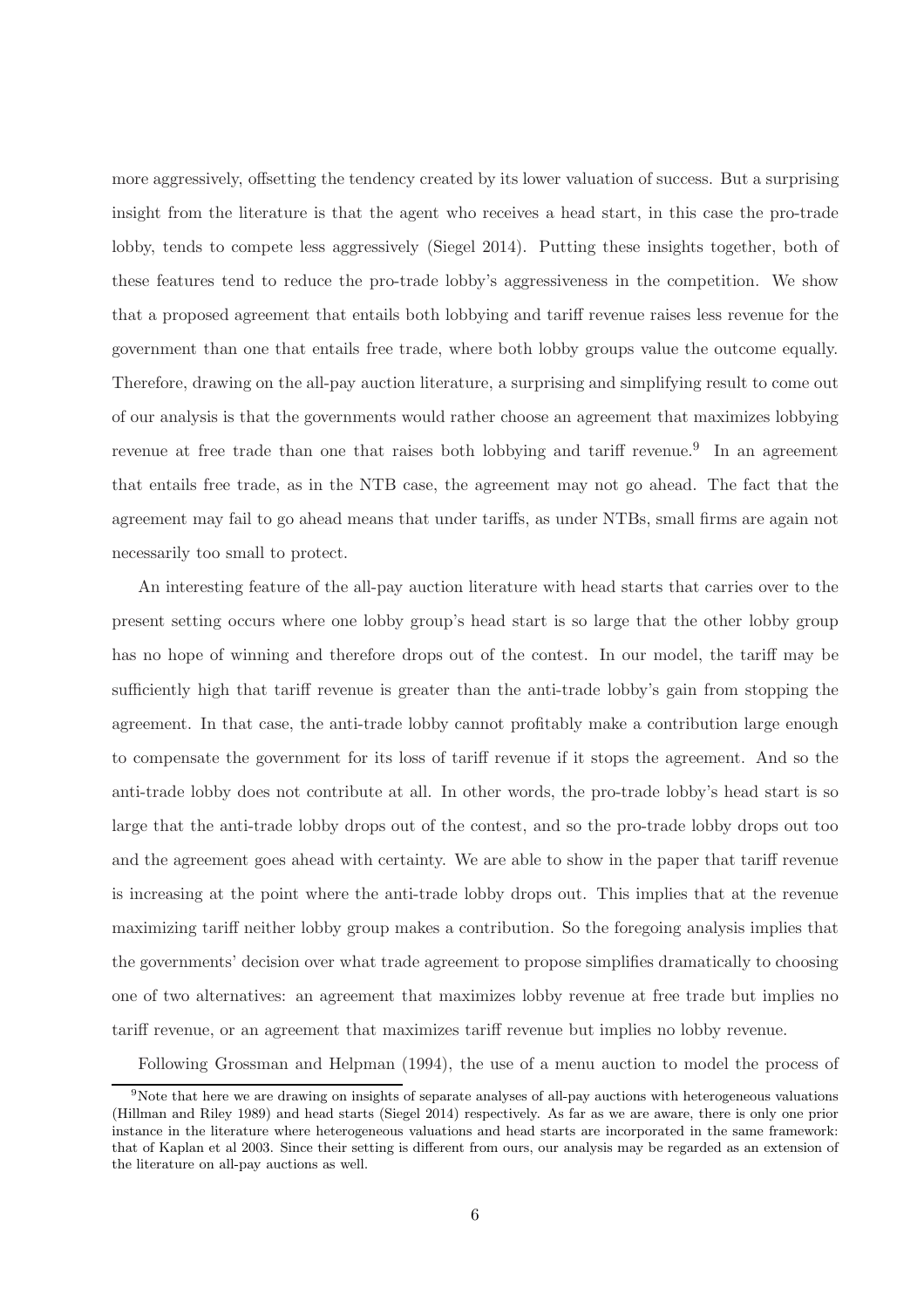lobbying over trade policy has become standard in the literature on the political economy of tariff setting. Therefore, it is important to explain how a trade agreement with heterogeneous firms would differ when lobbying takes place according to a menu auction. To understand this consider Chang and Willmann (2014), who do use a menu auction framework to study lobbying over trade agreement formation in a Melitz model.<sup>10</sup> Chang and Willmann's framework is similar to ours in modelling a conflict of interest between firms within a single sector based on the Melitz model. However, there are three key differences. First, in their framework, governments take account of consumers. Second, trade agreement formation and lobbying occur concurrently in their framework, whereas in ours the firms that lobby are determined prior to trade agreement formation taking place. Third, they focus on an agreement over tariffs and vary the groups that can lobby: only exporting firms can lobby; only import-competing firms can lobby; both types of firm (exporting and import-competing) can lobby. This contrasts with our approach of varying the trade policy instrument under consideration between NTBs and tariffs but always allowing both types of firm to lobby. Their equilibrium outcome where both types of firm can lobby has two similar features to ours with NTBs in that a trade agreement involves free trade and the government collects all the surplus. Our approach brings to light two additional possibilities: first, the agreement may not go ahead in equilibrium; second, the agreement over tariffs may not involve free trade but the revenue-maximizing tariff instead.<sup>11</sup>

Although our paper focuses on large versus small firms within a sector, it contributes to several strands of the literature on trade agreements where the tension is between export- and importcompeting sectors.<sup>12</sup> One strand highlights a commitment problem faced by governments wishing to liberalize (Staiger and Tabellini 1987, Staiger 1995, Maggi and Rodriguez-Clare 1998). Trade agreements can serve as a means through which a government can commit to trade liberalization in the face of opposition from protectionist forces, say industrial interest groups, within its own nation. Maggi and Rodriguez-Clare (2007) have shown that when capital is mobile between sectors

<sup>10</sup>As far as we are aware, Chang and Willmann (2014) is the only other paper to consider trade agreements in a setting where firms' interests over a trade agreement conflict within a sector rather than between sectors.

<sup>&</sup>lt;sup>11</sup>Chang and Willmann's main focus is different from ours. In the literature that tests Grossman and Helpman's (1994) model, the estimates on the value of campaign contributions to the government relative to social welfare have generally been regarded to be implausibly low. Chang and Willmann show that modelling competing interests over a trade agreement as being between firms within a sector reveals a downward bias on the estimated value to the government of campaign contributions in the conventional between-sector approach.

<sup>&</sup>lt;sup>12</sup>See Bagwell, Bown and Staiger (2014) for a comprehensive review of the literature on the economics of international trade agreements.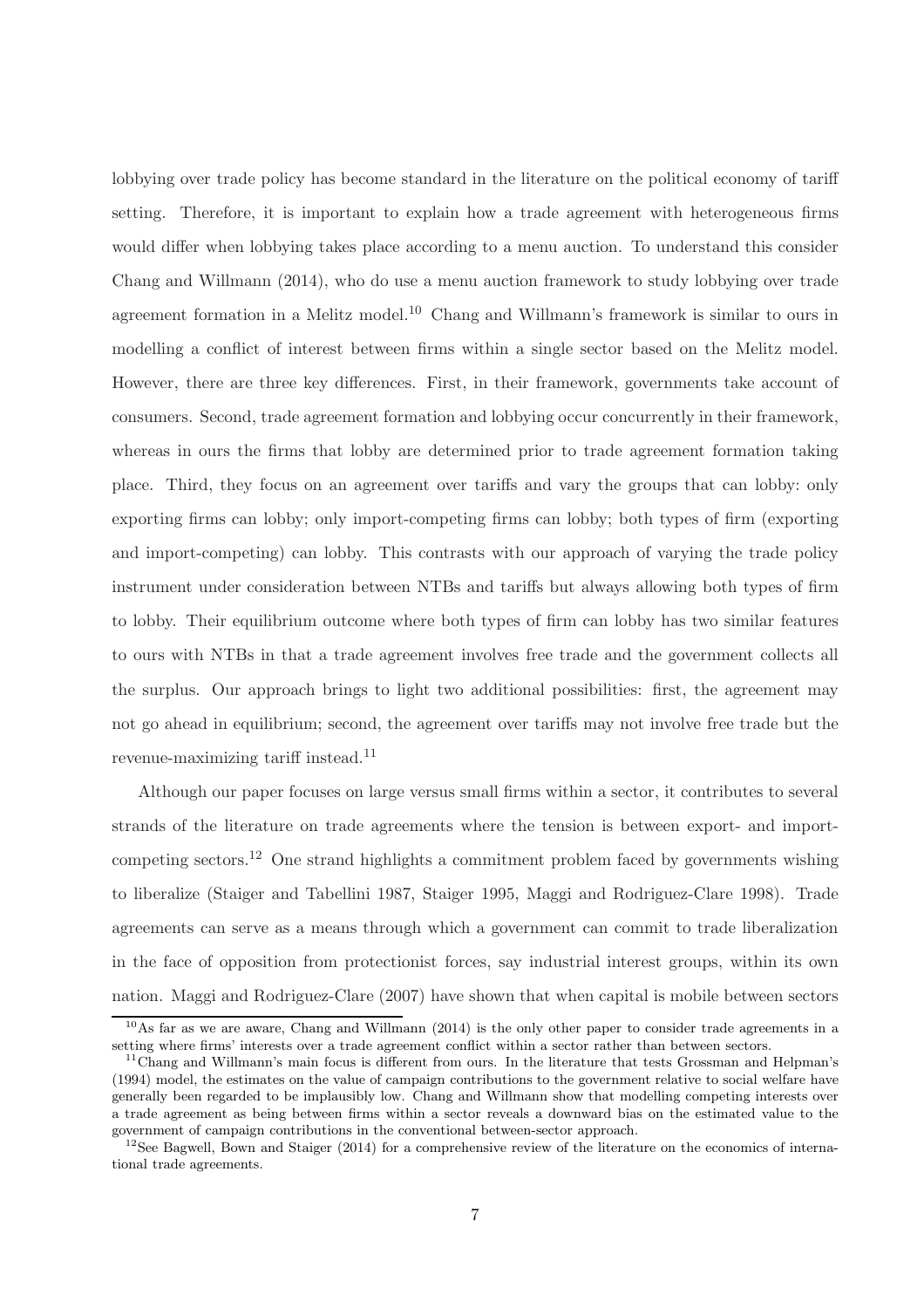the government wants to set a tariff cap rather than a fixed tariff as part of the agreement. This then leaves scope for export interests to lobby ex post for further liberalization after capital has moved to the export sector. Their model predicts that the easier it is for capital to move between sectors the deeper trade liberalization will be. In our model, by contrast, the more costly it is for firms to become exporters the larger contributions will be. The reason is that free trade provides greater profits for firms who can become exporters, eliciting relatively large contributions from them in support of the agreement, and imposes greater losses on those who cannot, eliciting relatively large contributions from them as well.

Our paper also relates to the literature on the terms-of-trade driven theory of trade agreements. In that theory, trade policy has the features of a terms-of-trade driven prisoner's dilemma: each government provides excessive protection in order to improve their own nation's terms-of-trade, shifting the cost of protection onto trade partners. In that setting, Bagwell and Staiger (1999) demonstrate that the sole purpose of a trade agreement is to escape from a terms-of-trade driven prisoner's dilemma. This is true even if politics plays a role: even if lobby groups can seek to sway the outcome of an agreement through financial contributions. Our model shares some features with the terms-of-trade driven theory. Countries are large and can improve their terms of trade through tariff setting, and the terms-of-trade improvement shifts some of the costs of tariff setting onto the foreign country. This implies that there is a terms-of-trade based incentive to set tariffs too high in our model and hence a terms-of-trade driven motive for a trade agreement, just as in Bagwell and Staiger's (1999) conventional 'export versus import-competing sector' set-up. But we neutralize this motivation by leaving consumers out of the model and by assuming that a government only cares about firm profits if they are donated to the government through lobbying. So although terms-of-trade gains exist in our model, it is politics that play a central role in driving the trade agreement towards free trade. $^{13}$ 

<sup>&</sup>lt;sup>13</sup>A further difference between our approach and that of Bagwell and Staiger (1999) is that our agreement escapes from a Nash equilibrium involving autarky whereas theirs escapes from a Nash equilibrium that involves positive but sub-optimal trade flows. We could begin our analysis at the same starting point as Bagwell and Staiger at the cost of significant additional complexity, because we would need to consider tariffs in the initial equilibrium as well as the outcome of the agreement. We establish our new approach to the analysis of trade agreements based on the simpler initial starting point of autarky, and then discuss the extension to a starting point involving positive trade flows in the concluding section. On a different note, observe the parallel in our equilibrium outcome to Grossman and Helpman's (1994) common agency approach in which interest groups compete over trade policy. But in that setting the government has no incentive to commit to free trade as it may well extract more rents in the political equilibrium. The reason for the difference is that in Grossman and Helpman lobbying takes place over the level of trade policy whereas in ours it takes place over whether or not a proposed agreement goes ahead.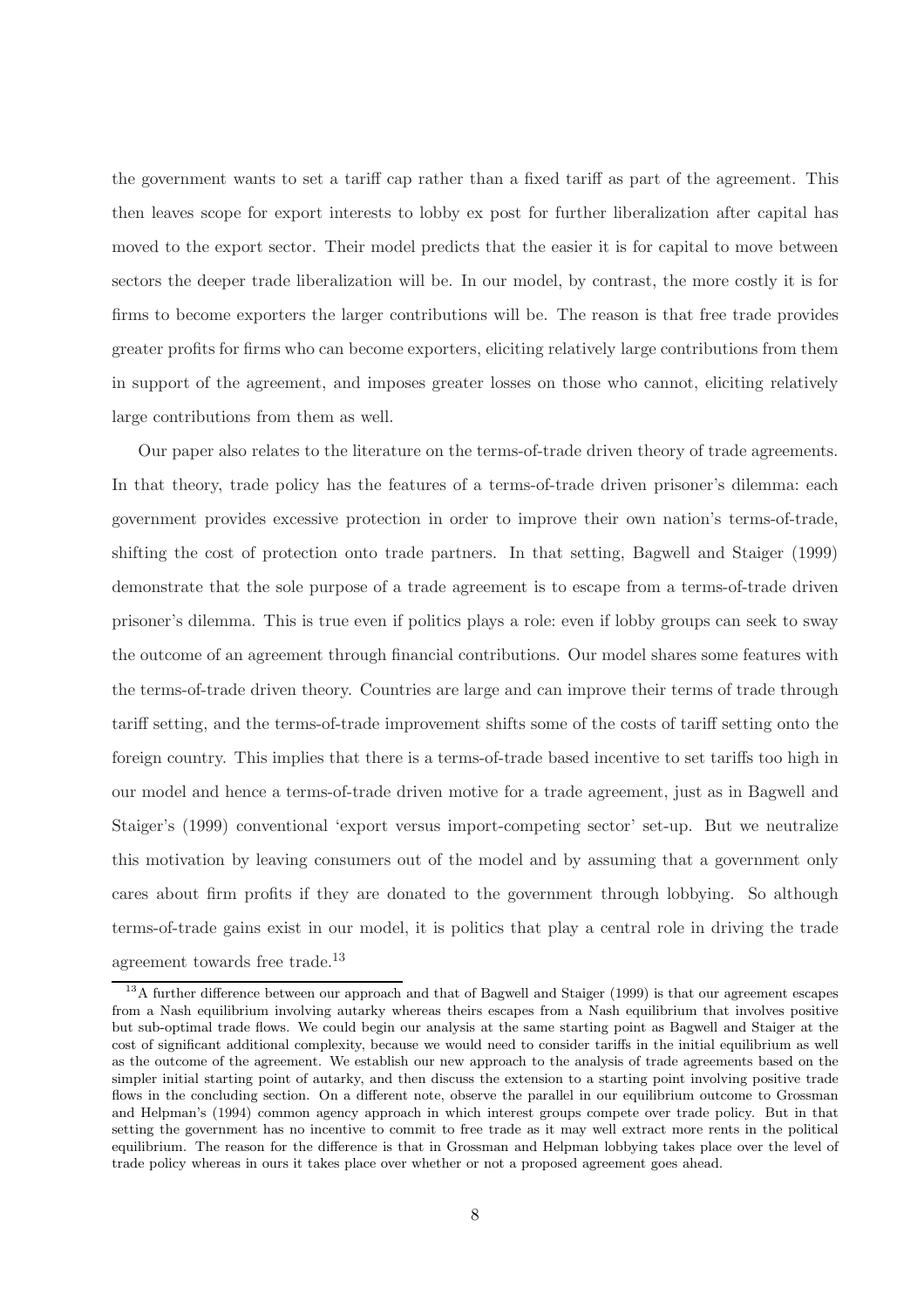The third strand of the literature on trade agreements concerns profit-shifting theories. Governments can shift profits from foreign firms to the home country in an environment where barriers to entry allow firms to make positive profits in equilibrium. Mrazova (2011) develops a profit shifting rationale for trade agreements, based on the notion that an agreement helps to internalize an international profit-shifting externality. An agreement can play a similar role in our setting, but if the government implements this it is as a result of lobbying inducements rather than out of a concern for national welfare.<sup>14</sup>

The paper proceeds as follows. Section 2 sets out the model. It begins with a brief recapitulation of the Melitz model that links firm productivity to profits, and then goes on to provide microfoundations for lobbying over a trade agreement as an all-pay auction based on firm profits. Section 3 then examines the scope for reaching a trade agreement, first for NTBs and then for tariffs. Conclusions are drawn in Section 4. The Appendix presents proofs of the results and a full formalization of lobbying over tariff agreement formation as an all-pay auction.

# 2 The Model

There are two countries in the model, Home and Foreign. Variables pertaining to Foreign are denoted with a superscript ' $*$ '. There are two goods. Good X comprises a continuum of differentiated varieties indexed by i. As standard in the Melitz model, these varieties are produced by a continuum of monopolistically competitive firms, correspondingly indexed by  $i$ , each using an increasing returns to scale technology. Each variety of good  $X$  may face a trade barrier as it crosses the international border. There is free entry in sector  $X$  but entry is costly, so profits are zero in expectation but positive ex post. Good  $Y$  is homogeneous, produced under constant returns to scale, perfect competition and free trade. Also, good  $Y$  is the numeriare and, since it is freely traded, world prices and domestic prices of this good can be normalized to 1. Each unit of good Y is produced from just one unit of labor, and so the wage is normalized to 1 as well. The role of good  $Y$  in the model is to capture the general equilibrium effects of trade agreement formation.

 $14$ The delocation theory of trade agreements due to Ossa (2011) is also related. He considers a monopolistically competitive setting in which firms producing differentiated products compete for sales in both the home and foreign markets under conditions of free entry, and where exporting the product abroad involves shipping costs. In Ossa's model each country could enjoy savings in transport costs if it could have more of the world's firms located locally rather than abroad, generating a delocation externality, and the purpose of a trade agreement is to internalize this.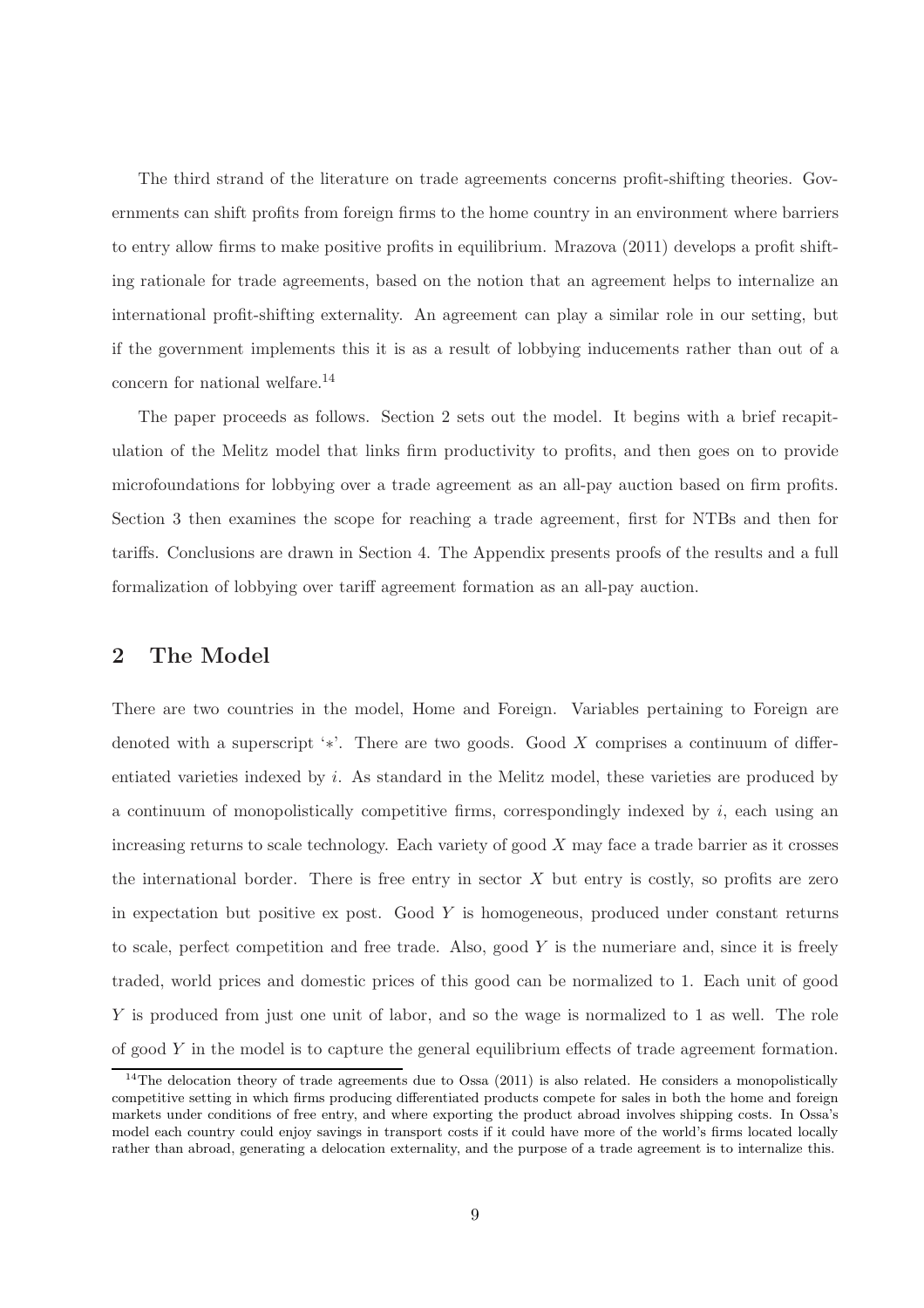For this purpose, we will assume that each country is endowed with a sufficient quantity of labor that enough of good Y is produced to clear the trade account in equilibrium. In terms of economic structure, the two countries are identical to one another but will produce different varieties in a trading equilibrium.

There are two time periods. In period 1 there is autarky in both sectors of both countries, with trade restrictions set at prohibitive levels. Producers of good X undertake entry decisions and production. Then markets clear for period 1 and consumption takes place. Autarky constitutes a Nash equilibrium in trade policies in the sense that national welfare would decline as a result of unilateral trade liberalization. In period 2 the governments may announce a proposed trade agreement, which would entail free trade in good  $Y$ , and a symmetrical reduction in trade restrictions for good  $X$  to a level that would allow at least some trade in good  $X$ . Governments are able to communicate with each other over the proposed trade agreement before announcing it, and each has veto power over the agreement until it has been implemented. For simplicity we will assume that this announcement is unanticipated. Once the proposed trade agreement is announced, each firm predicts (perfectly) the amount of profit it would earn under the alternatives of autarky and the trade agreement and hence which policy it would prefer. There are two lobby groups, one named  $L_A$  that supports the status quo of autarky in sector X and one named  $L_T$  that supports the trade agreement. Each firm makes a contribution to one of the lobby groups, depending on the regime under which its profits would be maximized. We will assume that within the group of firms making contributions to a particular lobby group the collective action problem is resolved. Aggregate contributions to  $L_A$  total  $l_A$  and aggregate contributions to  $L_T$  total  $l_T$ . Once collected, these contributions are passed by the lobby groups to the government and cannot be retrieved thereafter. The policy that receives the greatest financial support, autarky or the trade agreement, is then endorsed by the government. If the agreement is endorsed by both governments then it is enacted. Otherwise autarky is maintained. If the trade agreement goes ahead, the government resets tariffs in accordance with the agreement. Finally, conditional on tariffs, consumption takes place and markets clear.

Although we will undertake separate treatments of trade agreements over NTBs and tariffs, our development of the model will incorporate both instruments simultaneously. This will provide a parsimonious representation of the model and make it possible to compare the effects of the two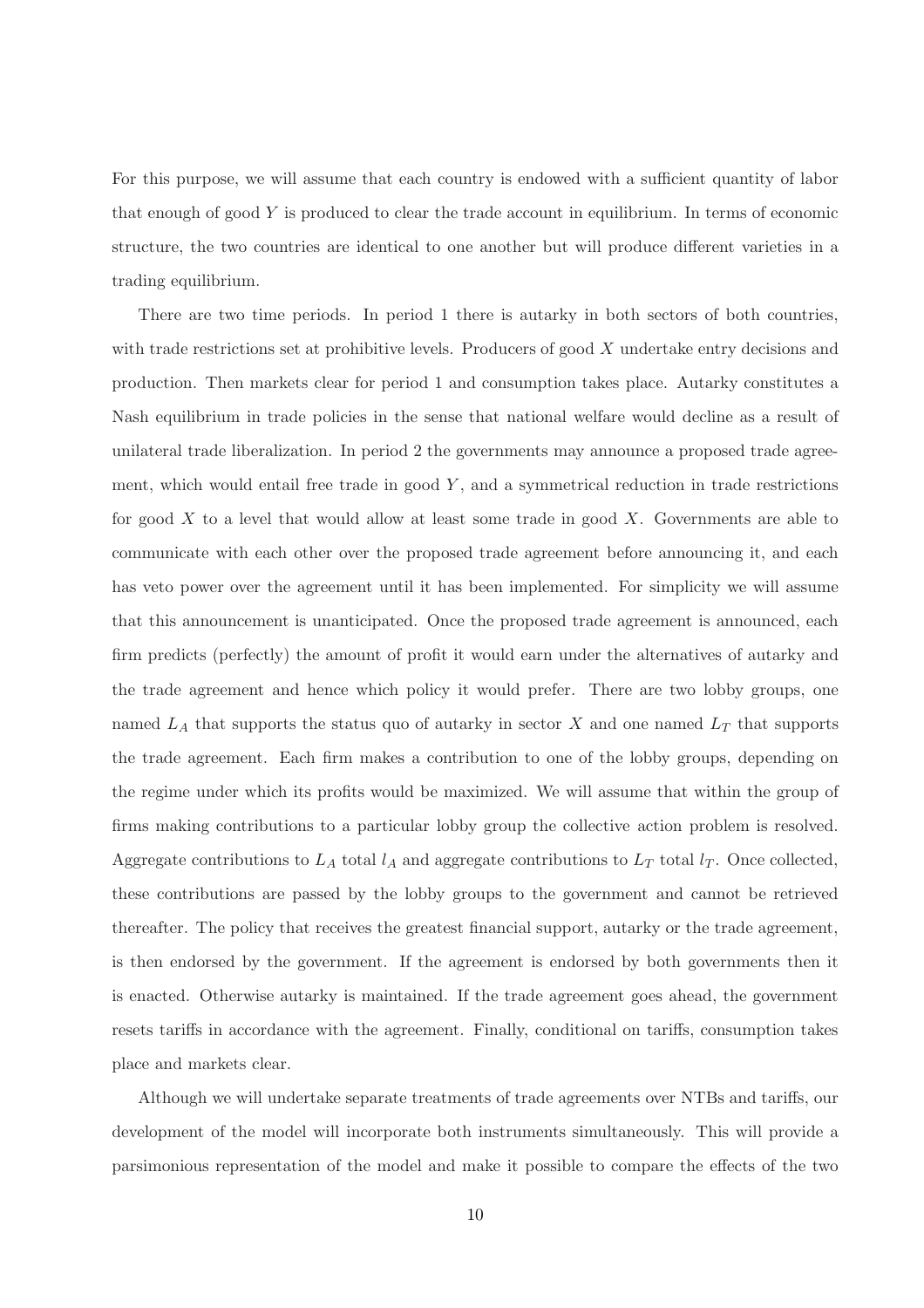restrictions. The remainder of this section specifies the details of the model.

#### 2.1 Consumers

Let the within-period utility function for the representative agent in Home take the following form:

$$
U = \mu \ln(X) + Y \tag{1}
$$

where

$$
X = \left(\int_{i \in \Omega} x(i)^{\theta} di\right)^{\frac{1}{\theta}},
$$

 $0 < \theta < 1$ ,  $\varepsilon = 1/(1 - \theta)$  is the elasticity of substitution between varieties of X, and  $\Omega$  is the set of varieties (potentially) available to the consumer. Demand for each good by a consumer in Home is

$$
x(i) = \frac{p(i)^{-\varepsilon}\mu}{\mathcal{P}^{1-\varepsilon}}
$$

where  $p(i)$  is the price of variety i sold in Home, and

$$
\mathcal{P}^{1-\varepsilon} = \int_{i \in \Omega} p(i)^{1-\varepsilon} di
$$

is the aggregate price index in Home. An analogous set of equations holds for the foreign country where, by assumption,  $\mu^* = \mu$ .

#### 2.2 Heterogeneous Firms

Firms considering entry to sector  $X$  face a one time sunk market entry cost  $f_E$  (measured in units of labor). If this cost is paid, the firm then draws a constant marginal cost coefficient  $\alpha$  from the Pareto distribution

$$
G(a) = \left(\frac{a}{a_U}\right)^k, \ 0 < a < a_U
$$

where the shape parameter k is assumed to take values  $k > (\varepsilon - 1)$ . We will denote by  $a_i$  the marginal cost drawn by firm  $i$ . Once this is observed, a firm decides whether or not to undertake production. If it chooses to produce, it must incur an additional fixed cost  $f<sub>D</sub>$  paid each period. If trade restrictions are at a level that admits trade, a firm must pay an additional fixed cost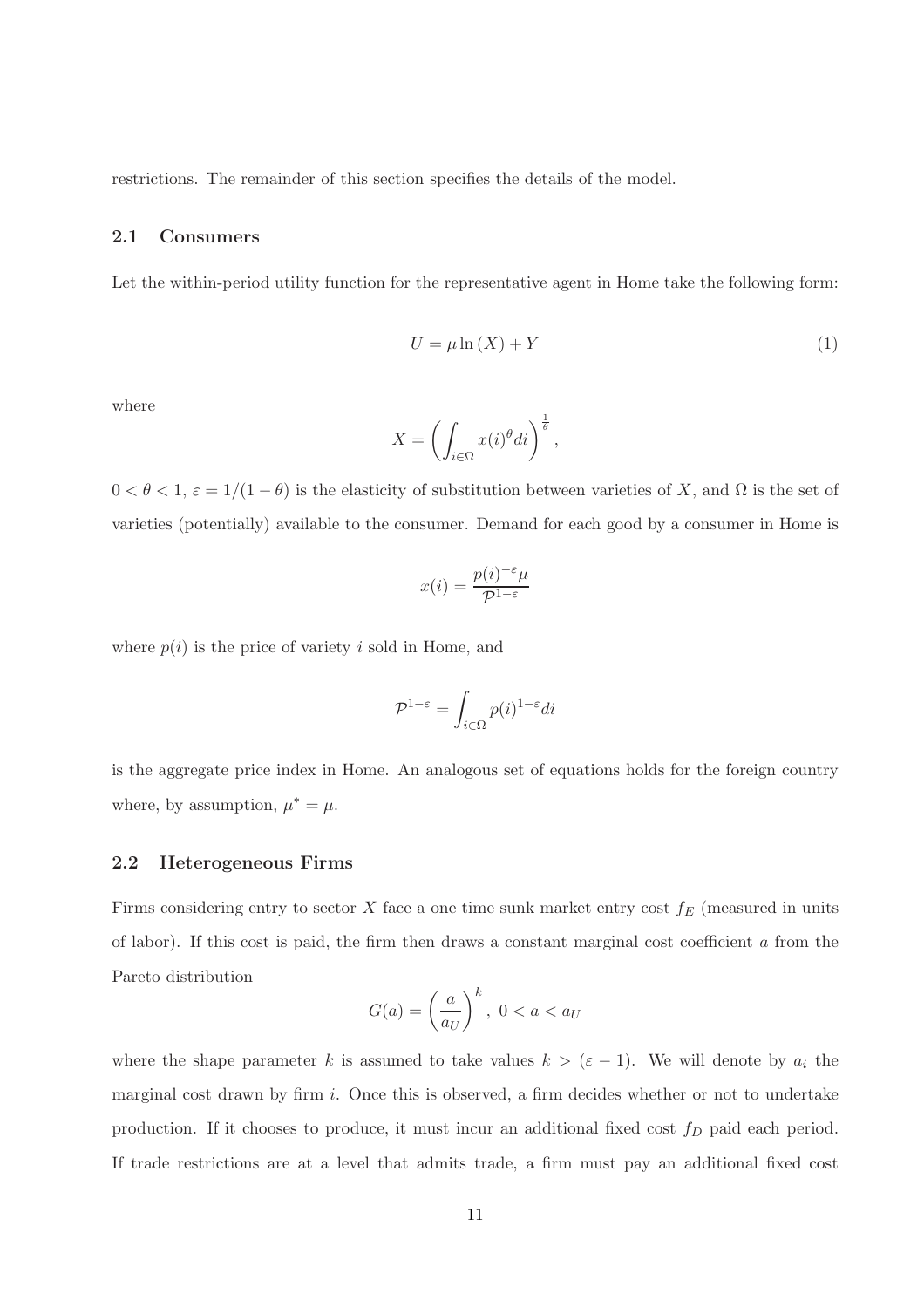$f_X = \gamma f_D > f_D$  in order to serve the foreign market. Production exhibits constant returns to scale with labor as the only factor of production.

The decision of whether or not to undertake production and whether to export depends on the associated profits. Given the wage equal to 1, the per-period operating profit of firm  $i$  facing marginal cost  $a_i$  and selling only domestically is

$$
\pi_D(i, t, \tau) = [p(i) - a_i] Q_D(i) - f_D
$$

$$
= \left[ \frac{[p(i) - a_i] \mu}{\mathcal{P}^{1-\varepsilon}} \right] p(i)^{-\varepsilon} - f_D.
$$

A firm selling domestically will charge a price equal to a constant markup over marginal cost,  $p(i) = \frac{a_i}{\theta}$ . Therefore, the operating profit function for a purely domestic firm is

$$
\pi_D(i, t, \tau) = a_i^{1-\epsilon} B - f_D \tag{2}
$$

where

$$
B = \frac{1}{\varepsilon \theta^{1-\varepsilon}} \left( \frac{\mu}{\mathcal{P}^{1-\varepsilon}} \right).
$$

We have expressed (2) here as a function of tariffs, t, and NTBs,  $\tau$ , to allow for the possibility that policy variables affect the price index,  $P$ . In due course, we will provide a solution for  $P$  that makes explicit the effects of t and  $\tau$ .

In order to reach the foreign market, in addition to the fixed cost  $\gamma f_D$ , firm i incurs a per-unit cost arising either from t or  $\tau: t > 1$  is ad valorem and  $\tau > 1$  takes iceberg form. For tractability we assume that any tariff revenue is used by the government to consume only the numeraire.<sup>15</sup> Thus the additional operating profit from exporting for a firm that exports is

$$
\pi_X(i, t, \tau) = \frac{(t\tau a_i)^{1-\varepsilon} B^*}{t} - \gamma f_D,\tag{3}
$$

<sup>&</sup>lt;sup>15</sup>Tariff revenue can only affect demand for good X if: (1) the government's preferences are not, in fact, encompassed by the representative consumer and the government demands some of good  $X$ ; (2) tariffs are not symmetric across countries and thus income is being shifted from one country to the other (however this is not an issue with quasi-linear utility) or; (3) the government simply throws the revenue away (this is not an issue with quasi-linear utility as long as a positive amount of the numeraire is produced and consumed). We do not allow for these three possibilities in our model.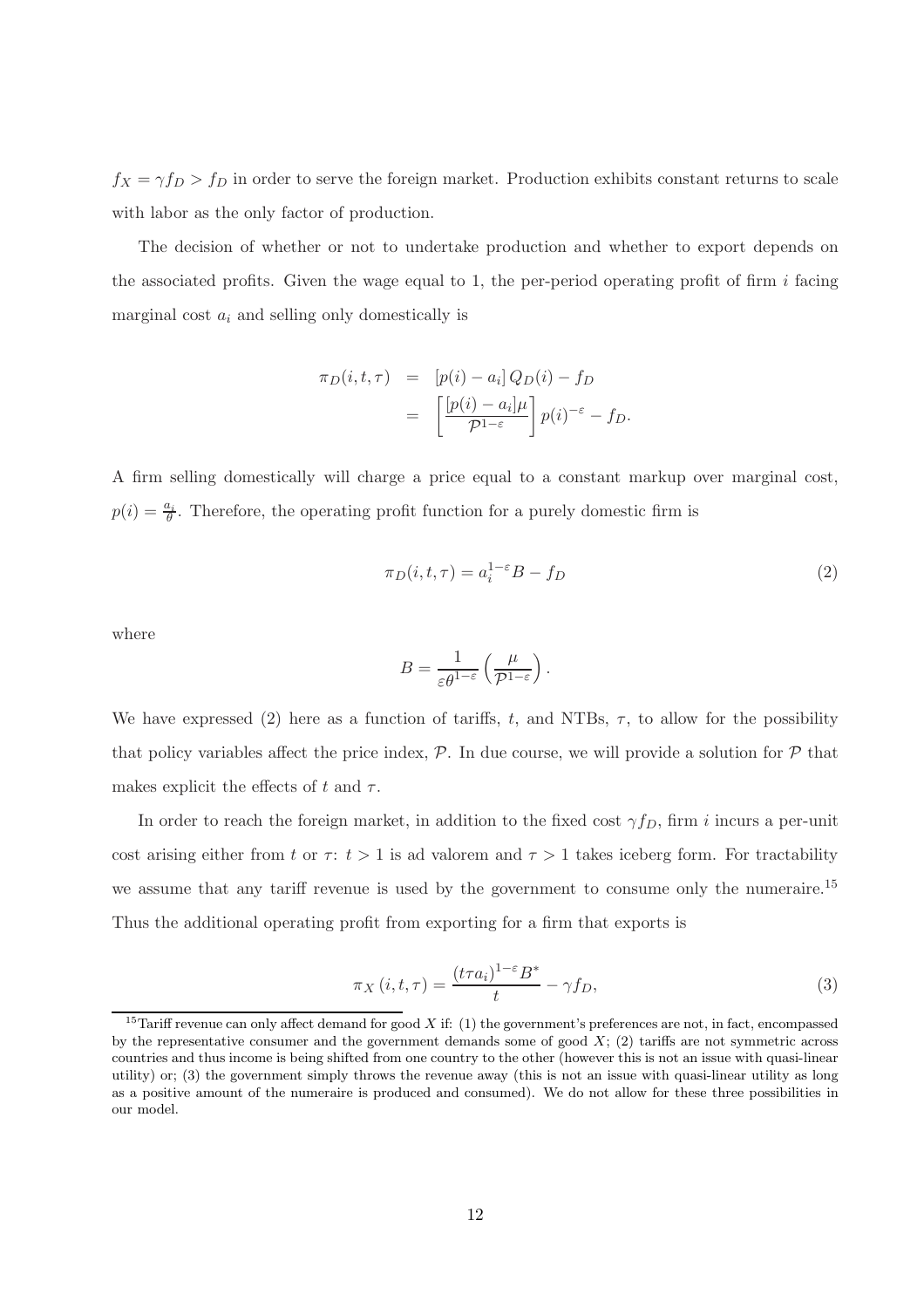where

$$
B^* = \frac{1}{\varepsilon \theta^{1-\varepsilon}} \left( \frac{\mu}{\mathcal{P}^{*1-\varepsilon}} \right).
$$

Note that the tariff affects export profits differently to the NTB. The reason can be understood by first appreciating that an NTB is modelled as an iceberg transport cost. Through its monopolistic power, a firm is able to recoup a portion of its losses in transport by charging a markup over marginal cost, whereas tariff revenue is completely captured by the domestic government. This set-up is standard in the literature on heterogenous firms.

#### 2.3 Government

The government's objective is to maximize income, which is derived entirely from tariff revenue and contributions by lobby groups. The government consumes only the numeraire good. Therefore, the only effect of government policy on sector X comes through the distortions created by t and  $\tau$ . In period 2, when governments may propose a trade agreement, the Home government's problem is formalized as follows:

$$
\max_{t,\tau} \{l_A(t,\tau), l_T(t,\tau) + TR(t,\tau)\},\tag{4}
$$

where  $TR(t, \tau)$  represents tariff revenue for given t and  $\tau$ . (Recall that in period 1 when there is autarky the government earns no income). The Foreign government's problem is analogous. The government chooses whichever policy receives the greatest financial support: if  $l_A(t, \tau)$  <  $l_T(t, \tau) + TR(t, \tau)$  then the agreement goes ahead while if  $l_A(t, \tau) > l_T(t, \tau) + TR(t, \tau)$  then autarky is maintained. If  $l_A(t, \tau) = l_T(t, \tau) + TR(t, \tau)$  then a coin toss determines whether or not the trade agreement goes ahead. This specification shows the sense in which tariff revenue provides the pro-trade lobby with a 'head start'.

Although the problem here is defined over NTBs and tariffs,  $\tau$  and t, by assumption governments will make an agreement over only one instrument. That is, in the next section tariffs will be set to zero  $(t = 1)$  while we first consider an agreement over NTBs. After that, NTBs will be set to zero  $(\tau = 1)$  while we consider an agreement over tariffs. Until we consider each type of agreement in turn, we will continue to develop the model in terms of both  $\tau$  and t together.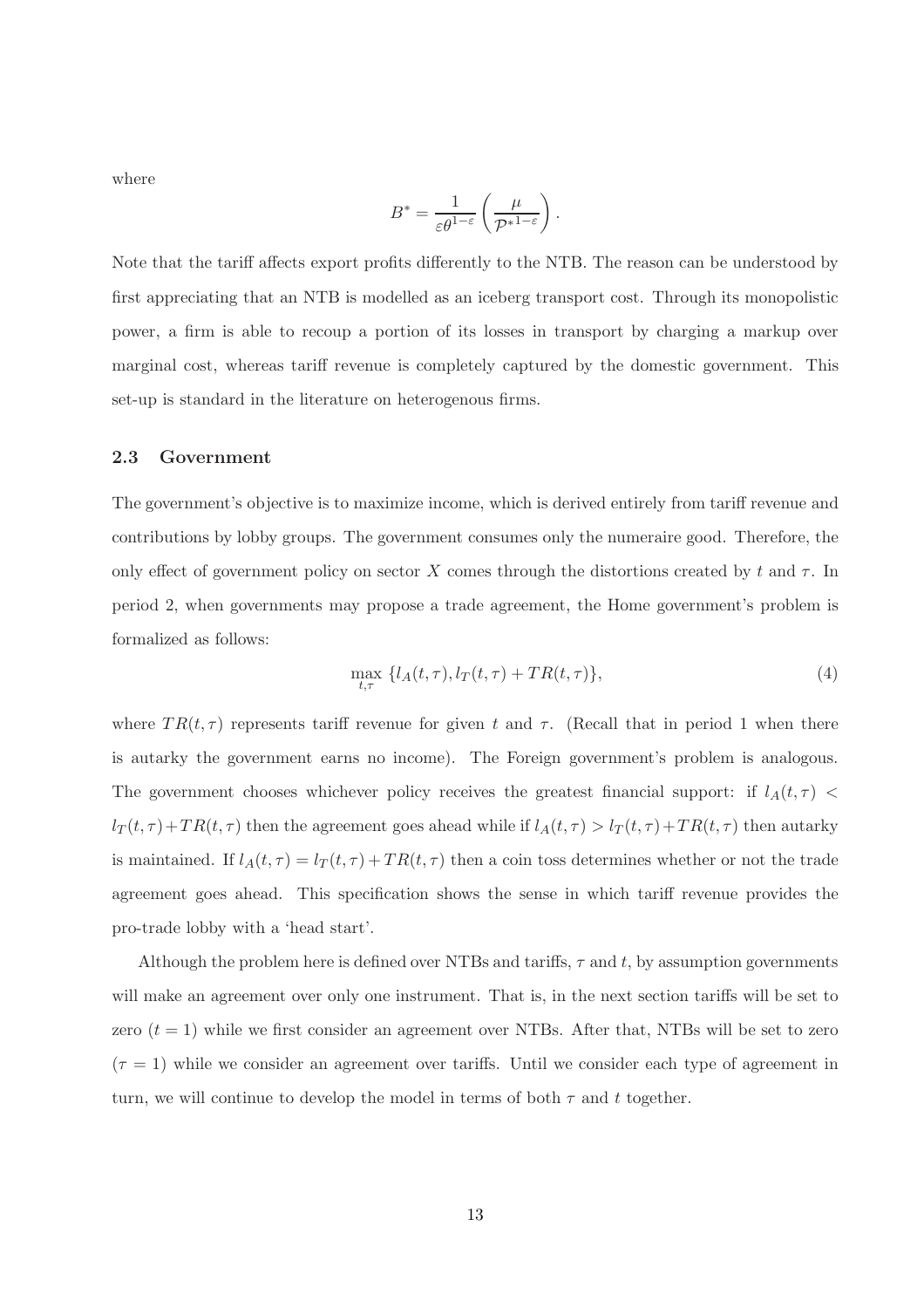#### 2.4 Lobby Groups

Based on the assumption that contributions to the government cannot be retrieved once they have been made, we can model the lobbying process as a first price all-pay auction (with complete information). Lobbies contest the government's decision over whether or not to adopt a trade agreement. The contribution that each lobby group makes to the government may be regarded as a (non-negative) sealed bid. The 'value to  $L_A$  of maintaining autarky', denoted  $v_A$ , is given by

$$
v_A = v_A(t, \tau) = N_E \int_{\varphi}^{a_A} (\pi_A(a, t, \tau) - \pi_T(a, t, \tau)) dG(a), \qquad (5)
$$

where  $N_E$  is the number (mass) of entrepreneurs taking a draw from the productivity distribution,  $\varphi$  is the firm that is just indifferent between autarky and the trade agreement, and  $a_A$  is the least efficient firm in autarky. Also,  $\pi_A(a, t, \tau)$  and  $\pi_T(a, t, \tau)$  are the respective profit levels of firm  $a \in [\varphi, a_A]$  under autarky and the trade agreement:  $\pi_A(a, t, \tau) = \pi_D(a, t, \tau)$  since all firms serve only the domestic market in autarky;  $\pi_T(a, t, \tau) = \pi_D(a, t, \tau) + \pi_X(a, t, \tau)$  where  $\pi_X(a, t, \tau) = 0$ if under the agreement firm a serves only the domestic market.<sup>16</sup> The 'value to  $L_T$  of the trade agreement being adopted' is

$$
v_T = v_T(t, \tau) = N_E \int_0^{\varphi} \left( \pi_T(a, t, \tau) - \pi_A(a, t, \tau) \right) dG(a). \tag{6}
$$

On this basis, the value to each lobby group of swaying the government's decision in its favor depends on the underlying profits made under the respective policies of autarky and the trade agreement. The payoff to lobby  $L_A$  is given by

$$
u_A(t,\tau) = \begin{cases}\n-l_A(t,\tau) & l_A(t,\tau) < l_T(t,\tau) + TR(t,\tau) \\
\frac{v_A(t,\tau)}{2} - l_A(t,\tau) & \text{if } l_A(t,\tau) = l_T(t,\tau) + TR(t,\tau) \\
v_A(t,\tau) - l_A(t,\tau) & l_A(t,\tau) > l_T(t,\tau) + TR(t,\tau)\n\end{cases} (7)
$$

The payoff function for  $L_T$  is analogous. This specification of the payoff function makes clear that each lobby group must pay their contribution whether or not they are successful in the contest.

 $16$ These terms will be defined explicitly when we characterize the equilibrium.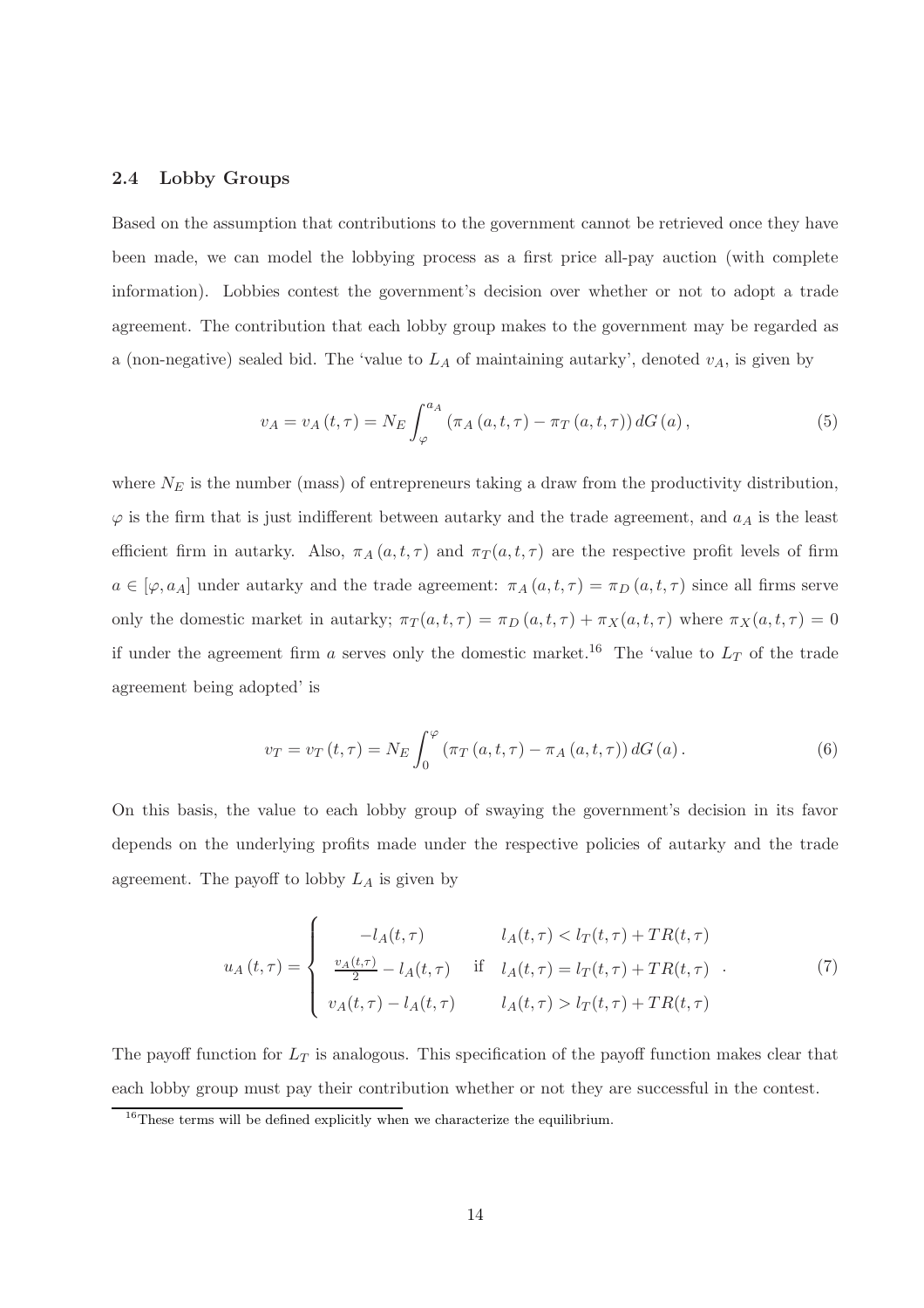### 3 Trade Agreements with Heterogenous Firms

We will begin by characterizing firm behavior under autarky and a trade agreement. We then use these characterizations to analyze trade agreement formation under NTBs and then under tariffs.

#### 3.1 Autarky

Use subscript-A to denote autarky. There exists a firm whose marginal cost,  $a<sub>A</sub>$ , makes it just indifferent between supplying the domestic market and exiting. Using equation  $(2)$ ,  $a<sub>A</sub>$  is characterized by:

$$
f_D = \frac{\mu}{\varepsilon} \left( \frac{a_A}{\theta \mathcal{P}_A} \right)^{1-\varepsilon}.
$$
 (8)

There is free entry, so that an entrepreneur will pay to take a draw from the productivity distribution as long as the present value of average profits  $\bar{\pi}$  is positive. We assume that in period 1 firms fully discount profits that they expect to make in period 2, and so take into account only the expected profit in the current period when making their entry decision. <sup>17</sup> The free entry condition is

$$
V(a_A)B_A - G(a_A)f_D = f_E \tag{9}
$$

where

$$
V(z) = \int_0^z a^{1-\varepsilon} dG(a) = \frac{k}{k-\varepsilon+1} \left(\frac{z}{a_U}\right)^k z^{1-\varepsilon}.
$$

Conditions (8) and (9) close the model and pin down  $a<sub>A</sub>$  and the number (mass) of entrepreneurs taking a draw from the productivity distribution,  $N_E$ . We can now provide a solution for  $\mathcal{P}$ :

$$
\mathcal{P} = \left( \left[ \frac{k}{k+1-\varepsilon} \right] \left[ N_D \left( \frac{a_D}{\theta} \right)^{1-\varepsilon} + N_X \left( \frac{t \tau a_X}{\theta} \right)^{1-\varepsilon} \right] \right)^{\frac{1}{1-\varepsilon}}.
$$

From this we can see that  $P$  depends on t and  $\tau$ ; the price index is increasing in trade frictions.

Since we restrict entry to period 1, our only equilibrium conditions in that period are the nonnegative profit conditions of that period. This set of assumptions would only be restrictive if more entrepreneurs wanted to take a productivity draw under the trade agreement than under autarky.

<sup>&</sup>lt;sup>17</sup>This assumption does not affect the qualitative results, but affects the number of firms taking a draw,  $N_E$ .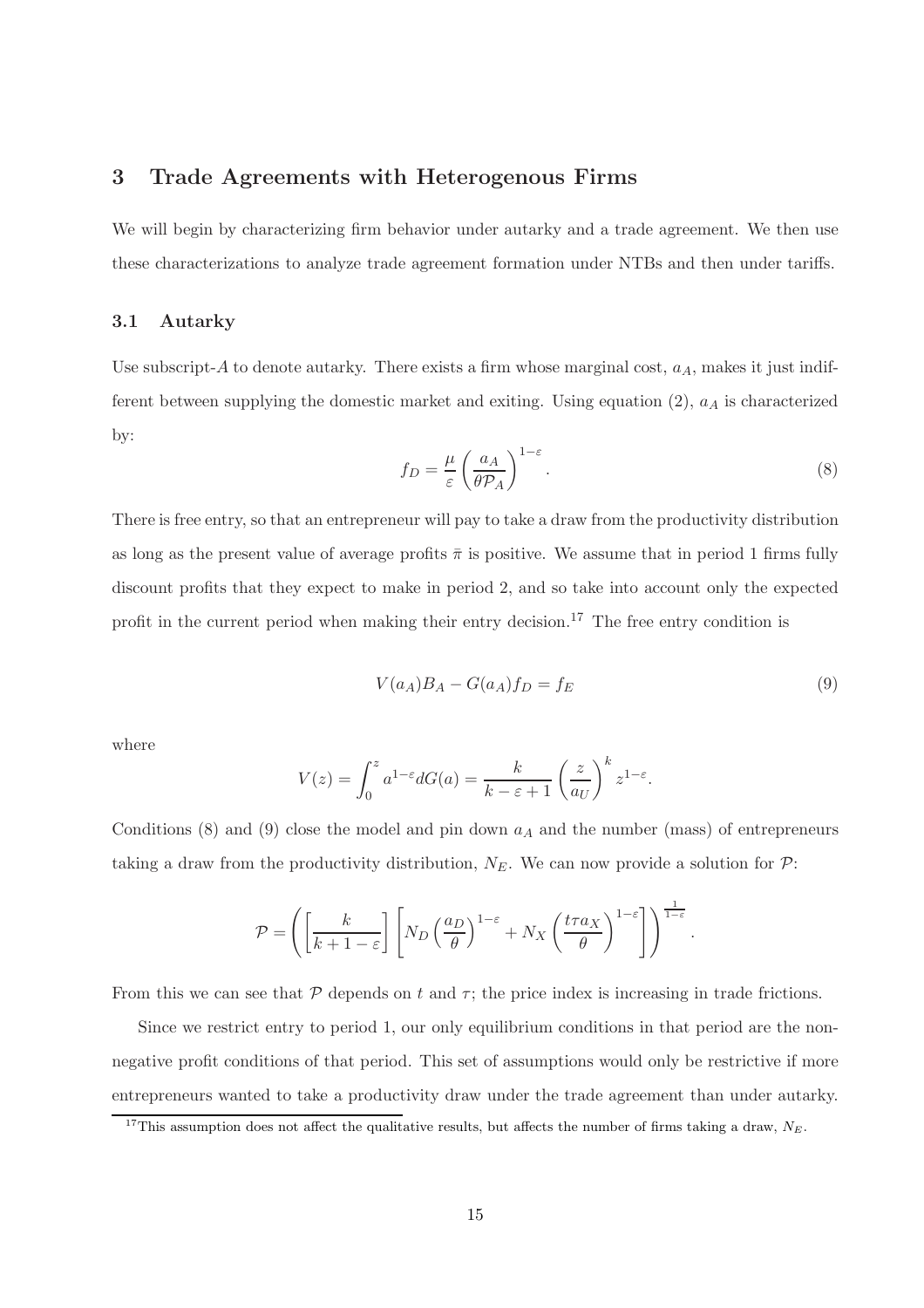In that case we would need to account for these new entrants and how they might lobby.<sup>18</sup> Our approach of fixing the mass of entrants is not unlike others in the literature such as Eaton and Kortum (2005), Arkolakis (2008), Chaney (2008), and Do and Levchenko (2009). Since we have assumed firm productivity is distributed Pareto, we can find closed form solutions for these two variables:

$$
a_A = \left[\frac{\psi f_E}{f_D}\right]^{\frac{1}{k}} a_U,
$$
  

$$
N_E = \frac{\theta \mu}{k f_E},
$$

where

$$
\psi \equiv \frac{[k - (\varepsilon - 1)]}{(\varepsilon - 1)} > 0.
$$

Note that all parameters are identical across countries, so it follows that  $a_A = a_A^*$ . Furthermore, in order to rule out corner solutions (i.e. to ensure that  $a_A \le a_U$ ), we make the simplifying assumption that the shape parameter k is bounded from above as well:  $k \leq (\varepsilon - 1)[f_E + f_D]$ . Finally, we are left with ex post aggregate per period industry profits in autarky equal to

$$
\Pi_A = N_E \int_0^{a_A} \pi_A(a, t, \tau) dG(a)
$$
  
=  $N_E [V(a_A)B_A - G(a_A) f_D] = \frac{\theta \mu}{k}.$  (10)

This solution for  $\Pi_A$  gives us a simple parametric expression that will be used to underpin the values to  $L_A$  and  $L_T$  of swinging the government's decision in their respective favors.

#### 3.2 Basics of a Trade Agreement

To develop the framework needed to analyze equilibrium under a trade agreement, begin by assuming that a trade agreement proposed by the two governments has been adopted. We can now derive the expressions needed to evaluate the payoffs. Under the trade agreement, a given firm

$$
V(a_D)B_T - G(a_D)f_D + \frac{V(a_X)(t\tau)^{1-\varepsilon}B_T}{t} - G(a_X)f_X \le f_E.
$$

<sup>18</sup>Since productivity is distributed Pareto, this is not an issue as it can be shown that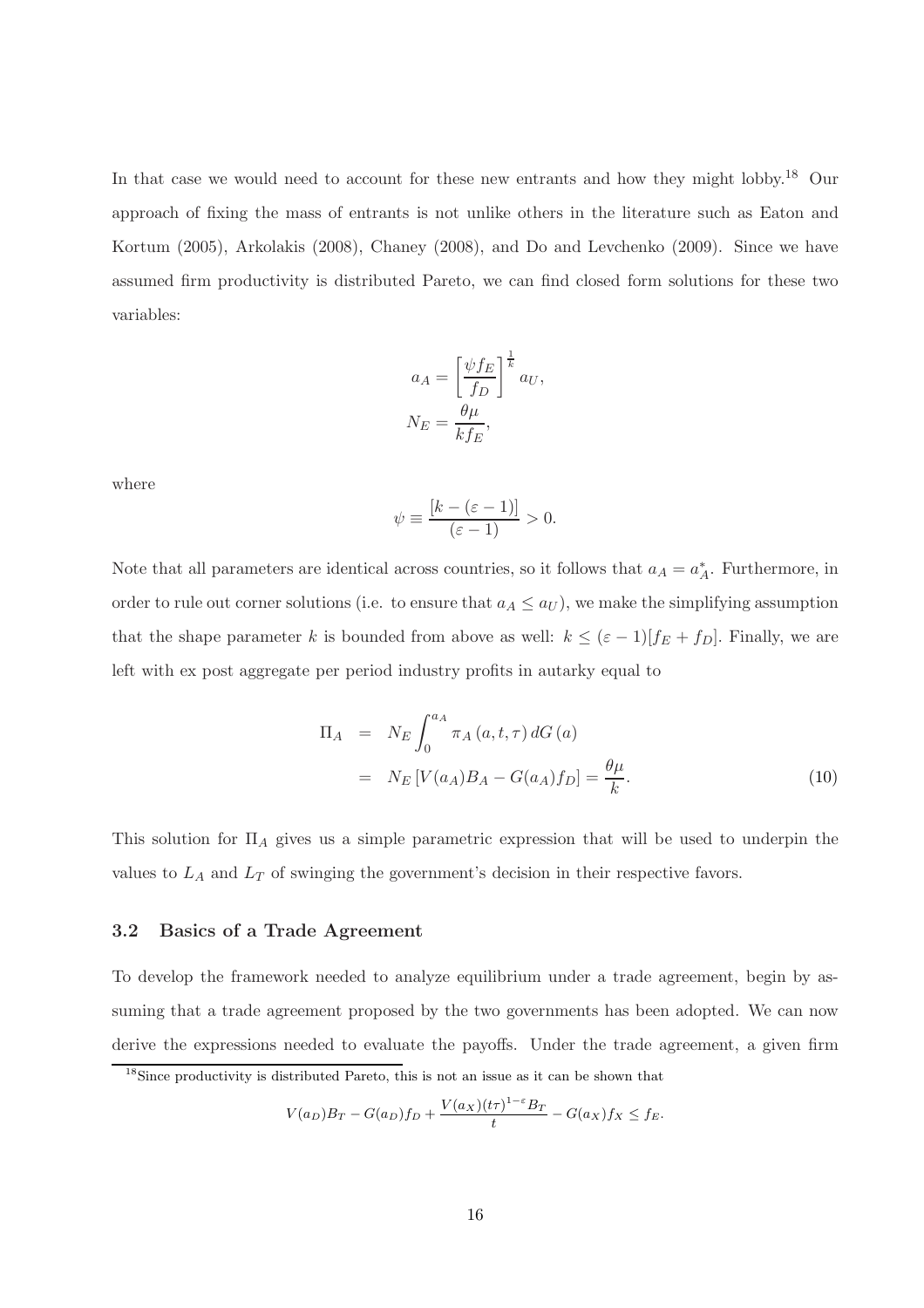will continue to produce domestically if it makes nonnegative profits from doing so. There exists a cutoff productivity level  $a_D$  which represents the productivity of the firm that is indifferent under the trade agreement between supplying the domestic market and exiting:

$$
\frac{\mu}{\varepsilon} \left( \frac{a_D}{\theta \mathcal{P}_T} \right)^{1-\varepsilon} = f_D. \tag{11}
$$

A firm will export if the profits from doing so are positive. The cutoff productivity level  $a<sub>X</sub>$  for becoming an exporter is given by the following condition:

$$
\frac{\mu}{\varepsilon t} \left( \frac{\tau t a_X}{\theta \mathcal{P}_T^*} \right)^{1-\varepsilon} = \gamma f_D. \tag{12}
$$

Since we are considering a symmetric trade agreement in which trade restrictions are at the same level in both countries, with aggregate expenditure on good X identical across both countries and equal to  $\mu$ , we will have a symmetric equilibrium under an agreement and henceforth drop the  $*$ superscripts. Thus, these two conditions (11) and (12) close the model under the trade agreement. Since firm productivity is distributed Pareto, we can find closed form solutions for the two cutoffs:

$$
a_D = \left[\frac{\gamma^{\psi} \tau^k t^{\frac{k}{\theta}}}{\gamma^{\psi} \tau^k t^{\frac{k}{\theta}} + t} \frac{\psi f_E}{f_D}\right]^{\frac{1}{k}} a_U;
$$
  

$$
a_X = \left[\frac{1}{\gamma^{\psi} \tau^k t^{\frac{k}{\theta}} + t} \frac{\psi f_E}{\gamma f_D}\right]^{\frac{1}{k}} a_U.
$$

Using these cut-offs, we are able to calculate ex-post aggregate industry profits in an equilibrium under the trade agreement,  $\Pi_T$ :

$$
\Pi_T(t,\tau) = N_E \int_0^{a_D} \pi_T(a) dG(a)
$$

$$
= \frac{\theta \mu}{k} \left[ \frac{\gamma^{\psi} \tau^k t^{\frac{k}{\theta}} + 1}{\gamma^{\psi} \tau^k t^{\frac{k}{\theta}} + t} \right]
$$
(13)

Since by (10),  $\Pi_A = \theta \mu / k$ , we can write  $\Pi_T$  as

$$
\Pi_T = \Pi_A \left[ \frac{\gamma^{\psi} \tau^k t^{\frac{k}{\theta}} + 1}{\gamma^{\psi} \tau^k t^{\frac{k}{\theta}} + t} \right].
$$
\n(14)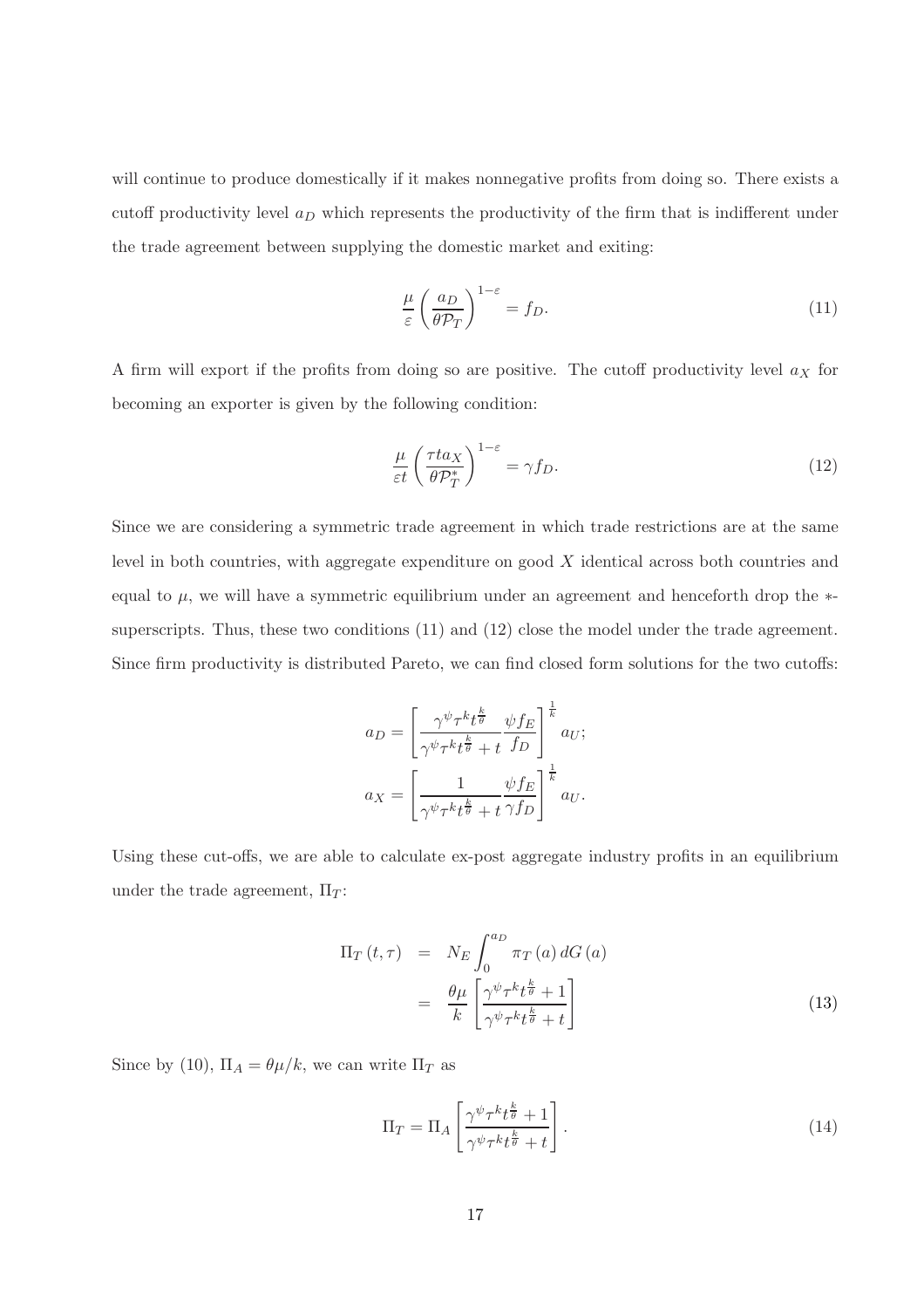For the firm  $\varphi$  that is just indifferent between autarky and the trade agreement,

$$
\pi_T(\varphi, t, \tau) - \pi_A(\varphi, t, \tau) = 0.
$$

We can now obtain the following solution for  $\varphi$ :

$$
\varphi(t,\tau) = \left(\frac{1}{\gamma} \left[ (1 + \tau^{1-\varepsilon} t^{-\varepsilon}) - H^{1-\varepsilon} \right] \right)^{\frac{1}{\varepsilon-1}} a_D = \lambda a_D \tag{15}
$$

where

$$
H \equiv \left[ \frac{\gamma^{\psi} \tau^k t^{\frac{k}{\theta}}}{\gamma^{\psi} \tau^k t^{\frac{k}{\theta}} + t} \right]^{\frac{1}{k}},
$$

and

$$
\lambda = \left(\frac{1}{\gamma} \left[ (1 + \tau^{1-\varepsilon} t^{-\varepsilon}) - H^{1-\varepsilon} \right] \right)^{\frac{1}{\varepsilon-1}}.
$$

We can now use these expressions for aggregate profits and related variables to micro-found the lobbying process.

To relate the difference in lobbying revenues to the difference in aggregate profits, use (5), (6),  $(10)$  and  $(14):^{19}$ 

$$
v_A(t,\tau) - v_T(t,\tau) = N_E \int_0^{a_A} (\pi_A(a,t,\tau) - \pi_T(a,t,\tau)) dG(a)
$$
  
=  $\Pi_A - \Pi_T(t,\tau).$  (16)

Therefore, the difference in the valuations of success in lobbying to  $L_A$  and  $L_T$  is determined by the difference in aggregate profits under the two outcomes.

#### 3.3 Trade Agreement Over NTBs

In this subsection we remove the effect of tariffs by setting  $t = 1$ . With NTBs, any agreement that the governments reach raises no revenue;  $TR(1, \tau) = 0$ . So the home government's problem (4) may be simplified to

$$
\max_{\tau} \{l_A(1,\tau), l_T(1,\tau)\}.
$$

<sup>&</sup>lt;sup>19</sup>This derivation uses the fact that  $\pi_T(a, t, \tau) = 0$  for  $a \in [a_D, a_A]$  to rewrite equation (14) as  $\Pi_T =$  $N_E \int_0^{a_A} \pi_T(a, t, \tau) dG(a)$ .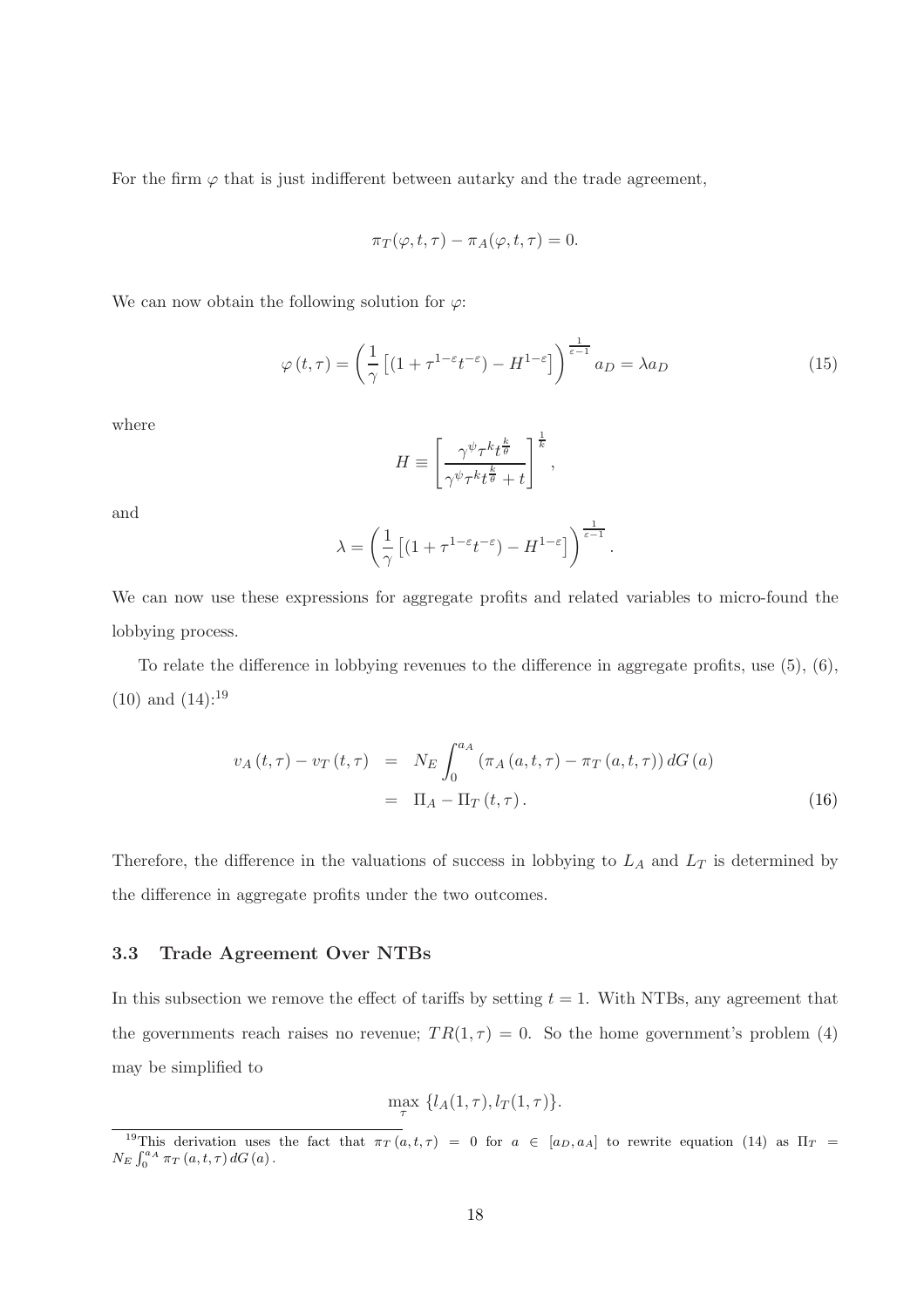By inspection of (14), if we set  $t = 1$  then ex-post aggregate industry profits in autarky and the trade agreement are always equal for any proposed agreement, i.e.  $\Pi_T(1, \tau) = \Pi_A = \theta \mu / k$  for any τ. Therefore, by (16),  $v_A(1, τ) = v_T(1, τ)$ .<sup>20</sup> Intuitively, this means that the aggregate gains from adopting the trade agreement exactly offset the aggregate losses; for any given proposed level of  $\tau$ , the value to  $L_A$  of maintaining autarky is the same as the value to  $L_T$  of adopting the trade agreement. In the language of the literature on all-pay auctions, we can say that in an agreement over NTBs the lobby groups have 'homogenous valuations'. Taking the agreement NTB level as given at  $\tau$ , we can then analyze the interaction between the lobby groups as a game that takes the form of an all-pay auction. The Nash equilibrium outcome of a two-player all-pay auction with homogeneous valuations is known from Hillman and Riley (1989) and Baye, Kovenock and de Vries (1996). Their characterization of equilibrium is adapted to the present context in the following lemma.

**Lemma 1.** In an agreement over NTBs, taking the level of  $\tau$  as given, the Nash equilibrium is unique and symmetric. The value to lobby group  $L_A$  of remaining in autarky is the same as the value to  $L_T$  of moving to a proposed trade agreement for any  $\tau$  between (and including) autarky and free trade. Therefore, the equilibrium outcome is one in which both  $L_A$  and  $L_T$  randomize their respective contributions  $l_A$  and  $l_T$  continuously on the interval  $[0, v_A(1, \tau)].$  Since the lobby groups randomize continuously, the highest contribution wins with probability one. Each lobby group earns an expected payoff of zero in equilibrium. The expected payoff to the government is  $v_A(1,\tau) = v_T(1,\tau).$ 

This equilibrium characterization has the feature that there can be no equilibrium in pure strategies. In fact this logic applies not just to pure strategies, as described in the Introduction, but also to mixed strategies where either lobby group tends to favor a contribution at a particular contribution level in the interval  $[0, v_A(1, \tau)]$  but does not contribute at that level with certainty. As a benchmark, consider the situation where a given lobby group does not favor any particular contribution level within the interval but instead randomizes continuously over the interval  $[0, v_A(1, \tau)].$ Then with a continuous probability distribution the probability that any particular contribution

<sup>&</sup>lt;sup>20</sup>But note that while  $\Pi_A$  and  $\Pi_T$  do not vary with  $\tau$ ,  $v_A$  (1,  $\tau$ ) and  $v_T$  (1,  $\tau$ ) do. We will explore the properties of  $v_A(1,\tau)$  and  $v_T(1,\tau)$  further in due course. These depend on the Pareto distribution and the iceberg transport cost assumptions. However, the tensions described are present in general.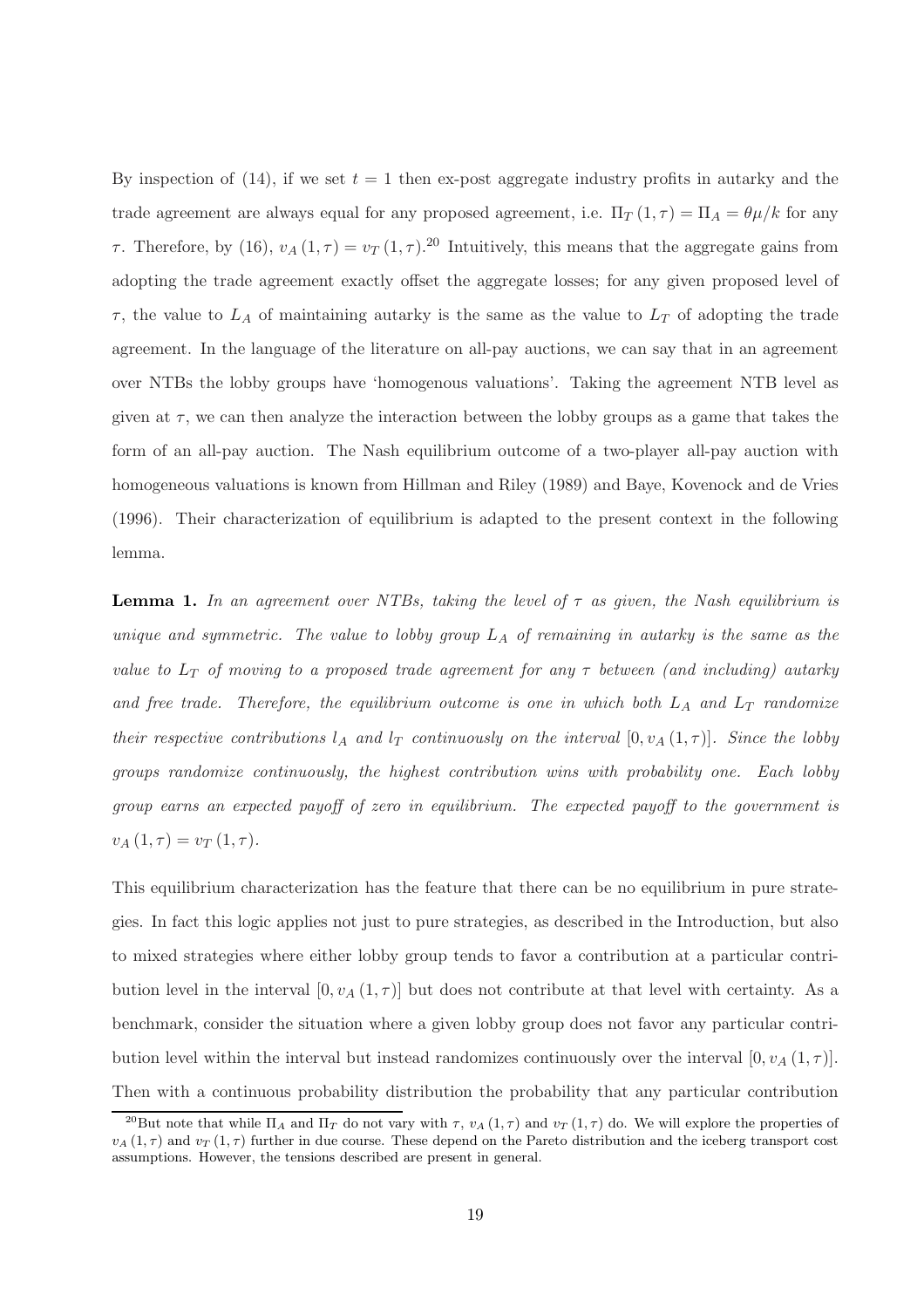level is chosen is zero. On the other hand, if a particular contribution level  $l_g \in [0, v_A(1, \tau)]$  is favored by  $L_g$ ,  $g \in \{A, T\}$ , then we say that  $L_g$  'puts mass' at  $l_g$ ; that is, it contributes  $l_g$  with positive probability. But if  $L_g$  puts mass at  $l_g \in [0, v_A(1, \tau)]$  then  $L_h$ ,  $h \neq g$  has an incentive to shift mass to a point above  $l_g$  such that it outbids  $L_g$  on average and increases its expected payoff at  $L_q$ 's expense. Once one group puts mass at  $v_A(1,\tau)$ , the tendency is for the other group to put mass at a lower contribution level, and so on. Consequently, in equilibrium it must be the case that both lobby groups randomize continuously on the entire interval  $[0, v_A(1, \tau)]$ , competing each others' expected profits from the contest to zero in the process. The reason the government's expected revenue is  $v_A$  is because each lobby group expects to contribute  $v_A/2 = v_T/2$  on average. The reason expected payoffs to the lobby groups are zero is because each group expects to win half the time.

So far we have only said that the governments may propose to reduce NTBs from autarky in a symmetrical trade agreement. We can go further and predict the trade agreement that the governments will propose. To do so, first recall that both lobby groups randomize continuously over  $[0, v_A(1, \tau)]$ . So in order to maximize the lobby groups' average contributions, each government needs to choose  $\tau$  in such a way as to maximize the value of autarky  $v_A(1, \tau)$ , to  $L_A$ . For this, the government needs to choose  $\tau$  in such a way that it makes the firms who would lobby for autarky as badly off as possible under the trade agreement: $^{21}$ 

$$
\max_{\tau} v_A(1,\tau) = \max_{\tau} N_E \left[ \int_{\varphi}^{a_A} \pi_A(a,1,\tau) dG(a) - \int_{\varphi}^{a_X} \pi_X(a,1,\tau) dG(a) - \int_{\varphi}^{a_D} \pi_D(a,1,\tau) dG(a) \right]
$$
\n(17)

.

To characterize the problem, first note that when  $\tau$  changes the following also change: the firm that is indifferent between autarky and trade,  $\varphi$ ; the least efficient exporter,  $a_X$ ; the profits from exporting,  $\pi_X(a, 1, \tau)$ ; the least efficient purely domestic firm,  $a_D$ ; and the domestic profits of firms that would prefer autarky to trade. By definition, it follows that  $\pi_X(a_X, 1, \tau) = 0$ ,  $\pi_D(a_D, 1, \tau) = 0$ and  $\pi_A(\varphi, 1, \tau) - \pi_T(\varphi, 1, \tau) = 0$ . Therefore, the tension we are concerned with is how the decrease in domestic profits that occur when the government reduces  $\tau$  weigh against the increase in profits

<sup>&</sup>lt;sup>21</sup>Identically, the government could maximize  $v_T(1, \tau)$  by choosing  $\tau$  to make the firms who lobby for the trade agreement as well of as possible and arrive at the same revenue maximizing policy.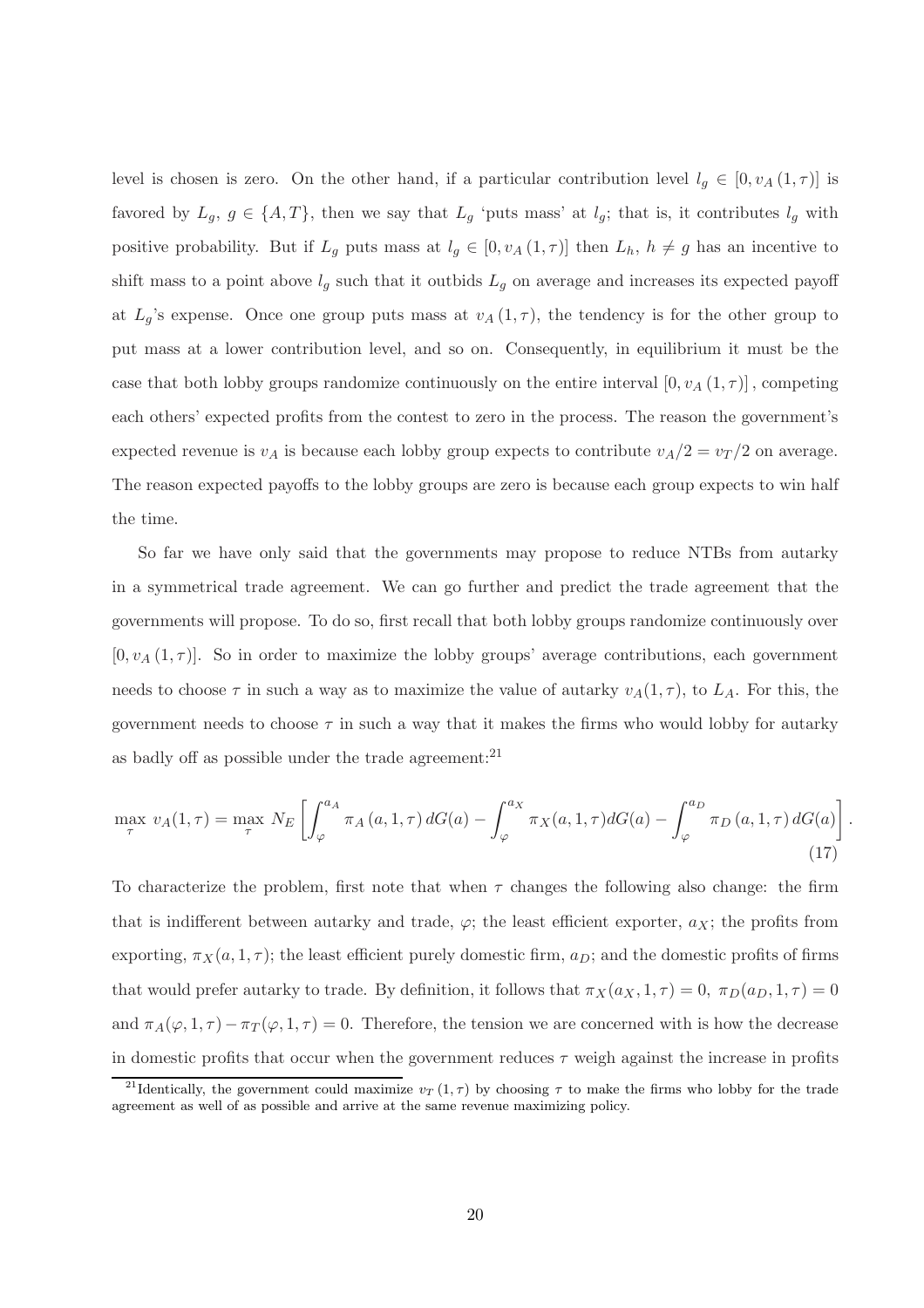from exporting. In formal terms:

$$
\frac{dv_A(1,\tau)}{d\tau} = -N_E \left[ \int_{\varphi}^{a_X} \frac{d\pi_X(a,1,\tau)}{d\tau} dG(a) + \int_{\varphi}^{a_D} \frac{d\pi_D(a,1,\tau)}{d\tau} dG(a) \right].
$$
 (18)

The first term in brackets captures the effect of a change in  $\tau$  on the sum of export profits  $\pi_X(a, 1, \tau)$ of the group of firms that export but would be better off in autarky,  $a \in (\varphi, a_X)$ . The second term in brackets captures the effect of a change in  $\tau$  on domestic profits of those same firms plus the domestic profits of the firms that only serve the domestic market. As NTBs are lowered,  $\pi_D(a, t, \tau)$ is reduced for all firms. But at the same time, as NTBs are lowered, this increases the return that a given firm would make from exports. Lowering NTBs also changes the set of firms that would find it profitable to export. The lower the NTB in the trade agreement, the larger the mass of firms that would prefer the trade agreement to autarky;  $\varphi$  increases. These are the tensions that the government faces in setting  $\tau$ . The balance of these tensions is revealed in the following result.

**Lemma 2.** The NTB policy that maximizes lobby revenue for the government is free trade:  $\tau = 1$ .

The proof shows that

$$
\frac{dv_A(1,\tau)}{d\tau}=-\frac{N_Ekf_D}{\tau\psi}\left[\gamma^{\psi}\tau^{k+1-\varepsilon}-1\right]\lambda^{k+1-\varepsilon}\left(\frac{a_D}{a_U}\right)^k\epsilon_{a_D}^{\tau}<0\;\;\forall\;\tau\geq 1
$$

where  $\epsilon_{a_D}^{\tau}$  is the elasticity of the marginal purely domestic firm. This is negative because  $\gamma > 1$ ,  $\tau \geq 1$ , and  $k > \varepsilon - 1$ . This means that the value of autarky to the firms in  $L_A$  monotonically increases as  $\tau$  is reduced. So by lowering the NTB associated with the agreement the government increases the interval  $[0, v_A(1, \tau)]$  over which firms continuously randomize their contributions, hence increasing the size of the (average) contribution by each lobby group. By combining Lemmas 1 and 2 we can say that, under an agreement involving NTBs, the governments will propose an agreement that involves free trade:  $\tau = 1$ .

**Proposition 1.** Assume an agreement over NTBs. The governments propose a free trade agreement, wherein  $\tau = 1$ . Both  $L_A$  and  $L_T$  randomize their respective contributions  $l_A$  and  $l_T$  continuously on the interval  $[0, v_A(1, \tau)]$  and the highest contribution wins with probability one. Each lobby group earns an expected payoff of zero in equilibrium. The expected payoff to the government is  $v_A(1,1) = v_T(1,1)$ .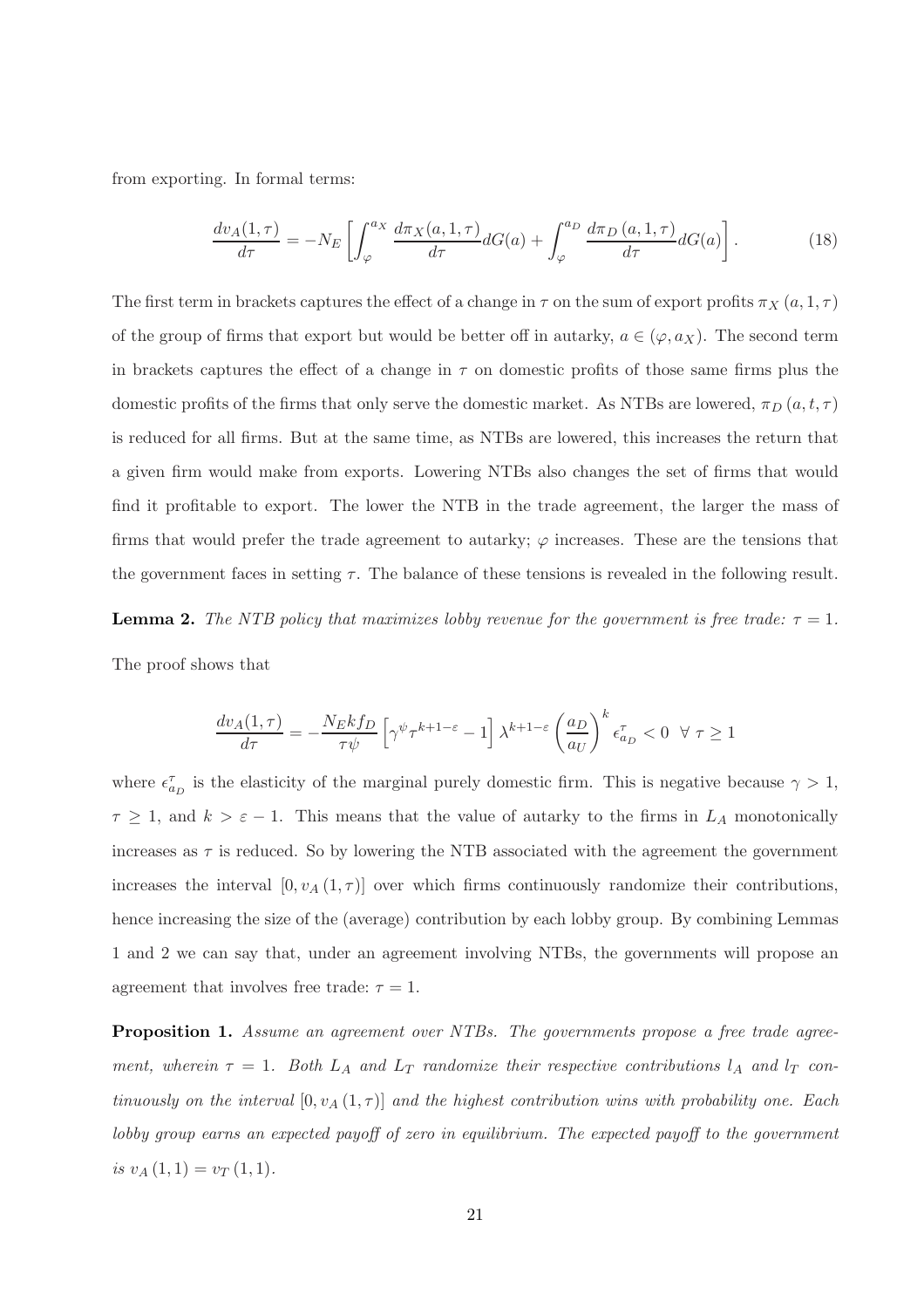



Further intuition about the characterization of equilibrium can be gleaned from the graphical illustration in Figure 1. With a lower NTB domestic profits decrease, as illustrated by a downward shift of the blue line. However, at the same time profits from exporting increase thereby shifting the green line to the right. As explained above, the government's problem can be formalized as seeking to maximize aggregate contributions by  $L_A$ . Our formalization shows that this is equivalent to maximizing the difference between profits under autarky and the trade agreement, or maximizing the shaded region in Figure 1. Under NTBs, this area is maximized under free trade,  $\tau = 1$ .

Given that lobby group valuations are homogenous,  $v_A(1, 1) = v_T(1, 1)$ , the government expects to receive contributions equal to the valuation  $v_A(1,1)$ . This is similar to Grossman and Helpman's (1994, p. 846) Example 2 in which the whole population is represented by one interest group or another. Competition between interest groups is maximized in this situation and all surplus is transferred to the government through competition over contributions. A similar process is at work in our setting except that here the lobby groups are competing over the outcome of a trade agreement whereas in Grossman and Helpman (1994) the setting is the determination of trade policy in a single small country.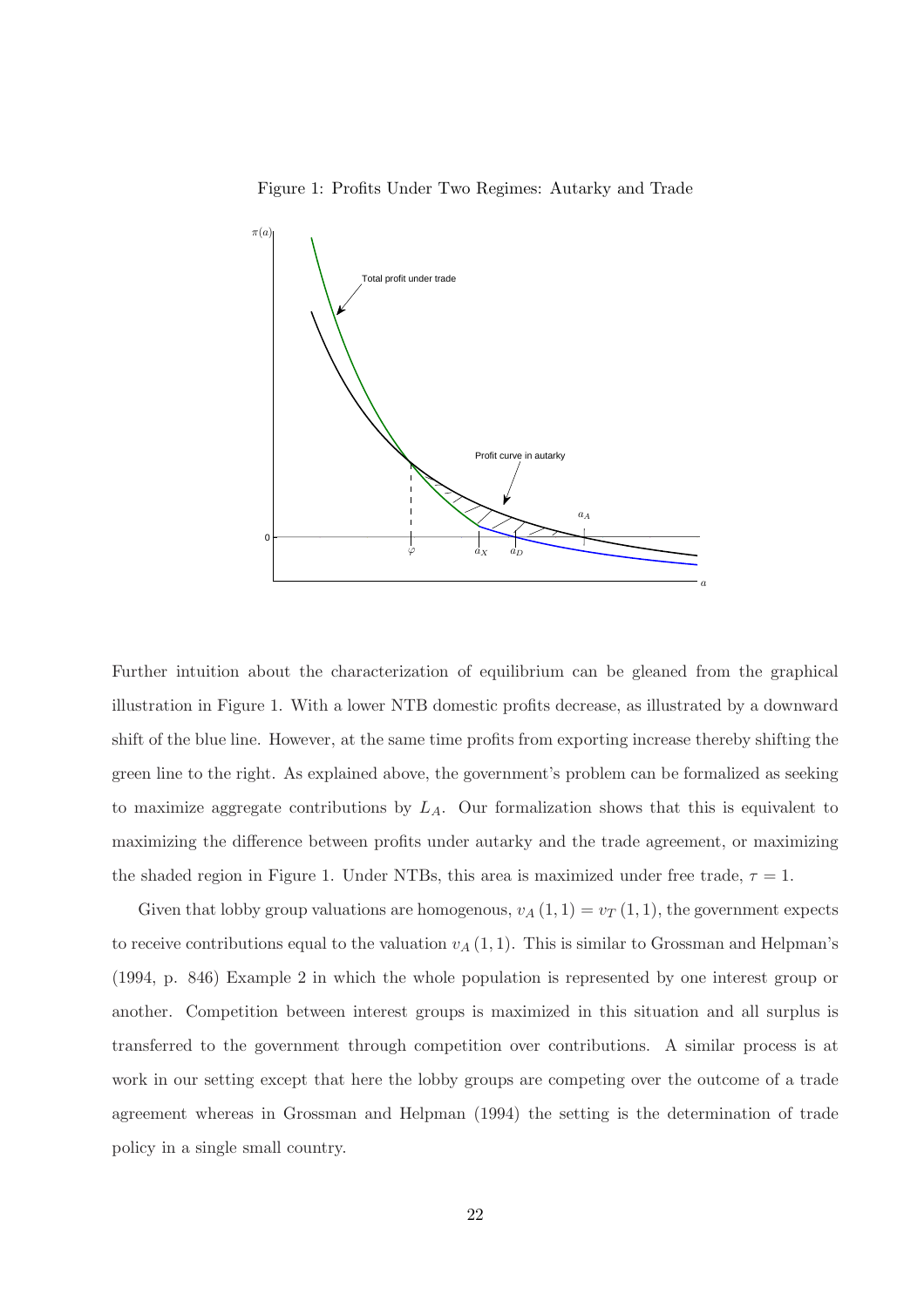This observation serves to reinforce the sense in which the outcome of a trade agreement is different in our paper from that of Bagwell and Staiger (1999). In their setting, the initial noncooperative Nash equilibrium is determined in part by competition between the lobbies. It is the fact that the countries are large that underpins the terms-of-trade driven prisoner's dilemma in which each is excessively protectionist. Then the purpose of the trade agreement is to neutralize the prisoner's dilemma. In our setting, it is the trade agreement itself that generates competition between the two lobby groups. And it is a desire to maximize the size of contributions that drives the agreement to free trade. As we will see, this effect is central to the outcome of a tariff agreement as well.

#### 3.4 Trade Agreement Over Tariffs

Next we consider an agreement over tariffs, t, while setting  $\tau = 1$ . Tariff revenue is raised by any outcome other than autarky and free trade, and so equation (4) is the appropriate expression of the Home government's problem. For this form of agreement we need to calculate explicitly how much tariff revenue the government would receive for any tariff level  $t$  in a proposed agreement:

$$
TR(t,1) = (t-1) \times \text{import value}
$$
  
=  $(t-1)N_E \int_0^{a_X} p(a)x(a)dG(a)$   
=  $\left[ \frac{(t-1)}{\gamma^{\psi}t^{\frac{k}{\theta}} + t} \right] \mu.$  (19)

To calculate aggregate profits of the firms that prefer the trade agreement we set  $\tau = 1$  in (13) to obtain

$$
\Pi_T(t,1) = \frac{\theta \mu}{k} \left[ \frac{\gamma^{\psi} t^{\frac{k}{\theta}} + 1}{\gamma^{\psi} t^{\frac{k}{\theta}} + t} \right].
$$
\n(20)

We can now calculate, for any trade agreement involving positive but non-prohibitive tariffs  $t > 1$ , the difference between the aggregate profits of firms that prefer autarky and those that prefer the trade agreement. This is calculated by taking the difference between (10) (with  $\tau = 1$ ) and (20):

$$
0 \leq \Pi_A - \Pi_T(t,1) = \left[\frac{(t-1)}{\gamma^{\psi}t^{\frac{k}{\theta}} + t}\right] \frac{\theta\mu}{k} = \eta TR(t,1) \leq TR(t,1),\tag{21}
$$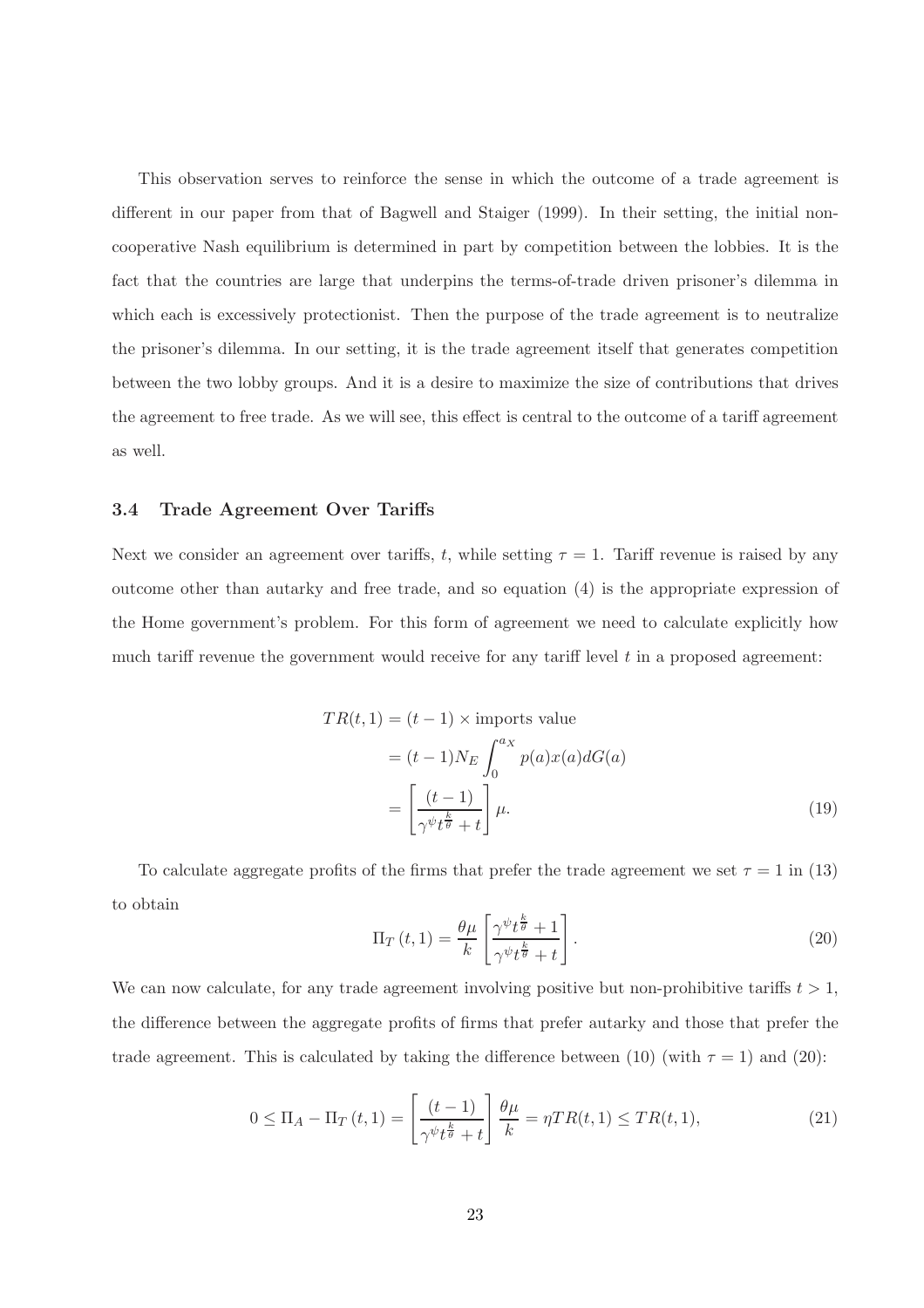where  $\eta = \theta/k < 1$ . Interestingly, the aggregate profits of firms that gain from the trade agreement are less than the aggregate profits of those who would prefer autarky. This is because of a standard rent-shifting effect whereby the foreign government shifts profits away from exporting firms. However, from (10) (with  $\tau = 1$ ) and (20) we can also say that the combined aggregate profits of firms that prefer the trade agreement plus tariff revenue is greater than the aggregate profits of firms that prefer autarky:

$$
\Pi_T(t,1) \le \Pi_A \le \Pi_T(t,1) + TR(t,1). \tag{22}
$$

Using equations (16) and (22), we have that

$$
v_A(t, 1) - TR(t, 1) \leq v_T(t, 1)
$$

holding with equality only at autarky and free trade. So although the value of the agreement net of tariff revenue to  $L_T$  is less than the value of remaining in autarky is to  $L_A$ , the combined value of the agreement to  $L_T$  and the government is greater than (or equal to at free trade and autarky) the value of autarky to  $L_A: v_A(t,1) \le v_T(t,1) + TR(t,1)$ . Recall from Section 2.3 that if  $l_A < l_T + TR(t, 1)$  then the outcome goes in  $L_T$ 's favor. So the presence of tariff revenue will provide  $L_T$  with a head start in the contest over the agreement. The presence of this asymmetry in the agreement over tariffs changes the basic characterization from an all-pay auction with homogenous valuations to one where valuations are heterogeneous and the pro-trade lobby has a head start.

We know from the respective literatures on all-pay auctions with heterogeneous valuations and head starts that, differently from equilibrium with homogeneous valuations, there may be an incentive to put mass at a certain value. We allow for this possibility by introducing the following notation:  $\alpha_g(z)$  denotes the mass that lobby  $g \in \{A, T\}$  puts at contribution level  $l_g = z^{22} l_g \sim U[x, y]$  denotes that lobby g randomizes its contribution continuously over the uniform distribution  $U[x, y]$ . Because the case  $\alpha_g(0)$  will feature prominently in our analysis, for brevity we will let  $\alpha_g \equiv \alpha_g(0)$ .

We can now use similar logic as for a trade agreement with NTBs to determine the ranges over which the respective lobbies will contribute. First let us consider contributions by  $L_A$ . As with NTBs, there can be no incentive to bid more than  $v_A(t, 1)$ . But, differently from the NTB case,

<sup>&</sup>lt;sup>22</sup>That is,  $\alpha_g(z)$  denotes the probability with which  $L_g$  contributes at the level  $l_g = z$ .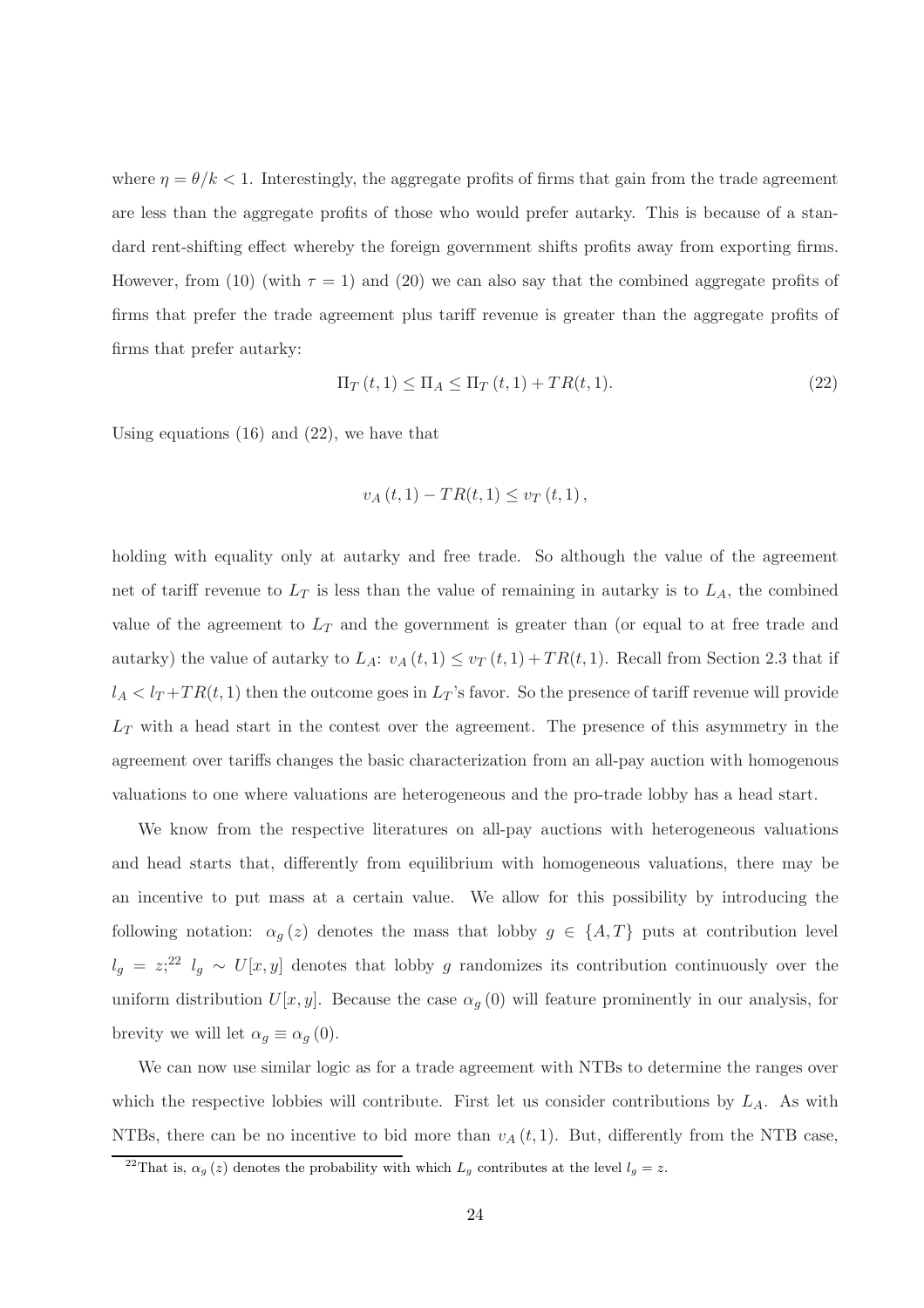if  $TR(t, 1) > 0$  then any  $l_A < TR(t, 1)$  will lose for sure. In addition, as in the NTB case, there can be no incentive to contribute a positive amount with positive probability because  $L_T$  can win for sure with a slightly higher aggregate (i.e. inclusive of  $TR$ ) contribution. We cannot, however, rule out the possibility that  $L_A$  puts mass at 0, i.e. may choose to set  $\alpha_A > 0$ . If  $\alpha_A > 0$  then  $L_A$  will, with probability  $1 - \alpha_A > 0$ , randomize its contribution continuously over the interval  $l_A \sim U[TR(t, 1), v_A(t, 1)].$ 

Next let us consider contributions by  $L_T$ . As with NTBs, there can be no incentive to bid less than 0. But, differently from the NTB case, any contribution above  $v_A(t, 1) - TR(t, 1)$  would be wasteful given that the government receives  $TR(t, 1) > 0$  as well if the agreement goes ahead. Therefore, without loss of generality,  $L_T$  may put mass at 0, setting  $\alpha_T > 0$ , and with probability  $1-\alpha_T$  randomize its contribution continuously over the interval  $l_T \sim U[0, v_A(t, 1)-TR(t, 1)]$ . The characterization of equilibrium then entails determination of equilibrium values for  $\alpha_A$  and  $\alpha_T$ .

As the next step towards characterization, observe that the choices of equilibrium strategies by  $L_A$  and  $L_T$ , together with the corresponding expected payoffs, are completely characterized in Table  $1.^{23}$ 

| Table 1: Expected payoffs |                             |                                                                                                                                                             |                                                                                                                                                                                                     |
|---------------------------|-----------------------------|-------------------------------------------------------------------------------------------------------------------------------------------------------------|-----------------------------------------------------------------------------------------------------------------------------------------------------------------------------------------------------|
|                           |                             | Autarky Lobby                                                                                                                                               |                                                                                                                                                                                                     |
|                           |                             | $l_A=0$                                                                                                                                                     | $l_A \sim U[TR, v_A]$                                                                                                                                                                               |
| Trade<br>Lobby            | $l_T=0$                     | $\mathbb{E}[u_A(t,1)] = 0$<br>$\mathbb{E}[u_T(t,1)] = v_T$<br>$\mathbb{E}[u_G(t,1)] = TR$                                                                   | $\mathbb{E}[u_A(t,1)] = v_A - \left(\frac{v_A + TR}{2}\right)$<br>$\mathbb{E}[u_T(t,1)]=0$<br>$\mathbb{E}[u_G(t,1)] = \left(\frac{v_A + TR}{2}\right)$                                              |
|                           | $l_T \sim U[0, (v_A - TR)]$ | $\mathbb{E}[u_A(t,1)]=0$<br>$\mathbb{E}[u_T(t,1)] = v_T - \left(\frac{v_A - TR}{2}\right)$<br>$\mathbb{E}[u_G(t,1)] = TR + \left(\frac{v_A - TR}{2}\right)$ | $\mathbb{E}[u_A(t,1)] = \frac{v_A}{2} - \left(\frac{v_A + TR}{2}\right)$<br>$\mathbb{E}[u_T(t,1)] = \frac{v_T}{2} - \left(\frac{v_A - TR}{2}\right)$<br>$\mathbb{E}[u_G(t,1)] = \frac{TR}{2} + v_A$ |

Table 1 represents the fact that  $L_A$  will contribute  $l_A = 0$  with probability  $\alpha_A$  and  $l_A \sim$  $U[TR(t, 1), v_A(t, 1)]$  with probability  $1 - \alpha_A$ , while  $L_T$  will contribute  $l_T = 0$  with probability  $\alpha_T$ and  $l_T \sim U[0, v_A(t, 1) - TR(t, 1)]$  with probability  $1 - \alpha_T$ . The payoffs in Table 1 can thus be

<sup>&</sup>lt;sup>23</sup>For compactness, in Table 1 we omit the functional notation  $(t, 1)$  from  $TR(t, 1)$ ,  $v<sub>A</sub>(t, 1)$ , and  $v<sub>T</sub>(t, 1)$  and just write  $TR$ ,  $v_A$ , and  $v_T$ .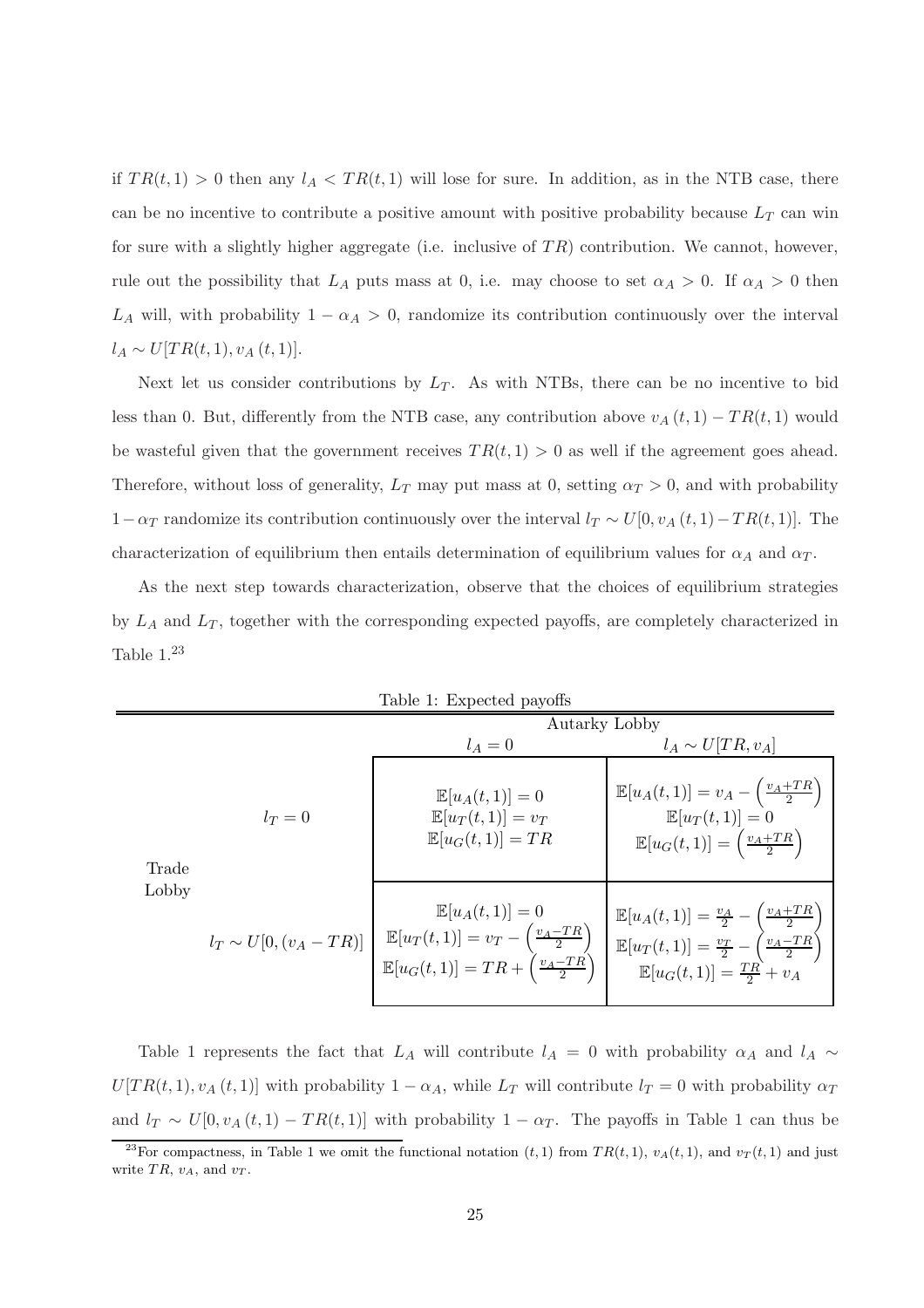translated into expected payoff functions for the respective lobbies and for the government. Writing the expected payoff for lobby  $L_A$  as  $\mathbb{E}[u_A(t,1)]$ , we can write  $L_A$ 's expected payoff function as:

$$
\mathbb{E}[u_A(t,1)] = 0\alpha_A + \left[ \left( \frac{v_A(t,1) - TR(t,1)}{2} \right) \alpha_T - \left( \frac{TR(t,1)}{2} \right) (1 - \alpha_T) \right] (1 - \alpha_A)
$$

$$
= \left[ \frac{v_A(t,1)}{2} \alpha_T - \frac{TR(t,1)}{2} \right] (1 - \alpha_A). \tag{23}
$$

For  $L_T$ 's expected payoff, we have:

$$
\mathbb{E}[u_T(t,1)] = \left[v_T(t,1)\alpha_A + 0(1-\alpha_A)\right]\alpha_T + \left(\frac{v_T(t,1)}{2} - \left(\frac{v_A(t,1) - TR(t,1)}{2}\right)\alpha_A\right) \left(1-\alpha_T\right)
$$
\n
$$
= v_T(t,1)\alpha_A(0)\alpha_T(0) + \left[\frac{v_T(t,1)}{2}\alpha_A + \frac{v_T(t,1)}{2} - \left(\frac{v_A(t,1) - TR(t,1)}{2}\right)\right](1-\alpha_T)
$$
\n(24)

Finally, for the government's expected payoff we have:

$$
\mathbb{E}[u_G(t,1)] = \alpha_T \left[ \alpha_A \left( \frac{TR(t,1) - v_A(t,1)}{2} \right) + \left( \frac{v_A(t,1) + TR(t,1)}{2} \right) \right]
$$

$$
+ (1 - \alpha_T) \left[ \left[ \frac{2v_A(t,1) + TR(t,1)}{2} \right] - \frac{\alpha_A v_A(t,1)}{2} \right]
$$

$$
= \alpha_T \left( \alpha_A \frac{TR(t,1)}{2} - \frac{v_A(t,1)}{2} \right) + \left[ v_A(t,1) + \frac{TR(t,1)}{2} \right] - \alpha_A \frac{v_A(t,1)}{2} \tag{25}
$$

We now use these payoff functions in the characterization of equilibrium.

#### 3.4.1 Characterizing Equilibrium of an Agreement over Tariffs

Following the same approach as for NTBs, we begin by taking the agreement tariff level as given at t and analyze the interaction between the lobby groups as a game that takes the form of an all-pay auction. First consider the situation where  $t = 1$  so that the outcome corresponds to free trade, wherein  $TR(1, 1) = 0$ . In that case,  $v_A(1, 1) = v_T(1, 1)$  and the game is one of homogeneous valuations as in the NTB case. This is analyzed exactly as in the NTB case, so that in equilibrium the expected payoff to  $L_A$  and  $L_T$  are both equal to zero and the payoff to the government is equal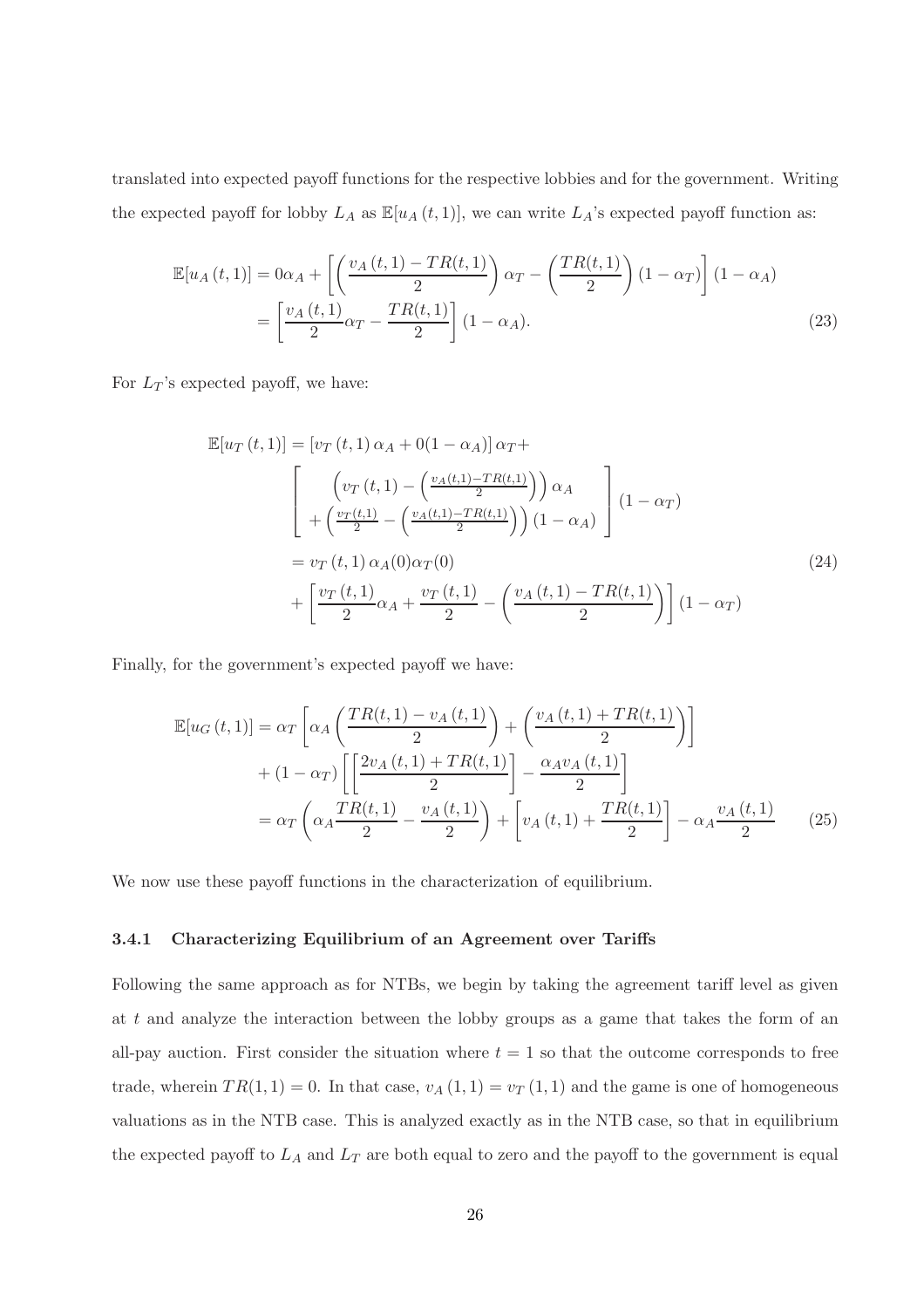to  $v_A(1,1) = v_T(1,1)$ , which is the same as characterized in Lemma 1.

Next consider the situation where  $t > 1$  and, by assumption for now, both lobbies make positive contributions. We will characterize below the circumstances under which each lobby makes a positive contribution. As before, the equilibrium involves both lobbies playing a mixed strategy. As a result of  $L_T$ 's head start,  $v_T(t, 1) + TR(t, 1) > v_A(t, 1)$ , and so  $L_T$  can always outbid  $L_A$ . As a result,  $L_A$  can do no better in equilibrium than if it did not contribute, i.e.  $\mathbb{E}[u_A(t,1)] = 0$ . But if  $L_A$  did not contribute at all then  $L_T$  could win with a very small contribution, inviting  $L_A$ to make a slightly larger contribution itself. So both lobby groups contribute at positive levels in expectation in equilibrium and, following the same logic as for the NTB game, contribution at a positive level must involve continuous randomization of contribution levels for both lobby groups. Moreover,  $L_A$  cannot make a lower return than 0 in equilibrium because it could obtain a higher payoff from playing a pure strategy  $l_A = 0$ . And it cannot make a higher return than 0 because this would mean that  $L_T$  would make a return lower than  $v_T(t, 1) - (v_A(t, 1) - TR(t, 1))$ , inducing  $L_T$  to secure a higher return of  $v_T(t, 1) - (v_A(t, 1) - TR(t, 1)) - \epsilon$  by playing a pure strategy  $l_T = v_A(t, 1) - TR(t, 1) + \epsilon$ . So in equilibrium  $L_A$  chooses  $\alpha_A$  such that  $\mathbb{E}[u_A(t, 1)] = 0$ .

Staying with the case where  $t > 1$  and both lobbies make positive contributions, and turning to lobby  $L_T$ , it can always win for certain by playing a pure strategy  $v_T(t, 1) = v_A(t, 1) - TR(t, 1) + \epsilon$ , obtaining a payoff of  $v_T(t, 1) - (v_A(t, 1) - TR(t, 1)) - \epsilon$ . But it can obtain a higher expected payoff  $v_T(t, 1) - (v_A(t, 1) - TR(t, 1))$  by randomizing continuously over the interval  $[0, v_A(t, 1) - TR(t, 1)]$ with some probability and making a zero contribution otherwise.  $L_T$  cannot obtain a higher expected payoff than  $v_T(t, 1) - (v_A(t, 1) - TR(t, 1))$ , because this would mean that  $L_A$  would make a lower expected return than 0, inducing  $L_A$  simply to refrain from making a contribution. So in equilibrium  $L_T$  chooses  $\alpha_T$  such that  $\mathbb{E}[u_T(t,1)] = v_T(t,1) - (v_A(t,1) - TR(t,1)).$ 

The foregoing observations about equilibrium enable us to solve for  $\alpha_A$  and  $\alpha_T$ . First, we can use in (23) the fact that  $\mathbb{E}[u_A(t,1)] = 0$  in equilibrium to obtain  $\alpha_T = \frac{TR(t,1)}{v_A(t,1)}$ . In the same way, using the fact that in equilibrium  $\mathbb{E}[u_T(t,1)] = v_T(t,1) - (v_A(t,1) - TR(t,1)),$  plus the fact that  $\alpha_T = \frac{TR(t,1)}{v_A(t,1)},$  we obtain  $\alpha_A = 1 - \frac{(v_A(t,1) - TR(t,1))}{v_T(t,1)}.$ 

We can now determine the government's expected payoff. Using (25) and our solution  $\alpha_T =$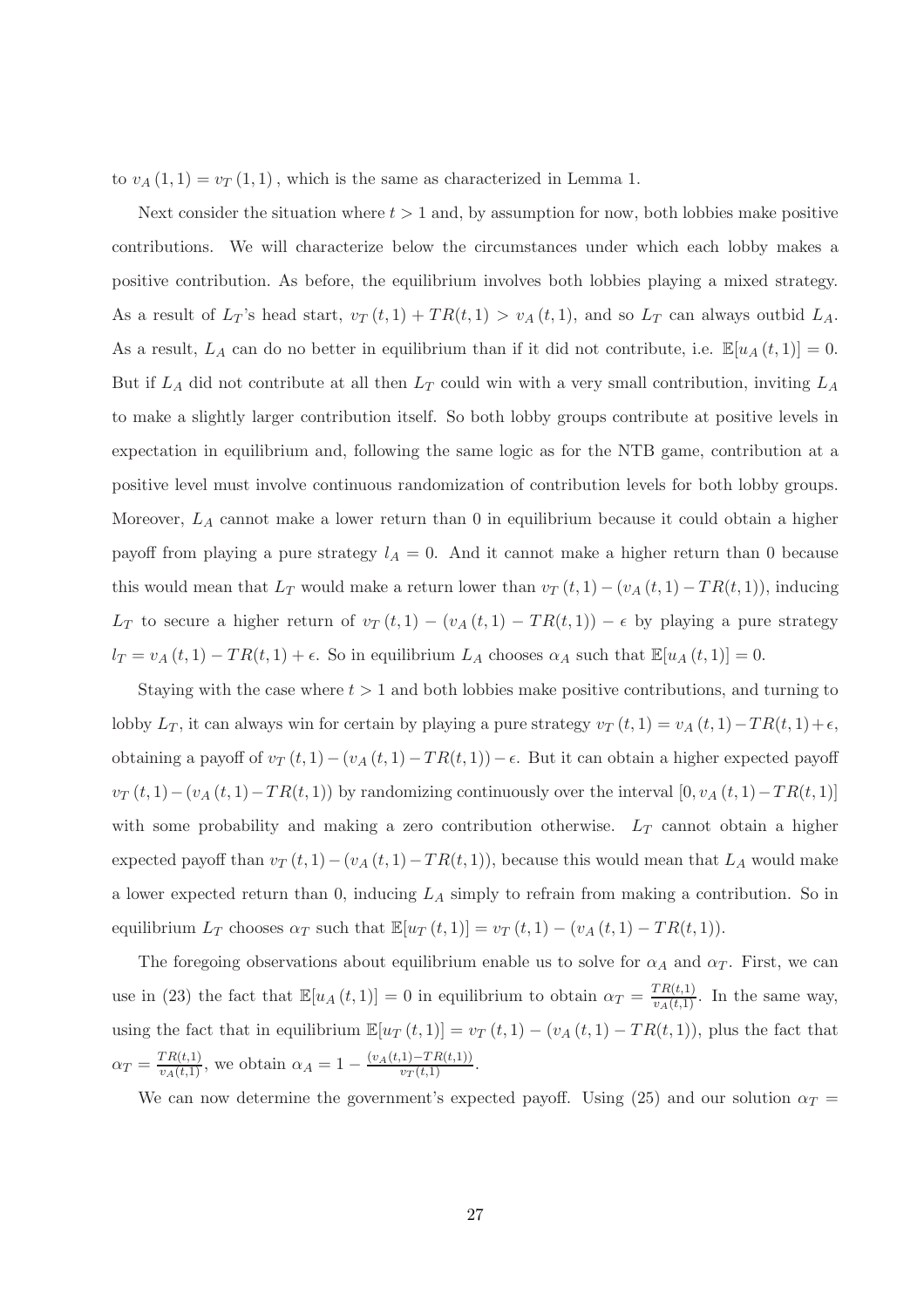$\frac{TR(t,1)}{v_A(t,1)}$ , we obtain

$$
\mathbb{E}[u_G(t,1)] = v_A(t,1) - \alpha_A \left( \frac{v_A(t,1)^2 - TR(t,1)^2}{2v_A(t,1)} \right). \tag{26}
$$

To compare the government's payoff  $\mathbb{E}[u_G(t,1)]$  for  $t > 1$  to  $\mathbb{E}[u_G(1,1)]$  obtained under  $t = 1$ , we first need to know the effect of t on  $v_A(t, 1)$ . This effect is characterized in the following result.

**Lemma 3.** For  $t > 1$ , taking all other parameters as given,  $dv_A(t, 1)/dt < 0$  for  $\gamma$  sufficiently large. The value of  $\gamma$  affects the number of firms that switch from being purely domestic firms to being exporters as t is reduced towards free trade. If  $\gamma$  is relatively small then the cost of becoming an exporter is relatively low and as  $t$  is reduced a relatively large number of firms switch from being purely domestic to exporting as well. Consequently, the value to  $L_A$  of remaining in autarky falls, reflected by a reduction in  $v_A(t, 1)$ . If  $\gamma$  is sufficiently large then a relatively large share of firms finds it prohibitively expensive to become an exporter and  $v_A(t, 1)$  increases with a reduction in t. To obtain clear cut results we will assume that  $\gamma$  is sufficiently large that  $dv_A(t, 1)/dt < 0$  for all  $t > 1$ . Consequently,  $v_A(t, 1) < v_A(1, 1)$  for all  $t > 1$ .

To evaluate the second term of (26), note that lobby groups will have no reason to lobby if  $v_A(t,1) \leq TR(t,1)$ . As discussed in the Introduction, the government knows it can get  $TR(t,1)$ for sure from the agreement, and it is not worth  $L_A$  contributing above  $v_A$  to try to forestall the agreement. Since  $L_A$  does not lobby, there is no reason for  $L_T$  to lobby either and the agreement goes ahead for sure. To proceed, it will be useful to recognize that  $TR(t, 1)$  is increasing in t up to and past the point where  $v_A(t, 1) = TR(t, 1)$ . We will denote by  $\bar{t}$  the unique value of t at which this holds:  $v_A(\bar{t},1) = TR(\bar{t},1)$ . We can now say that, for  $1 < t < \bar{t}$ , in equilibrium  $\alpha_A > 0$  and the second term of (26) must be negative. This establishes that  $\mathbb{E}[u_G(t,1)] < \mathbb{E}[u_G(1,1)]$ , as discussed intuitively in the Introduction.

Although the logic of all-pay auctions plays an important role in determining lobbying behavior in our framework, we have also observed that the tariff may give the pro-trade lobby a sufficiently large head start that the lobbies will not make a contribution at all in equilibrium. From the solutions just obtained, at  $TR(\bar{t},1) = v_A(\bar{t},1)$  we have that  $\alpha_A = \alpha_T = 1$ . This implies that neither  $L_A$  nor  $L_T$  will make a positive contribution in equilibrium for  $t \geq \overline{t}$ . We must allow for this possibility in our characterization of equilibrium lobbying behavior, which takes as given a non-prohibitive tariff level  $t$ .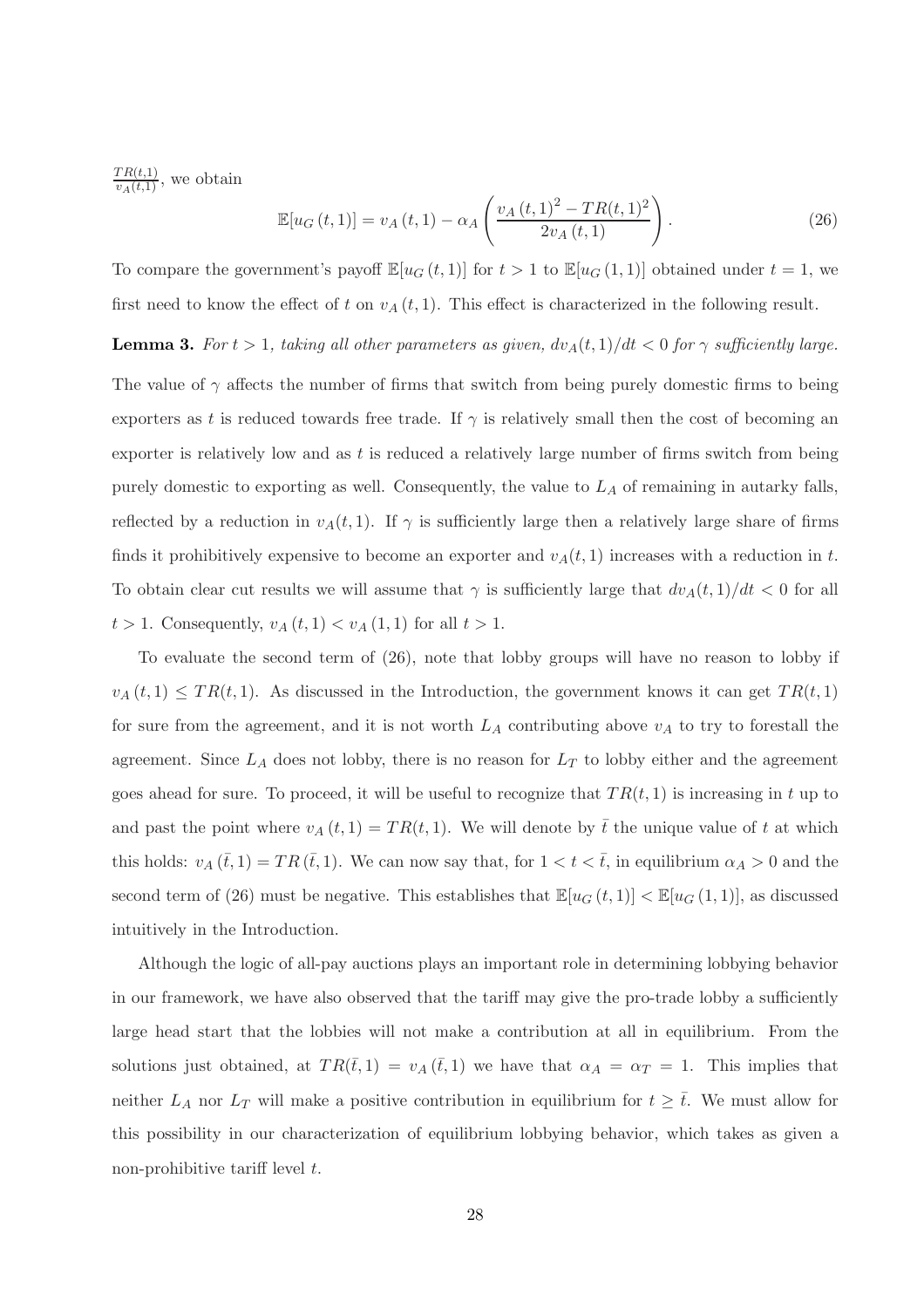#### **Lemma 4.** In an agreement over tariffs, there are three possibilities:

(i) if  $t = 1$  then the equilibrium is symmetric and exactly as characterized in Lemma 1. In particular note that  $\mathbb{E}[u_G] = v_A(1,1)$ .

(ii) If  $1 < t \leq \overline{t}$  then  $TR(t,1) > 0$  and the Nash equilibrium is unique and asymmetric. In equilibrium,  $L_T$  contributes  $l_T = 0$  with probability  $\alpha_T = TR(t, 1)/v_A(t, 1)$ , and randomizes its contribution continuously over  $l_T \sim U[0, v_A(t, 1) - TR(t, 1)]$  with probability  $1-\alpha_T$ . In equilibrium,  $L_A$  contributes  $l_A = 0$  with probability  $\alpha_A = (v_T(t, 1) - (v_A(t, 1) - TR(t, 1))) / (v_T(t, 1))$ , and randomizes its contribution continuously on  $l_T \sim U[TR(t,1), v_A(t,1)]$  with probability  $1 - \alpha_A$ .  $L_T$ 's expected payoff in equilibrium is  $\mathbb{E}[u_T] = v_T(t,1) - (v_A(t,1) - TR(t,1)),$  while  $L_A$ 's expected payoff in equilibrium is  $\mathbb{E}[u_A(t,1)] = 0$ , and the government's expected payoff is  $\mathbb{E}[u_G(t,1)] =$  $v_A(t,1) - \alpha_A \left( \frac{v_A(t,1)^2 - TR(t,1)^2}{2v_A} \right)$  $\left(\frac{2-TR(t,1)^2}{2v_A}\right)$ . For  $\gamma$  sufficiently large this implies  $\mathbb{E}[u_G(t,1)] < v_A(1,1)$ . (iii) If  $t > \overline{t}$ , both lobby groups contribute zero and the only payoff to the government is through tariff revenue. The expected payoff to the government inclusive of lobby revenue and tariff revenue is  $u_G(t, 1) = TR(t, 1)$ .

Lemma 4 shows that the determination of government expected revenues through strategic interaction between the lobbies will be different depending on whether  $t = 1, 1 < t < \bar{t}$ , or  $\bar{t} \leq t$ . The government's objective is therefore to choose whichever tariff level from among these three brings about the highest expected revenues. The problem is simplified by the fact that if  $t = 1$  then  $\mathbb{E}[u_G(1,1)] = v_A(1,1)$  whereas if  $1 < t \leq \bar{t}$  then  $\mathbb{E}[u_G(t,1)] < v_A(1,1)$ . Therefore, by Lemma 4, we can rule out the possibility that the government will choose  $1 < t \leq \bar{t}$  in equilibrium.

The final step in characterization is to determine whether the government will choose  $t = 1$  or some tariff  $t \geq \overline{t}$ . To facilitate this step, it can be shown that there exists a value of  $t \geq \overline{t}$  at which the value of  $TR(t, 1)$  is maximized:  $\hat{t} = \arg \max TR$ . Then the government's choice simplifies to a choice between  $t = 1$  and  $t = \hat{t}$ ; whichever raises the most revenue. We can now characterize equilibrium accordingly.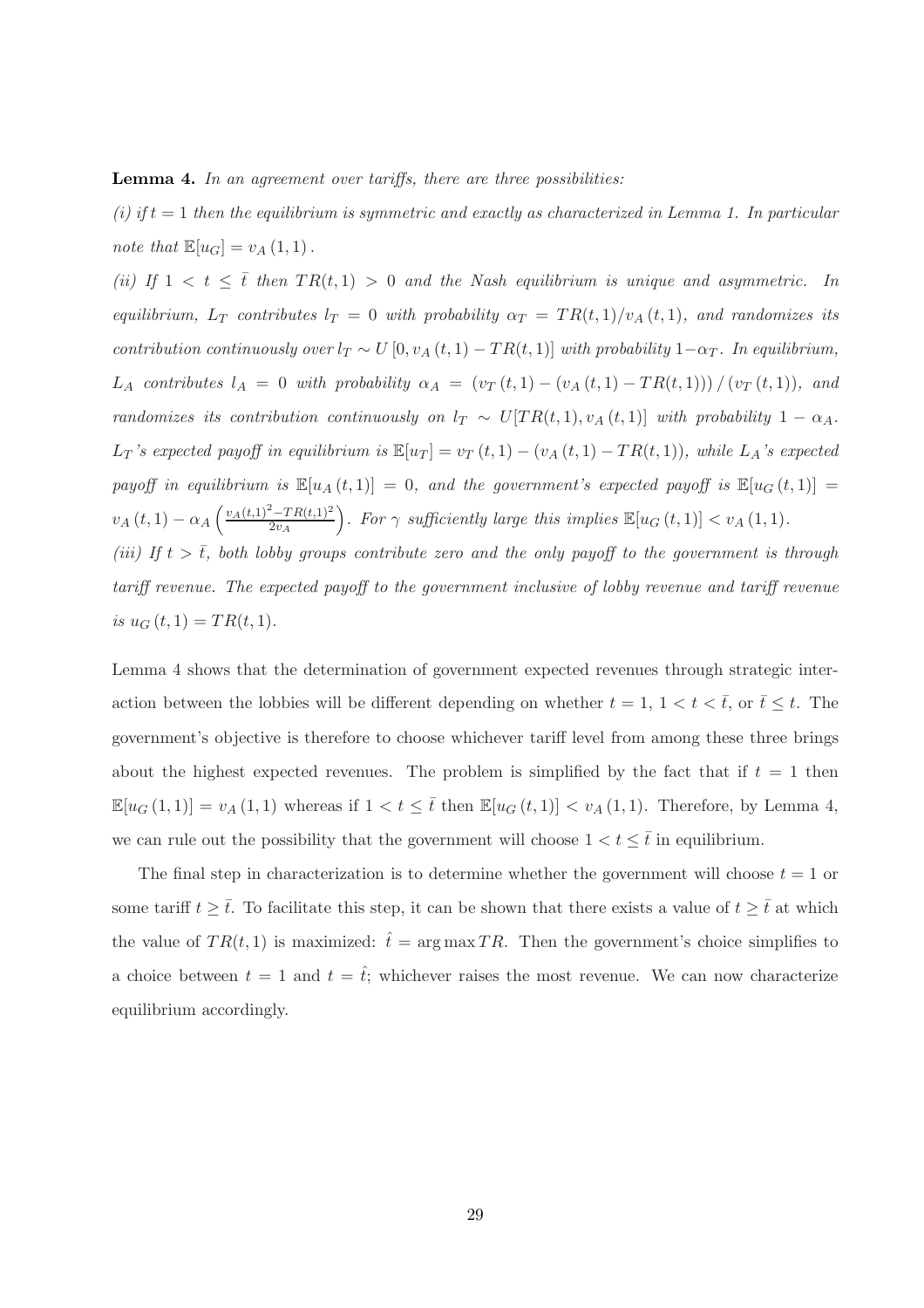Proposition 2. Assume an agreement over tariffs. The governments propose a trade agreement involving free trade,  $t = 1$ , if

$$
v_A(1,1) > TR(\hat{t},1)
$$

$$
\Leftrightarrow \left[2 - \left[\frac{1+\gamma^{\psi}}{\gamma^{\psi}}\right]^{\frac{\varepsilon-1}{k}}\right] \stackrel{k}{\longrightarrow} \left[\frac{k(1+\gamma^{\psi})}{\left((k-\theta)\gamma^{\psi}\hat{t}^{\frac{k}{\theta}}\right)}\right]
$$

and propose a tariff  $t = \hat{t}$  to maximize TR otherwise. In the case where free trade is proposed, both  $L_A$  and  $L_T$  randomize their respective contributions  $l_A$  and  $l_T$  continuously on the interval  $[0, v_A(1, 1)]$  and the highest contribution wins with probability one. Each lobby group earns an expected payoff of zero in equilibrium. The expected payoff to the government is  $\mathbb{E}[u_G(1,1)] =$  $v_A(1,1) = v_T(1,1)$ . In the case where  $\hat{t}$  is proposed, both  $L_A$  and  $L_T$  contribute zero and the payoff to the government is  $u_G = TR(\hat{t}, 1)$  with certainty.

This result shows that equilibrium is characterized by one of two possible trade agreement outcomes. Depending on parameter values, either the government will choose free trade or it will choose the revenue maximizing tariff. Lemma 4 showed that, somewhat surprisingly, competition between lobbies is weakened in the presence of tariff revenue and this leads the government to expect a higher payoff from an agreement that entails free trade. Therefore, if an agreement over tariffs comes about in which lobbying plays a role then it entails no tariff revenue. This parallels in an interesting way the equilibrium NTB agreement; the logic of that agreement extends to a setting where tariff revenues play a role. Unlike in the prior literature, it is the government's incentive to increase contributions that propels the agreement to free trade. We now see that this insight holds as much for a tariff agreement as for an agreement over NTBs. But in the equilibrium of an agreement over tariffs there is an alternative possibility. The conventional forces of tariff revenue maximization may dominate, in which case the lobbies do not contribute at all in equilibrium. We will now undertake comparative statics to explore the parameter values under which each respective possible equilibrium outcome is more likely to prevail.

#### 3.4.2 Comparative Statics

We first present a comparative statics result for the parameter  $\gamma$ :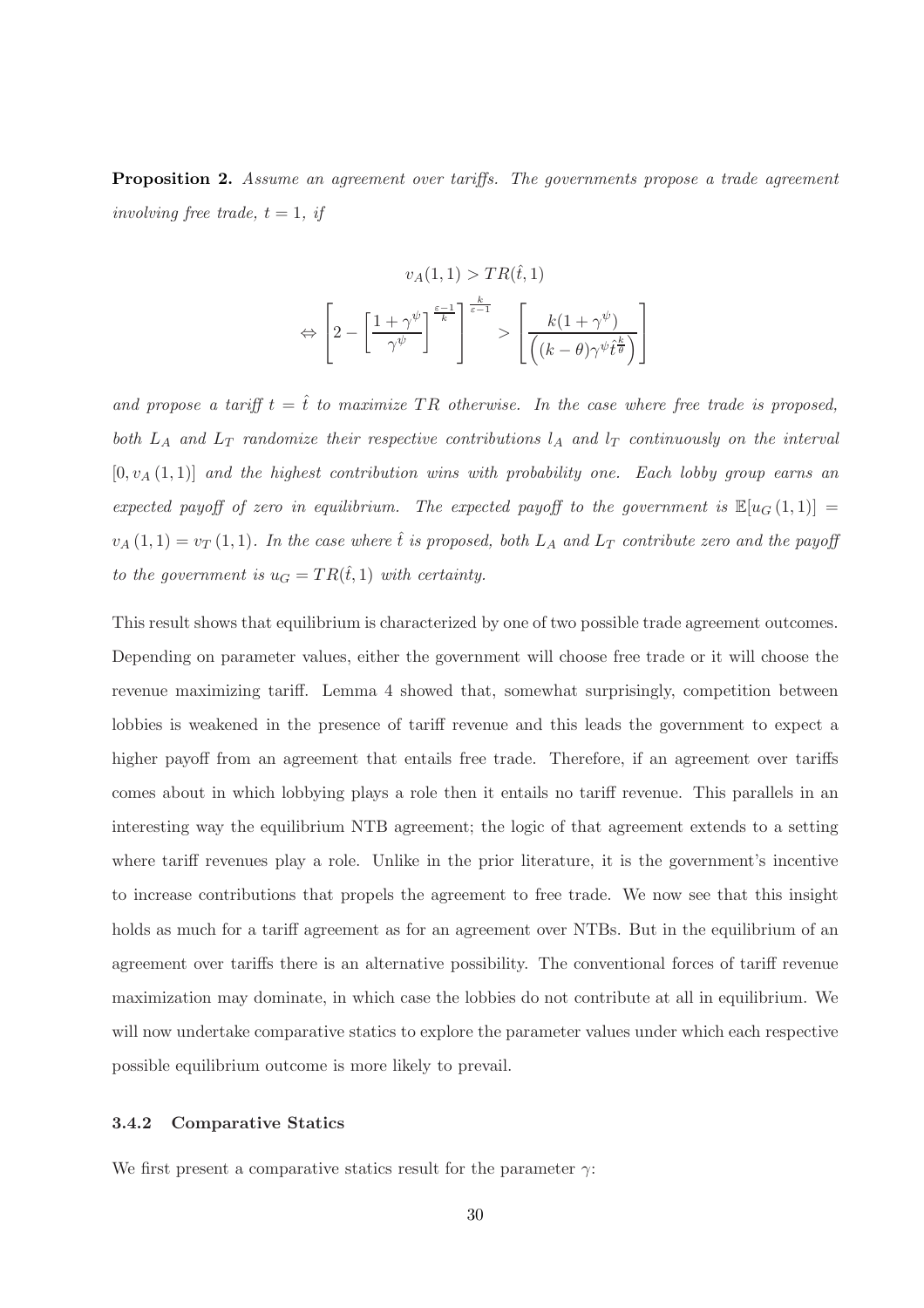**Proposition 3.** The government is more likely to choose free trade the greater the fixed cost to exporting is relative to the fixed cost of serving the domestic market, i.e. the greater is  $\gamma$ .

This result is based on the same logic as Lemma 3. Intuitively, as the fixed cost of exporting,  $\gamma$ , is increased, fewer firms choose to be exporters which means there is a smaller tax base from which to generate tariff revenue. However, contributions by  $L_A$  are determined by two conflicting forces. On the one hand there is less foreign competition in the domestic market as  $\gamma$  is increased, which implies each firm that favors autarky is willing to contribute less to see that it is maintained. But on the other hand, there are more firms that prefer autarky (i.e.  $d\varphi/d\gamma < 0$  and  $d a_D/d\gamma > 0$ ) which means more firms contribute in support of autarky. The proof shows that the negative effect of an increase in  $\gamma$  on tariff revenue will always outweigh the possibly positive effect on lobby contributions, making free trade more likely to arise in equilibrium.

Figure 2: Expected Government Payoff when  $k = 2.5$  and  $\theta = 0.4$ 



The model properties captured by Proposition 3 are illustrated in Figure 2. For values of  $k = 2.5$  and  $\theta = 0.4$ , Figure 2 shows that for  $\gamma = 1.05$  or  $\gamma = 1.1$ , the expected government payoff is maximized at the revenue maximizing tariff. On the other hand, when  $\gamma$  is increased to 1.15 or 1.2, the expected government payoff is maximized at free trade.

We next turn our attention to comparative statics of the shape parameter  $k$ . Tariff revenue is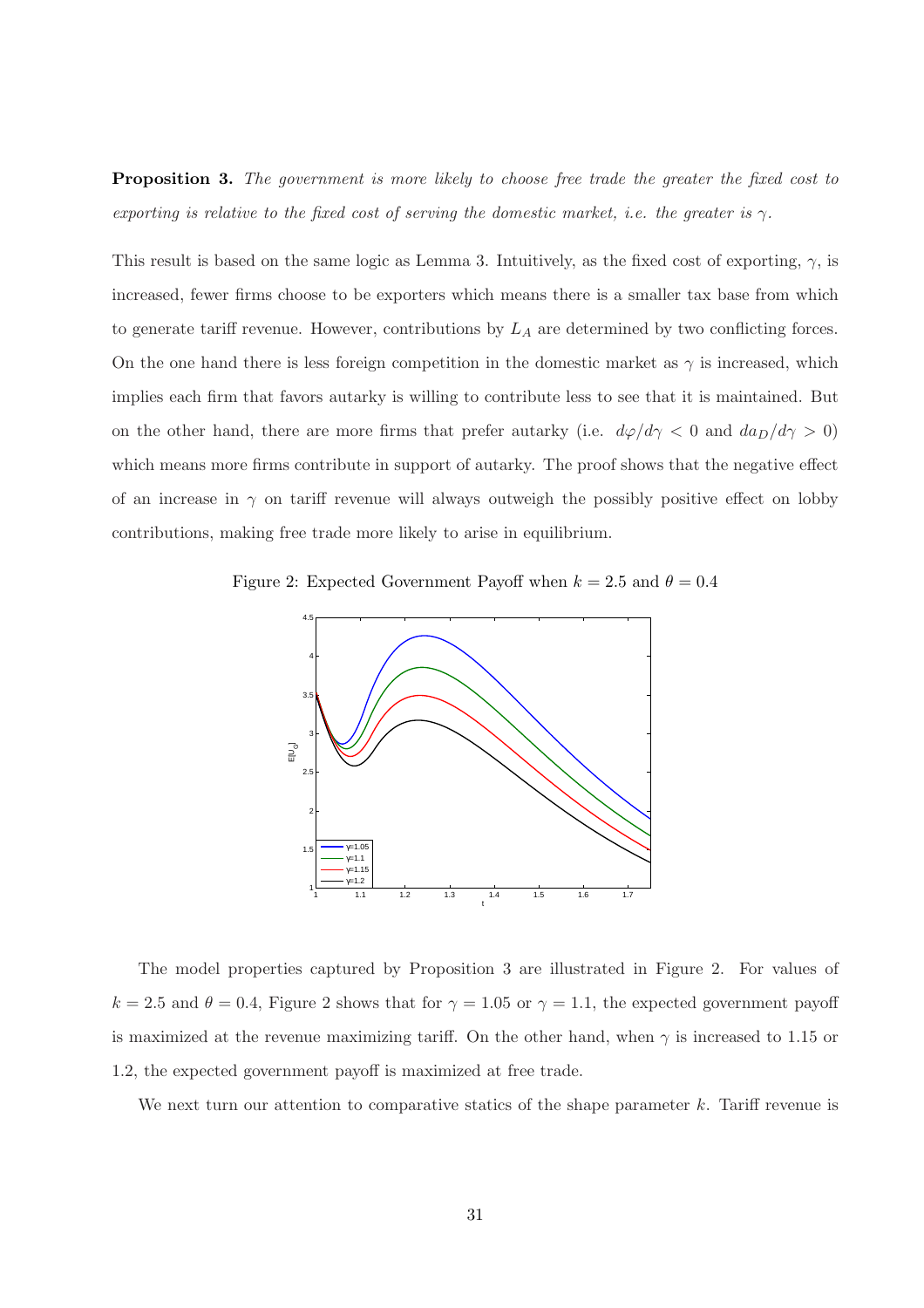decreasing in  $k$ :

$$
\frac{k}{TR(t,1)}\frac{dTR(t,1)}{dk} = -\left[\frac{k\left[\varepsilon\log(t) + \log(\gamma)\right]\gamma^{\psi}t^{\frac{k}{\theta}}}{\left(\varepsilon - 1\right)\left(\gamma^{\psi}t^{\frac{k}{\theta}} + t\right)}\right] < 0.
$$

As k is increased, the distribution of firms becomes more skewed towards less productive firms. This decreases the ex ante expected profit and thus lowers the number of firms taking a draw. This in turn reduces the number of large exporting firms, lowering the amount of tariff revenue generated from imports. In terms of the value of autarky to anti-trade firms that underpins their lobby contributions,  $(v_A(1, 1))$ , when k is sufficiently large relative to  $(\varepsilon-1)$  we have that  $dv_A(1, 1)/dk < 0$ . Since the value from remaining in autarky is lower to anti-trade firms, the amount they are willing to contribute to stay in autarky is correspondingly lower as well.

Figure 3: Expected Government Payoff when  $\gamma = 1.1$  and  $\theta = 0.4$ 



Figure 3 illustrates how, for a sufficiently high value of  $k$ , the fall in tariff revenue that results from an increase in  $k$  is even greater than the fall in lobbying revenue at free trade and so each government will choose free trade as the proposed policy.

Finally we investigate the effect  $\theta$  (and consequently the elasticity of substitution  $\varepsilon$ ) has on the proposed trade agreement. The effect on tariff revenue is straightforward and positive:

$$
\frac{\theta}{TR(t,1)}\frac{dTR(t,1)}{d\theta} = \left[\frac{k \left[\log(t) + \log(\gamma)\right] \gamma^{\psi} t^{\frac{k}{\theta}}}{\theta \left(\gamma^{\psi} t^{\frac{k}{\theta}} + t\right)^2}\right] > 0.
$$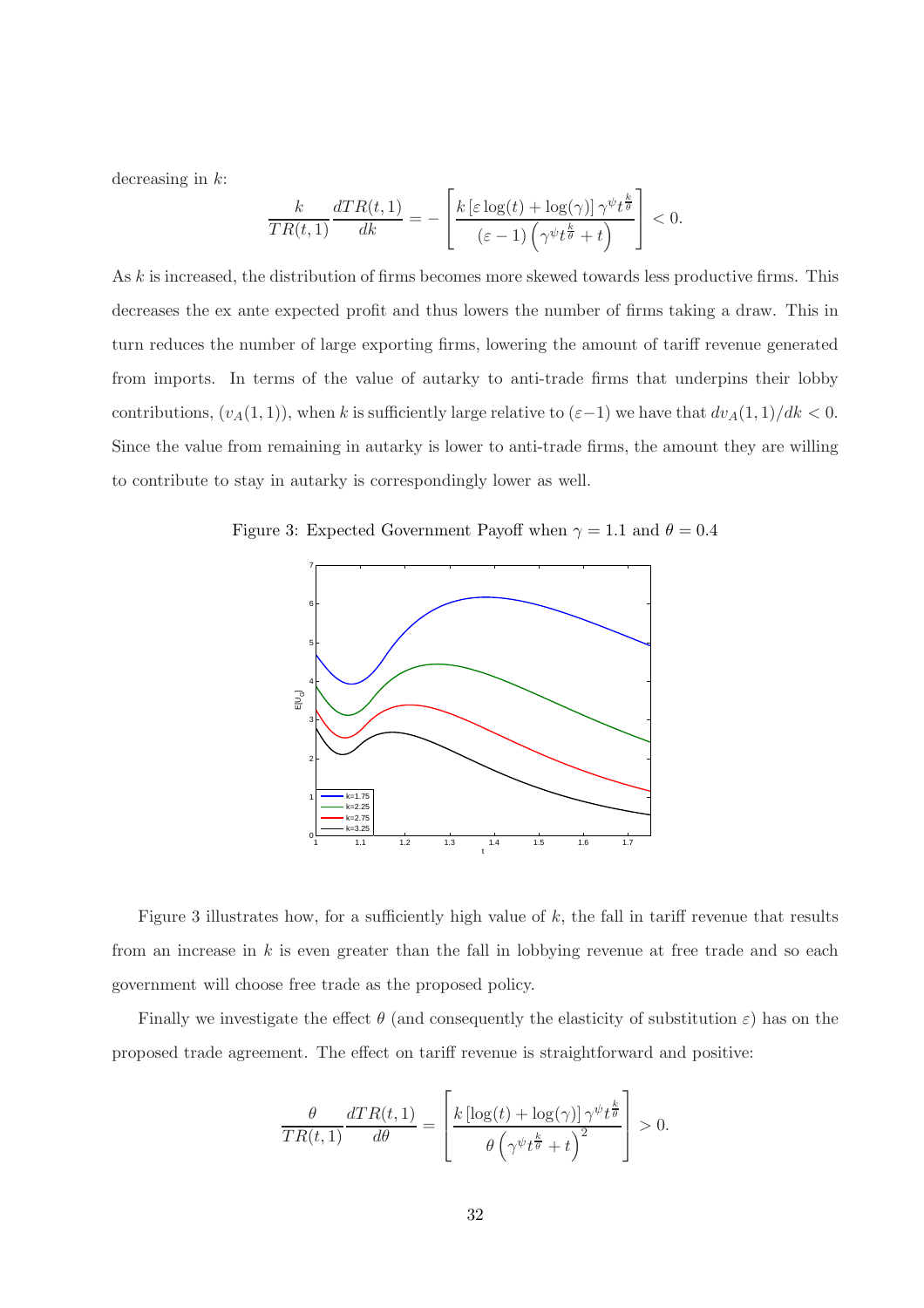As  $\theta$  increases, so does the elasticity of substitution. This drives down the equilibrium price for each variety but increases the amount sold. Therefore, even though the amount of tariff revenue collected per unit is lower (since the price decreases) the number of units increases resulting in higher tariff revenue. Similarly, as long as k is sufficiently large relative to  $(\varepsilon - 1)$ , the value to anti-trade firms  $(v_A(1, 1))$  of autarky increases and hence their lobby contributions also increase with  $\theta$ . The intuition for this can be gleaned from the fact that aggregate profits in autarky increase (see Figure 1 and note that the black line becomes steeper and shifts up with an increase in  $\theta$ ). This means that the profit loss from going to free trade is now higher despite being spread over fewer firms.

Figure 4: Expected Government Payoff when  $\gamma = 1.1$  and  $k = 2.5$ 



Figure 4 illustrates how, for a sufficiently high value of  $\theta$ , the increase in tariff revenue that results from an increase in  $\theta$  is greater than the increase in lobbying revenue at free trade and so each government will choose a tariff policy that maximizes tariff revenue  $(\hat{t})$  in equilibrium and lobby contributions will be equal to zero.

# 4 Conclusion

In this paper we have developed a model of trade agreements where the tension is between larger firms who have an interest in trade liberalization and smaller firms who would prefer autarky.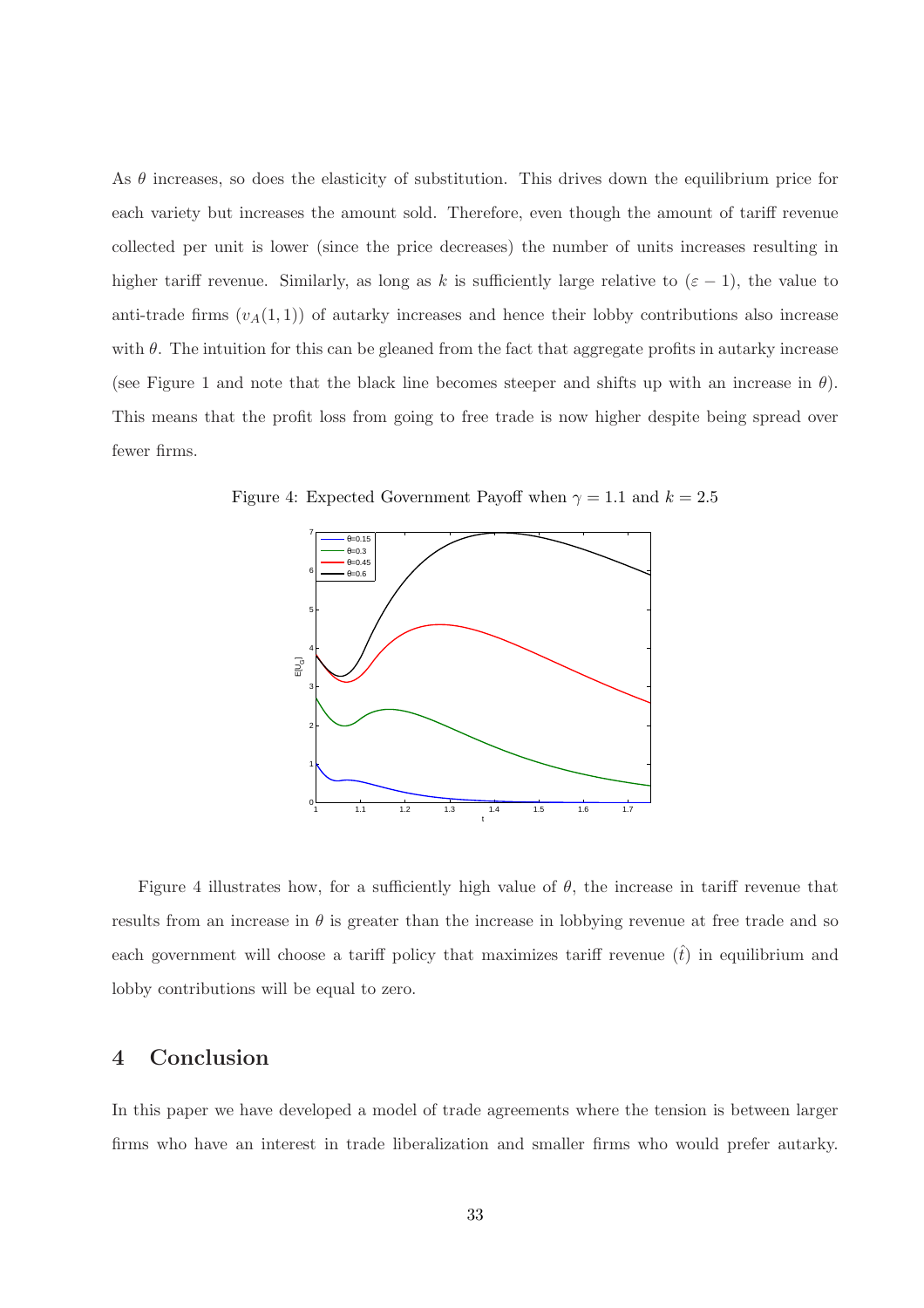This contrasts with the standard framework wherein the conflict of interest over a trade agreement is between an export sector and an import competing sector. We model lobbying over trade agreements as an all-pay auction to capture the feature that while it is legal for lobby groups to make contributions to the government it is illegal to tie contribution levels to specific policy outcomes.

Our model of a trade agreement over NTBs forms a benchmark. With that policy instrument, if an agreement comes about then it involves free trade and all the surplus generated by the agreement is transferred to the government. An agreement over tariffs brings tariff revenues into play. Overall, this serves to weaken competition between the two lobby groups by opening up an asymmetry in the valuations across the two groups of successful lobbying and granting a head start to the pro-trade lobby group. In spite of the additional complexities introduced by lobbying over a tariff agreement, the all-pay auction logic implies that the equilibrium outcome of a tariff agreement is surprisingly straight forward. Either it involves free trade or the tariff revenue maximizing tariff. Parameter values relating to the cost of exporting, the productivity distribution across firms, and the elasticity of substitution between products determine the form of agreement that the governments would prefer: free trade or tariff revenue maximizing.

The incentives to lobby over trade policy generated in this model reveal a new motivation for the formation of a trade agreement. Whether the trade policy instrument is a tariff or an NTB, the government has an incentive to adopt free trade in order to maximize lobbying revenues. This complements the motive of forming a trade agreement to escape from the terms-of-trade driven prisoner's dilemma because countries are large in our model. But the motive that we reveal in this paper is driven by the variation in firm productivity within a sector rather than the incentive to set trade policy to influence the terms of trade.

What are the directions for future research? It would be useful to explore both theoretically and empirically how the incentives to form a trade agreement revealed in this paper compare with the terms-of-trade motive that is the main focus of the prior literature. This would involve incorporating consumers in a full utilitarian specification of government payoffs. It would also involve exploring the alternative starting point not at autarky but at the tariffs that maximized the respective governments' terms of trade. The main question would be which matters more in trade agreement formation: the conflict of interest over trade policy between or within sectors?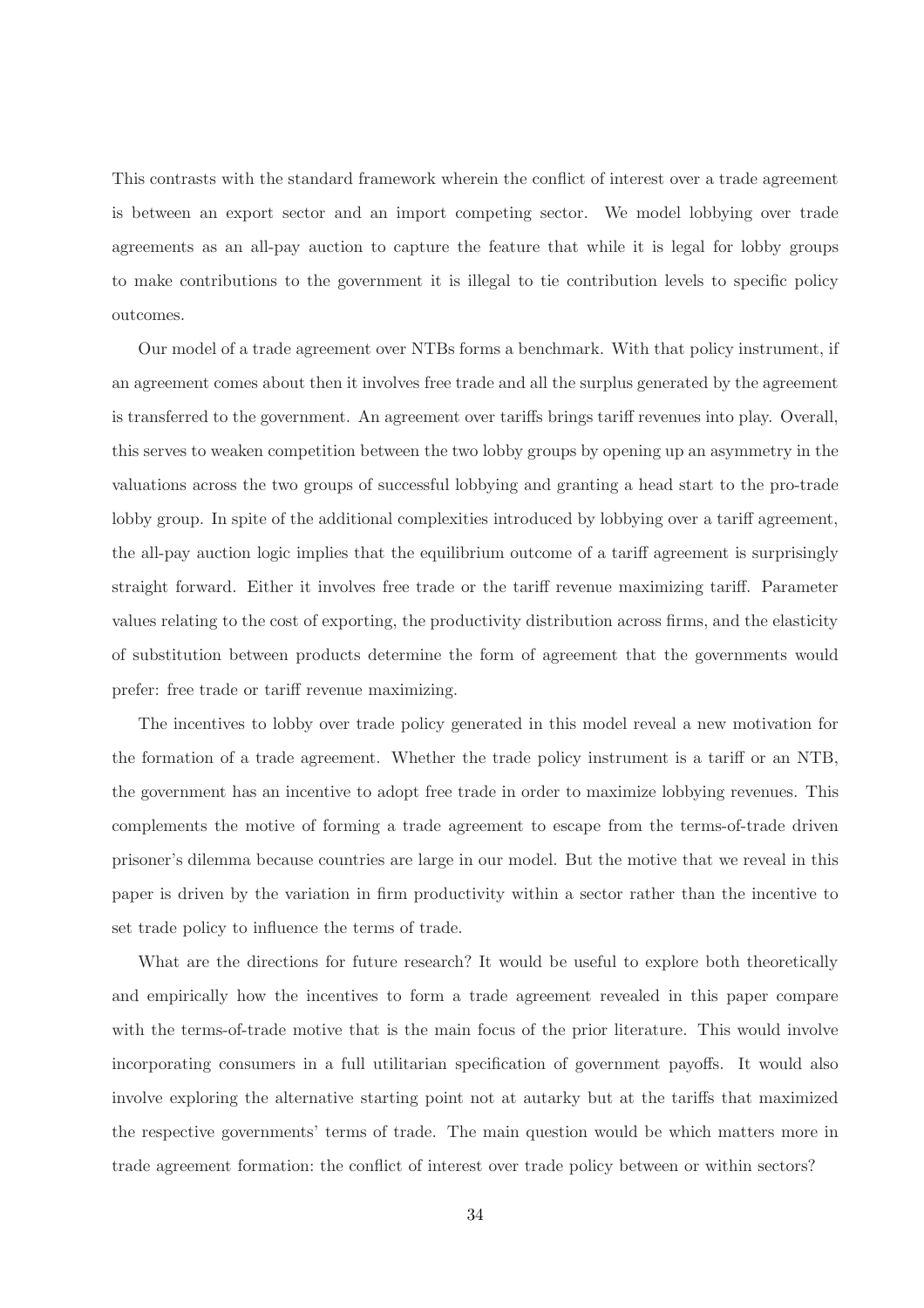Perhaps the easiest way to test the present framework econometrically would be by extending the framework of this paper to one of preferential trade agreements. Our two country model would extend naturally to consider economic integration agreements (EIAs) involving larger numbers of countries.<sup>24</sup> Moreover, our theoretical prediction that in forming an agreement governments choose between free trade and the revenue maximizing tariff is consistent with two features of real-world preferential trade agreement formation: first, under Article XXIV, sectors that liberalize must go all the way to free trade; second, some sectors are exempted and the tariffs that remain in place could be characterized as revenue maximizing.

A nascent econometric literature examines the effects on extensive and intensive margins of EIAs across countries and time (Baier, Bergstrand and Feng 2014). This econometric literature has tight links to the theoretical literature on firm exporting behavior in the face of exogenous trade liberalization. Our framework would provide a way to link empirically the exporting behavior of firms to the underlying motivations of governments to form agreements. Do politicians form agreements because of the lobbying revenue or because of the political prestige? If the profits of EIA formation through the extensive margin take longer to materialize and lobbying revenue is important, does this mean that governments tend to propose agreements earlier in their terms rather than later? An extension of our model would provide a framework to examine such questions empirically.

Finally, we have analyzed the incentives of trade agreement formation taking the legal framework as given. What features are omitted from the model of the present paper that might make it optimal for governments to be able to accept contributions but not to be able to tie these to specific policy outcomes? This is a question that we leave to future research.

 $^{24}$ EIA is the most general term for a trade agreement that may encompass one way and two way agreements, preferential agreements that do not go all the way to free trade, free trade agreements, customs unions, common markets and so on.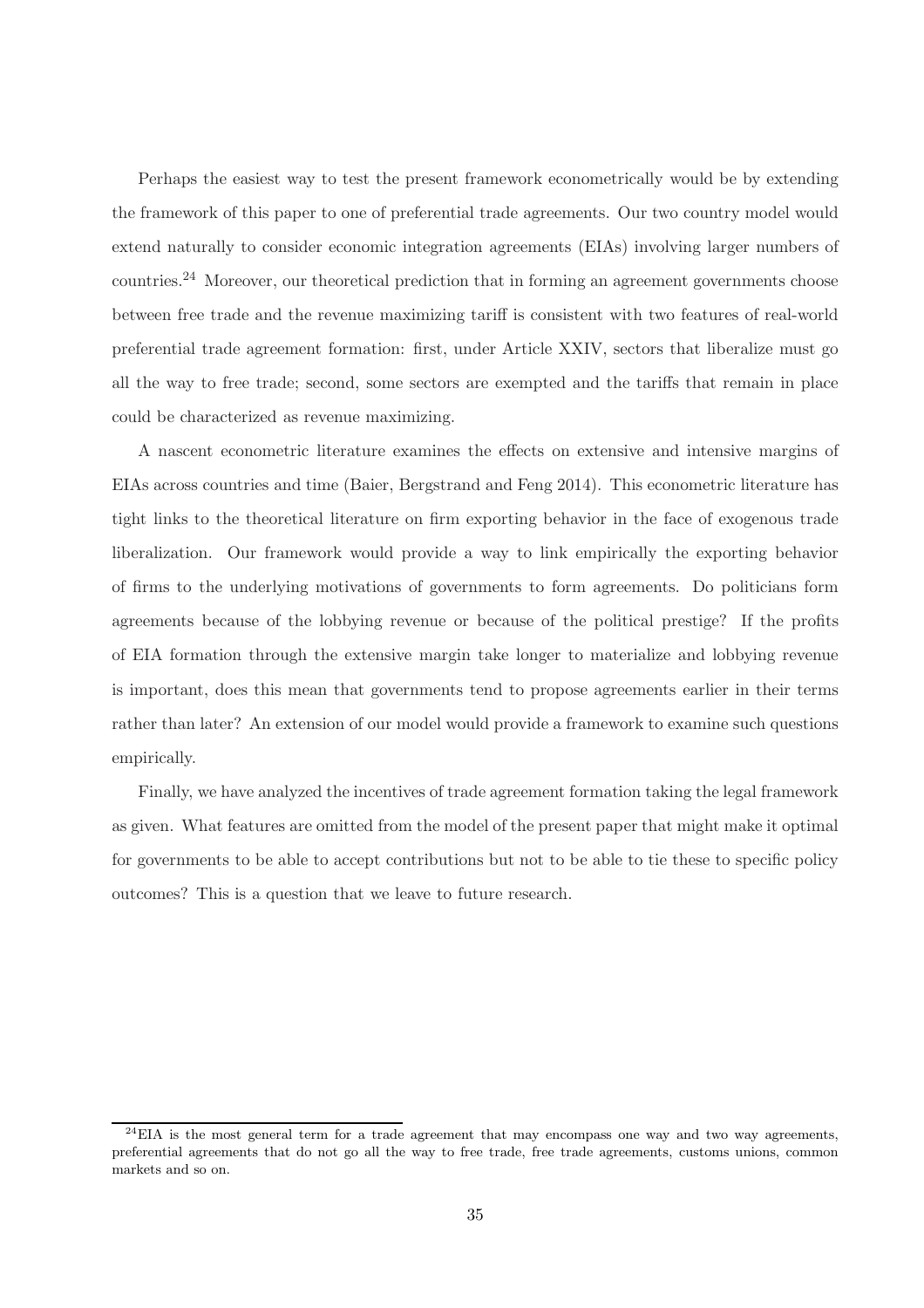## References

- [1] Aaronson, S.S., (2001); Taking Trade to the Streets: The Lost History of Public Efforts to Shape Globalization. University of Michigan Press, Ann Arbor.
- [2] Arkolakis, Costas, Arnaud Costinot, and Andrés Rodrigues-Clare, (2012); "New Trade Models, Same Old Gains?" American Economic Review, 102(1): 94–130.
- [3] Bagwell, K., C. Bown, and R.W. Staiger, (2014); "Is the WTO Passé?" Mimeograph.
- [4] Bagwell, K. and R.W. Staiger, (1999); "An Economic Theory of the GATT." American Economic Review, 89(1): 215–248.
- [5] Baier, S., J. Bergstrand and M. Feng, (2014); "Economic Integration Agreements and the Margins of International Trade." Journal of International Economics, 93: 339-350.
- [6] Barut, Y., and D. Kovenock, (1998); "The Symmetric Multiple Prize All-Pay Auction with Complete Information." European Journal of Political Economy, 14(4): 627-644.
- [7] Baye, M.R., D. Kovenock and C.G. de Vries, (1996); "The All-Pay Auction with Complete Information." Economic Theory, 8: 291-305.
- [8] Besedeš, T. and M.T. Cole. (2013); "Distorted Trade Barriers: A Dissection of Trade Costs in a Gravity Model." Mimeo, Department of Economics, Florida International University.
- [9] Chaney, T., (2008); "Distorted Gravity: The Intensive and Extensive Margins of International Trade." American Economic Review, 98(4), 1707–1721.
- [10] Chang, P.-L., and G. Willmann, (2014); "Protection for Sale with Heterogeneous Interests within Industries." Mimeograph.
- [11] Che, Y.-K. and I. Gale, (1998); "Caps on Political Lobbying." American Economic Review, 88(3): 643–651.
- [12] Che, Y.-K. and I. Gale, (2003) "Optimal Design of Research Contests." American Economic Review, 93(3): 646-671.
- [13] Clark, D.J. and C. Riis, (1998); "Competition over More than One Prize." American Economic Review, 88(1): 276-289.
- [14] Cole, M.T. (2011); "Not All Trade Restrictions are Created Equally." Review of World Economics (Weltwirtschaftliches Archiv), 147(3), 411–427.
- [15] Cowles, M., (1998); "The Changing Architecture of Big Business." Chapter 5 of J. Greenwood and M. Aspinwall (eds) Collective Action in the European Union: Interests and the New Politics of Associability, Routeledge, London.
- [16] Dam, K.W., (2001) The Rules of the Game: A New Look at US International Economic Policymaking. University of Chicago Press, Chicago.
- [17] Dasgupta, P., (1986); "The Theory of Technological Competition." Published in J.E. Stiglitz and G.F. Mathewson (eds.), New Developments in the Analysis of Market Structure. Cambridge: MIT press, pp. 519-47.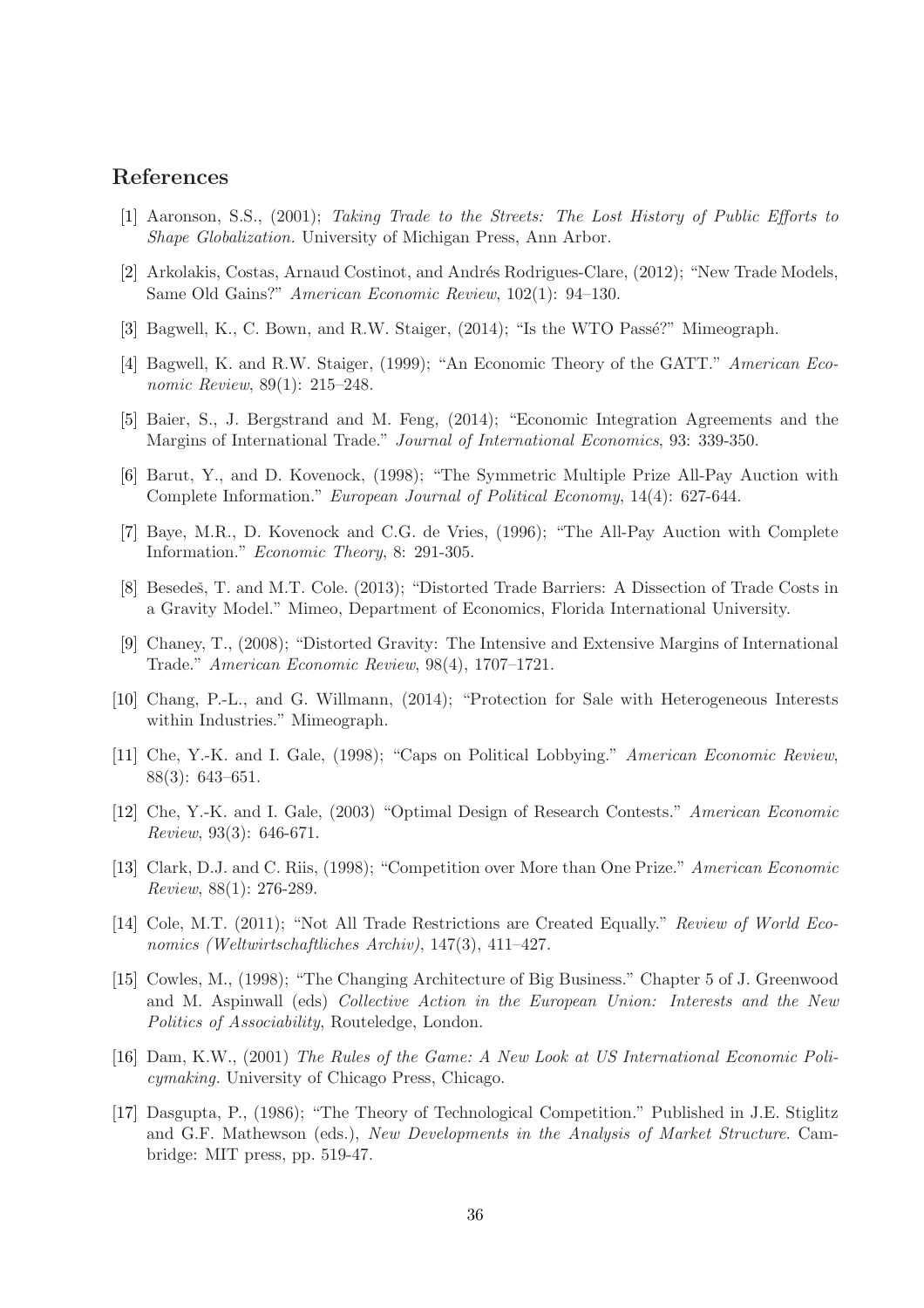- [18] Do, Q.-T. and A. Levchenko (2009); "Trade, Inequality, and the Political Economy of Institutions," Journal of Economic Theory, 144, 1489–1520.
- [19] Eaton, J. and S. Kortum (2005); "Technology in the Global Economy: A Framework for Quantitative Analysis," Book manuscript, New York University and University of Chicago.
- [20] Ellingsen, T., (1991); "Strategic Buyers and the Social Cost of Monopoly." American Economic Review, 81(3): 648-57.
- [21] Grossman, G. and E. Helpman (1994); "Protection for Sale." American Economic Review, 84: 833–850.
- [22] Grossman, G. and E. Helpman (1995); "Trade Wars and Trade Talks." Journal of Political Economy 103(4): 675-708.
- [23] Hillman, A.L., (1989); The Political Economy of Protectionism. Harwood Academic Publishers, New York. Reprinted in 2001 by Routledge, London, and 2014 by Taylor and Francis (Routledge), London.
- [24] Hillman, A.L., and P. Moser, (1996); "Trade Liberalization as Politically Optimal Exchange of Market Access." Published in M. Canzoneri, W. Ethier, and V. Grilli (eds.), The New Transatlantic Economy, Cambridge University Press, New York, NY, pp. 295-312.
- [25] Hillman, A.L. and J.G. Riley, (1989); "Politically Contestable Rents and Transfers." Economics and Politics, 1(1): 17-39.
- [26] Hillman, A.L. and D. Samet, (1987); "Dissipation of Contestable Rents by Small Numbers of Contenders." Public Choice, 54(1): 63-82.
- [27] Kaplan, T.R., I. Luski, and D. Wettstein, (2003); "Innovative Activity and Sunk Cost." International Journal of Industrial Organization, 21(8): 1111-1133.
- [28] Kaplan, T.R. and D. Wettstein (2006); "Caps on Political Lobbying: Comment" American Economic Review, 96(4): 1351-4.
- [29] Konrad, K., (2002); "Investment in the Absence of Property Rights; The Role of Incumbency Advantages." European Economic Review, 46(8): 1521-1537.
- [30] Lazear, E.P. and S. Rosen, (1981); "Rank-Order Tournaments as Optimum Labor Contracts." Journal of Political Economy, 89(5): 841-864.
- [31] Maggi, G., and A. Rodriguez-Clare, (1998); "The Value of Trade Agreements in the Presence of Political Pressures." Journal of Political Economy, 106(3): 574-601.
- [32] Maggi, G., and A. Rodriguez-Clare, (2007); "A Political-Economy Theory of Trade Agreements." American Economic Review, 97(4): 1374-1406.
- [33] Mayer, W., (1981); "Theoretical Considerations on Negotiated Tariff Adjustments." Oxford Economic Papers 33(1): 135-153.
- [34] Melitz, M., 2003. The Impact of Trade on Intraindustry Reallocations and Aggregate Industry productivity. Econometrica, 71(6): 1695–1725.
- [35] Mrazova, M., (2011); "Trade Agreements when Profits Matter." LSE Mimeograph.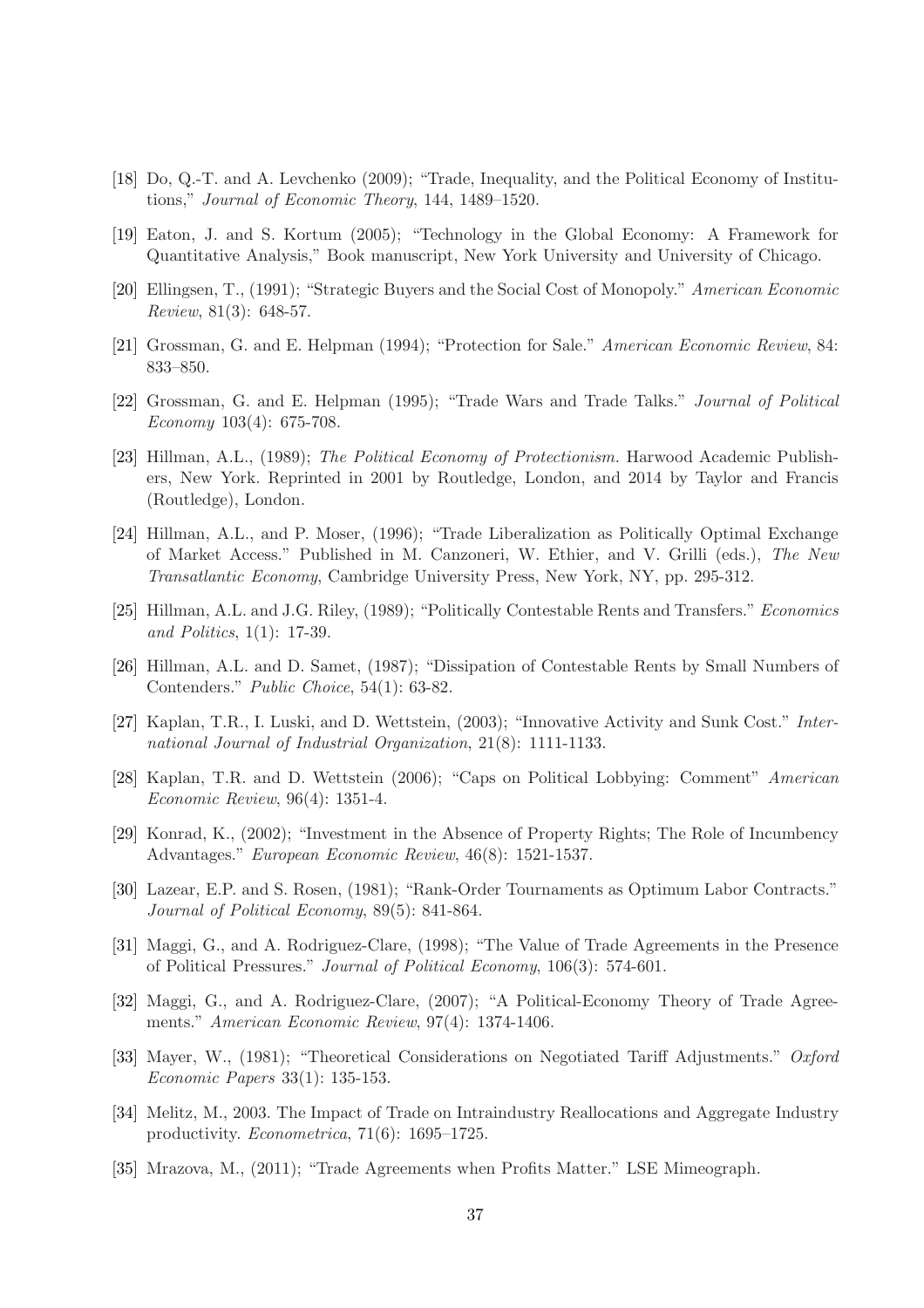- [36] Ossa, R., (2011); "A 'New Trade' Approach to Trade Negotiations." Journal of Political Econ $omy$  119(1): 122-52.
- [37] Schröder, P., and A. Sørensen, (2011); "A welfare ranking of multilateral reductions in real and tariff trade barriers when firms are heterogenous." Mimeo, Department of Economics and Business, Aarhus University.
- [38] Siegel, R., (2009); "All-Pay Contests." Econometrica, 77(1): 71-92.
- [39] Siegel, R., (2014); "Asymmetric Contests with Head Starts and Non-Monotonic Costs." American Economic Journal: Microeconomics, 6(3): 59-105.
- [40] Staiger, R.W., (1995); "International Rules and Institutions for Trade Policy," in Gene M. Grossman and Kenneth Rogoff, eds., Handbook of International Economics, Vol. 3.: 1495– 551, Amsterdam: North-Holland.
- [41] Staiger, R.W., and G. Tabellini (1987); "Discretionary Trade Policy and Excessive Protection." American Economic Review, 77(5): 823–37.
- [42] Thacker, S.C., (1998); "Big Business, The State, and Free Trade in Mexico: Interests, Structure and Political Access."
- [43] Thacker, S.C., (2000); "Big Business, the State, and Free Trade: Constructing Coalitions in Mexico." Cambridge University Press, New York.
- [44] Tullock, G., (1980); "Efficient Rent Seeking." Published in J.M. Buchanan, R.D. Tollison, and G. Tullock, (eds) Toward a Theory of the Rent Seeking Society. College Station, TX: Texas A&M University Press, pp. 269-82.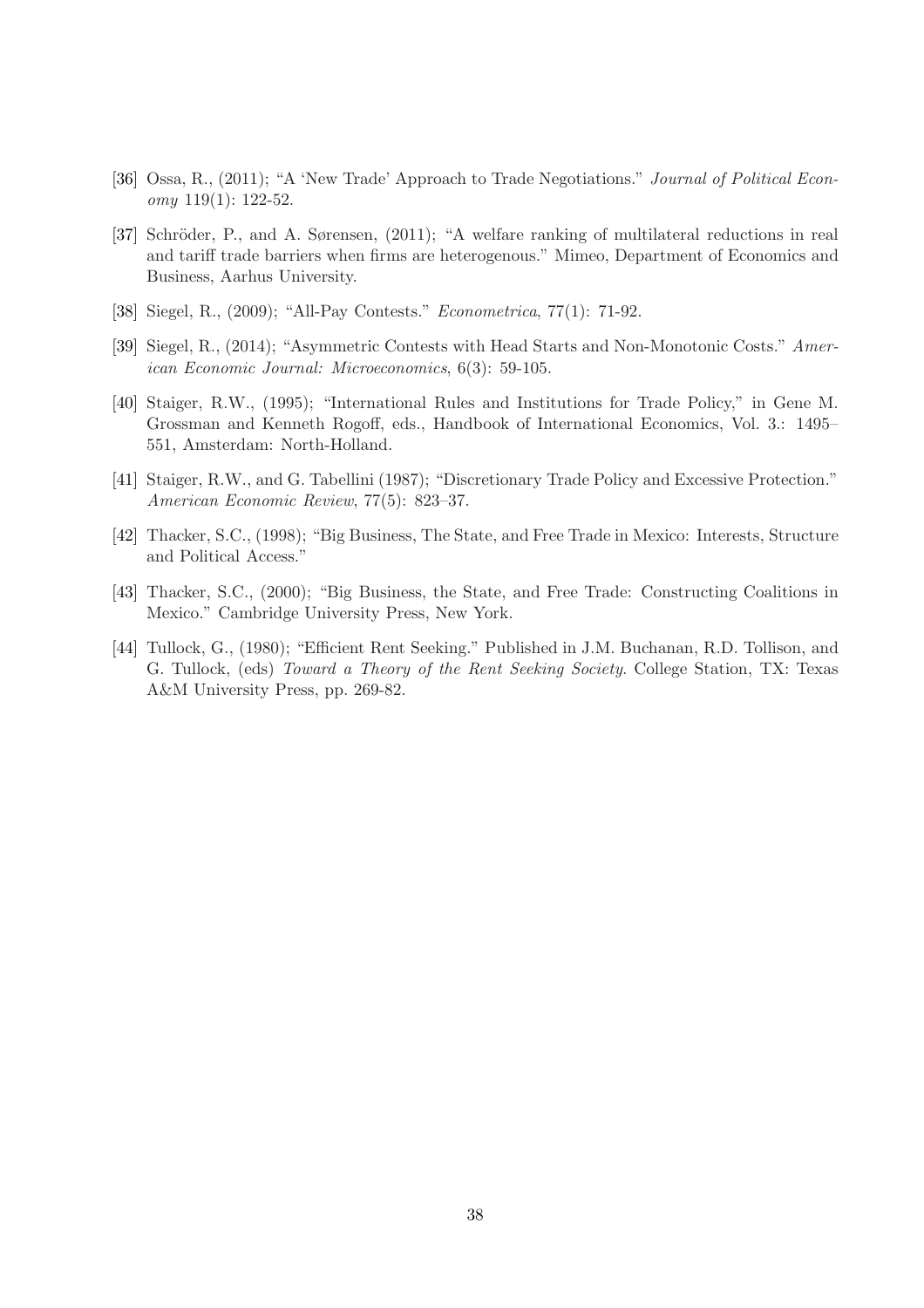# A Appendix

## A.1 Proofs of Results

Lemma 2. The NTB policy that maximizes lobby revenue for the government is free trade; i.e.  $\tau = 1$ .

Proof. First note that

$$
\frac{d\pi_X(a)}{d\tau} = \frac{(\varepsilon - 1)\gamma f_D}{\tau} \left(\frac{a}{a_X}\right)^{1-\varepsilon} \epsilon_{a_X}^{\tau} = \frac{(1-\varepsilon)\gamma f_D}{\tau} \left(\frac{a}{a_X}\right)^{1-\varepsilon} \left(\frac{\gamma^{\psi}\tau^k}{\gamma^{\psi}\tau^k + 1}\right)
$$

$$
\frac{d\pi_D(a)}{d\tau} = \frac{(\varepsilon - 1)f_D}{\tau} \left(\frac{a}{a_D}\right)^{1-\varepsilon} \epsilon_{a_D}^{\tau} = \frac{(\varepsilon - 1)f_D}{\tau} \left(\frac{a}{a_D}\right)^{1-\varepsilon} \left(\frac{1}{\gamma^{\psi}\tau^k + 1}\right),
$$

where  $\epsilon$  refers to elasticity. So the first derivative, equation (18), reduces to:

$$
\frac{dv_A(1,\tau)}{d\tau} = \frac{-N_E(\varepsilon - 1)f_D}{\tau} \left[ \int_{\varphi}^{a_X} \left( \frac{a}{a_X} \right)^{1-\varepsilon} \gamma \epsilon_{a_X}^{\tau} dG(a) + \int_{\varphi}^{a_D} \left( \frac{a}{a_D} \right)^{1-\varepsilon} \epsilon_{a_D}^{\tau} dG(a) \right]
$$

$$
= -\frac{N_E(\varepsilon - 1)f_D}{\tau} \left[ \frac{\gamma \epsilon_{a_X}^{\tau}}{a_X^{1-\varepsilon}} \left[ V(a_X) - V(\varphi) \right] + \frac{\epsilon_{a_D}^{\tau}}{a_D^{1-\varepsilon}} \left[ V(a_D) - V(\varphi) \right] \right]
$$

$$
= -\frac{N_E k f_D}{\tau \psi} \left[ \gamma^{\psi} \tau^{k+1-\varepsilon} - 1 \right] \lambda^{k+1-\varepsilon} \left( \frac{a_D}{a_U} \right)^k \epsilon_{a_D}^{\tau} < 0 \ \ \forall \ \tau \ge 1.
$$

This is negative because  $\gamma > 1$ ,  $\tau \geq 1$ , and  $k > \varepsilon - 1$ . Therefore, the government will choose free trade.  $\Box$ 

**Lemma 3.** For  $t > 1$ , taking all other parameters as given,  $dv_A(t, 1)/dt < 0$  for  $\gamma$  sufficiently large.

*Proof.* We begin by obtaining a reduced form expression for  $dv_A(t, 1)/dt$ . First, observe that

$$
\frac{d\pi_X(a)}{dt} = \frac{(\varepsilon - 1)\gamma f_D}{a_X} \left(\frac{a}{a_X}\right)^{1-\varepsilon} \frac{da_X}{dt} = \frac{(\varepsilon - 1)\gamma f_D}{t} \left(\frac{a}{a_X}\right)^{1-\varepsilon} \epsilon_{a_X}^t
$$

$$
\frac{d\pi_D(a)}{dt} = \frac{(\varepsilon - 1)f_D}{a_D} \left(\frac{a}{a_D}\right)^{1-\varepsilon} \frac{da_D}{dt} = \frac{(\varepsilon - 1)f_D}{t} \left(\frac{a}{a_D}\right)^{1-\varepsilon} \epsilon_{a_D}^t
$$

where  $\epsilon$  refers to elasticity. Using these, the equation for  $dv_A(t, 1)/dt$  can be written

$$
\frac{dv_A(t,1)}{dt} = -N_E(\varepsilon - 1) f_D \left[ \int_{\varphi}^{a_X} \left( \frac{a}{a_X} \right)^{1-\varepsilon} \frac{\gamma \epsilon_{a_X}^t}{t} dG(a) + \int_{\varphi}^{a_D} \left( \frac{a}{a_D} \right)^{1-\varepsilon} \frac{\epsilon_{a_D}^t}{t} dG(a) \right].
$$

Simplifying further,

$$
\frac{dv_A(t,1)}{dt} = \frac{N_E(1-\varepsilon)f_D}{t} \left[ \frac{\gamma \epsilon_{a_X}^t}{a_X^{1-\varepsilon}} \left[ V(a_X) - V(\varphi) \right] + \frac{\epsilon_{a_D}^t}{a_D^{1-\varepsilon}} \left[ V(a_D) - V(\varphi) \right] \right] \tag{27}
$$

Since  $\varepsilon > 1$ , the term outside the bracket is negative. Therefore the signs of the terms inside the bracket will determine the sign of the overall expression. What makes the sign ambiguous is the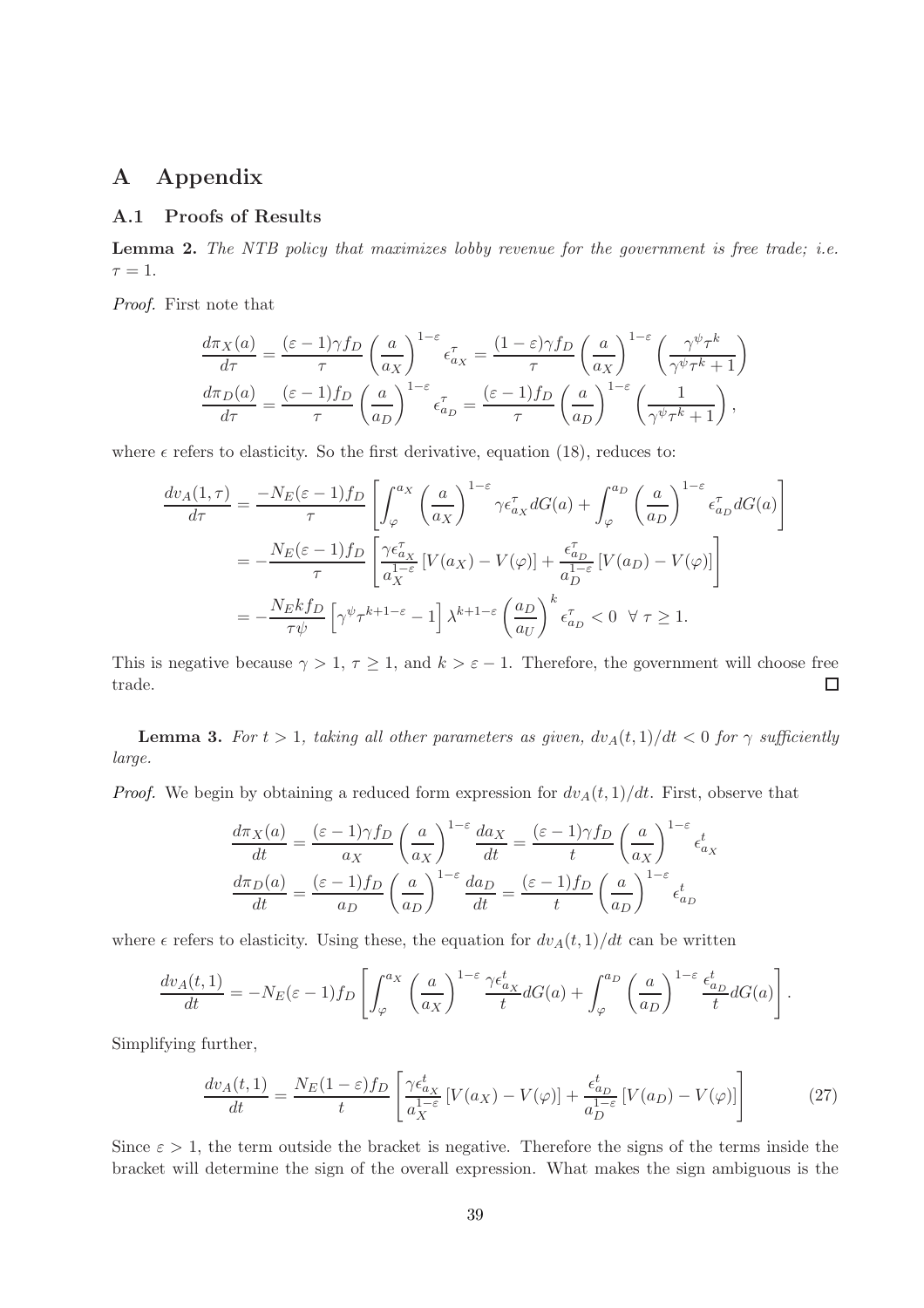fact that the elasticity of the least efficient exporter,  $a_X$ , is negative but the elasticity of the least efficient purely domestic firm,  $a_D$ , is positive. The elasticities are

$$
\epsilon_{a_X}^t = -\frac{k\gamma^{\psi}t^{\frac{k}{\theta}} + \theta t}{\theta k \left(\gamma^{\psi}t^{\frac{k}{\theta}} + t\right)} < 0
$$

$$
\epsilon_{a_D}^t = \frac{t(k - \theta)}{\theta k \left(\gamma^{\psi}t^{\frac{k}{\theta}} + t\right)} > 0.
$$

Since  $\gamma > 1$  and  $k > \theta$ , the cutoff for the least efficient exporter is more elastic than for the least efficient purely domestic firm. However, this is countered by the fact that

$$
[V(a_X) - V(\varphi)] < [V(a_D) - V(\varphi)]
$$

and

$$
\frac{1}{a_X^{1-\varepsilon}} < \frac{1}{a_D^{1-\varepsilon}}.
$$

Therefore, to sign  $dv_A(t, 1)/dt$  we must reduce our expression for it further:

$$
\frac{dv_A(t,1)}{dt} = \frac{N_E(1-\varepsilon)f_D}{t} \left[ \frac{\gamma \epsilon_{a_X}^t}{a_X^{1-\varepsilon}} \left[ V(a_X) - V(\varphi) \right] + \frac{\epsilon_{a_D}^t}{a_D^{1-\varepsilon}} \left[ V(a_D) - V(\varphi) \right] \right]
$$
\n
$$
= \frac{N_E(1-\varepsilon)f_D}{t} \left[ \frac{\gamma \epsilon_{a_X}^t}{\epsilon_{a_D}^t} \left( \frac{1}{\gamma t^{\varepsilon}} \right) \left[ V(a_X) - V(\varphi) \right] + \left[ V(a_D) - V(\varphi) \right] \right] \frac{\epsilon_{a_D}^t}{a_D^{1-\varepsilon}}
$$
\n
$$
= \frac{N_E(1-\varepsilon)f_D}{t} \left[ \left[ V(a_D) - V(\varphi) \right] - \frac{k\gamma^{\psi}t^{\frac{k}{\theta}} + \theta t}{t^{1+\varepsilon}(k-\theta)} \left[ V(a_X) - V(\varphi) \right] \right] \frac{\epsilon_{a_D}^t}{a_D^{1-\varepsilon}}
$$
\n
$$
= -\frac{N_E f_D}{t\psi a_U^k} \left[ \left[ a_D^{k-(\varepsilon-1)} - \varphi^{k-(\varepsilon-1)} \right] - \frac{k\gamma^{\psi}t^{\frac{k}{\theta}} + \theta t}{t^{1+\varepsilon}(k-\theta)} \left[ a_X^{k-(\varepsilon-1)} - \varphi^{k-(\varepsilon-1)} \right] \right] \frac{\epsilon_{a_D}^t}{a_D^{1-\varepsilon}}
$$
\n
$$
= -\frac{N_E f_D}{t\psi a_U^k} \left[ \left[ 1 - \lambda^{k-(\varepsilon-1)} \right] - \frac{k\gamma^{\psi}t^{\frac{k}{\theta}} + \theta t}{t^{1+\varepsilon}(k-\theta)} \left[ \frac{t^{\varepsilon}}{\gamma^{\psi}t^{\frac{k}{\theta}}} - \lambda^{k-(\varepsilon-1)} \right] \right] \epsilon_{a_D}^t a_D^k
$$

Rewrite the last line as

$$
\frac{dv_A(t,1)}{dt} = -\frac{N_E f_D}{t\psi a_U^k} \epsilon_{a_D}^t a_D^k \Theta(t,\gamma)
$$

where

$$
\Theta(t,\gamma) = \left[1 - \lambda^{k-(\varepsilon-1)}\right] - \frac{k\gamma^{\psi}t^{\frac{k}{\theta}} + \theta t}{t^{1+\varepsilon}(k-\theta)} \left[\frac{t^{\varepsilon}}{\gamma^{\psi}t^{\frac{k}{\theta}}} - \lambda^{k-(\varepsilon-1)}\right]
$$

At  $t = 1$  and  $\gamma = 1$ ,

$$
\lim_{t \to 1, \ \gamma \to 1} \Theta(t, \gamma) = -\left[\frac{2\theta}{(k - \theta)} \left[1 - \lambda^{k - (\varepsilon - 1)}\right]\right] < 0,
$$

while for any  $t \geq 1$ ,

$$
\lim_{\gamma \to \infty} \Theta(t, \gamma) = 1 > 0.
$$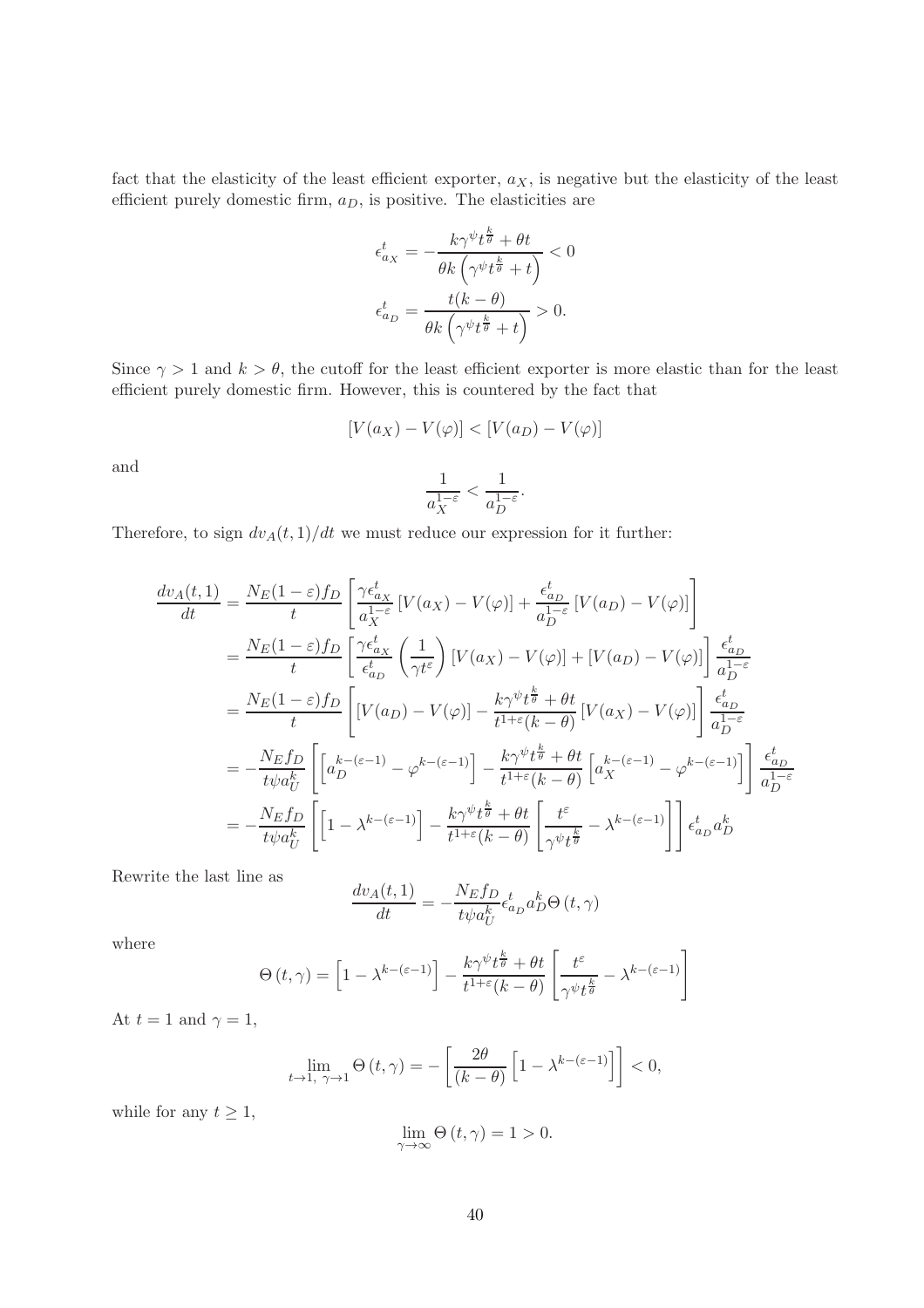Moreover, for any  $t \geq 1$ ,  $\Theta(t, \gamma)$  is monotonically increasing in  $\gamma$ :

$$
\frac{d\Theta\left(t,\gamma\right)}{d\gamma} = \frac{\psi}{\gamma} \left[ \left( \frac{\psi \varepsilon \theta t^{1-\varepsilon}}{\lambda^{2(\varepsilon-1)-k}} \right) \left( \frac{kt^{\varepsilon}((\gamma t)^{\psi}-1) + \theta(1+t^{\varepsilon})}{k\gamma H^{(\varepsilon-1)-k}(k-\theta)\gamma^{\psi}t^{\frac{k}{\theta}}} \right) + \lambda^{k-\varepsilon+1} + \frac{\theta\left(1 - \left( \frac{1+t^{-\varepsilon}-H^{1-\varepsilon}}{t^{-\varepsilon}} \right)^{\psi}\right)}{(k-\theta)\gamma^{\psi}t^{\frac{k}{\theta}}} \right] > 0
$$

where the inequality follows from the fact that  $(\gamma t)^{\psi} > 1$  and  $H^{1-\epsilon} > 1$ . Therefore, for any  $t > 1$ , by the intermediate value theorem there exists a value for  $\gamma$  for which  $\Theta(t, \gamma) = 0$ . For all  $\gamma$  greater than that value,  $\Theta(t, \gamma) > 0$  by the monotonicity of  $\Theta(t, \gamma)$  in  $\gamma$ , and consequently  $\frac{dv_A(t,1)}{dt} < 0$ .

Proposition 2. Assume an agreement over tariffs. The governments propose a trade agreement involving free trade,  $t = 1$ , if

$$
v_A(1,1) > TR(\hat{t},1)
$$

$$
\Leftrightarrow \left[2 - \left[\frac{1+\gamma^{\psi}}{\gamma^{\psi}}\right]^{\frac{\varepsilon-1}{k}}\right] \stackrel{\frac{k}{\varepsilon-1}}{\longrightarrow} > \left[\frac{k(1+\gamma^{\psi})}{\left((k-\theta)\gamma^{\psi}\hat{t}^{\frac{k}{\theta}}\right)}\right]
$$

and propose a tariff  $t = \hat{t}$  to maximize TR otherwise. In the case where free trade is proposed, both  $L_A$  and  $L_T$  randomize their respective contributions  $l_A$  and  $l_T$  continuously on the interval  $[0, v_A(1, 1)]$  and the highest contribution wins with probability one. Each lobby group earns an expected payoff of zero in equilibrium. The expected payoff to the government is  $E[u_G(1,1)] =$  $v_A(1,1) = v_T(1,1)$ . In the case where  $\hat{t}$  is proposed, both  $L_A$  and  $L_T$  contribute zero and the payoff to the government is  $u_G = TR(\hat{t}, 1)$  with certainty.

*Proof.* We know from Lemma 3 that the government will choose free trade,  $t = 1$ , in preference to any t such that  $\bar{t} > t > 1$ . We are able to solve for the revenue maximizing tariff,  $\hat{t}$ , at which  $TR = \frac{k(1+\gamma^{\psi})}{\gamma}$  $\frac{k(1+\gamma^{\psi})}{(k-\theta)\gamma^{\psi}\hat{t}\hat{\theta}}$  which occurs for  $\hat{t} > \bar{t}$ . So the payoff maximizing choice of the government

reduces to a choice between  $t = 1$  and  $t = \hat{t}$ .

**Proposition 3.** The government is more likely to choose free trade the greater the fixed cost to exporting is relative to the fixed cost of serving the domestic market, i.e. the greater is  $\gamma$ .

 $\Box$ 

Proof. Let

$$
\Gamma \equiv \left(\frac{1}{\hat{t}^{\varepsilon}} \left[ \frac{k}{(k-\theta)} \right]^{\frac{\varepsilon-1}{k}} + 1\right) \left[ \frac{1+\gamma^{\psi}}{\gamma^{\psi}} \right]^{\frac{\varepsilon-1}{k}}
$$

so

$$
\frac{d\Gamma}{d\gamma} = -\left[\frac{\psi\theta\varepsilon}{\gamma^{\psi+1}k}\right] \left(\frac{1}{\hat{t}^{\varepsilon}}\left[\frac{k}{(k-\theta)}\right]^{\frac{\varepsilon-1}{k}} + 1\right) \left[\frac{1+\gamma^{\psi}}{\gamma^{\psi}}\right]^{\frac{-(k-(\varepsilon-1))}{k}} - \frac{\varepsilon}{\hat{t}^{2\varepsilon}}\left[\frac{k}{(k-\theta)}\right]^{\frac{\varepsilon-1}{k}} \left[\frac{1+\gamma^{\psi}}{\gamma^{\psi}}\right]^{\frac{\varepsilon-1}{k}} d\hat{t}
$$

$$
= -\left[\frac{\psi\theta\varepsilon}{\gamma k}\right] \left[\frac{1+\gamma^{\psi}}{\gamma^{\psi}}\right]^{\frac{\varepsilon-1}{k}} \left(1 + \frac{1}{\hat{t}^{\varepsilon}}\left[\frac{k}{(k-\theta)}\right]^{\frac{\varepsilon-1}{k}} \left[1 - \frac{\theta\hat{t}^{1-\varepsilon}}{(k-\theta)(\hat{t}-1)\gamma^{\psi}\hat{t}^{\frac{k-\theta}{\theta}}}\right]\right)
$$

It is straightforward to show that

$$
\hat{t} > \frac{k}{k - \theta}
$$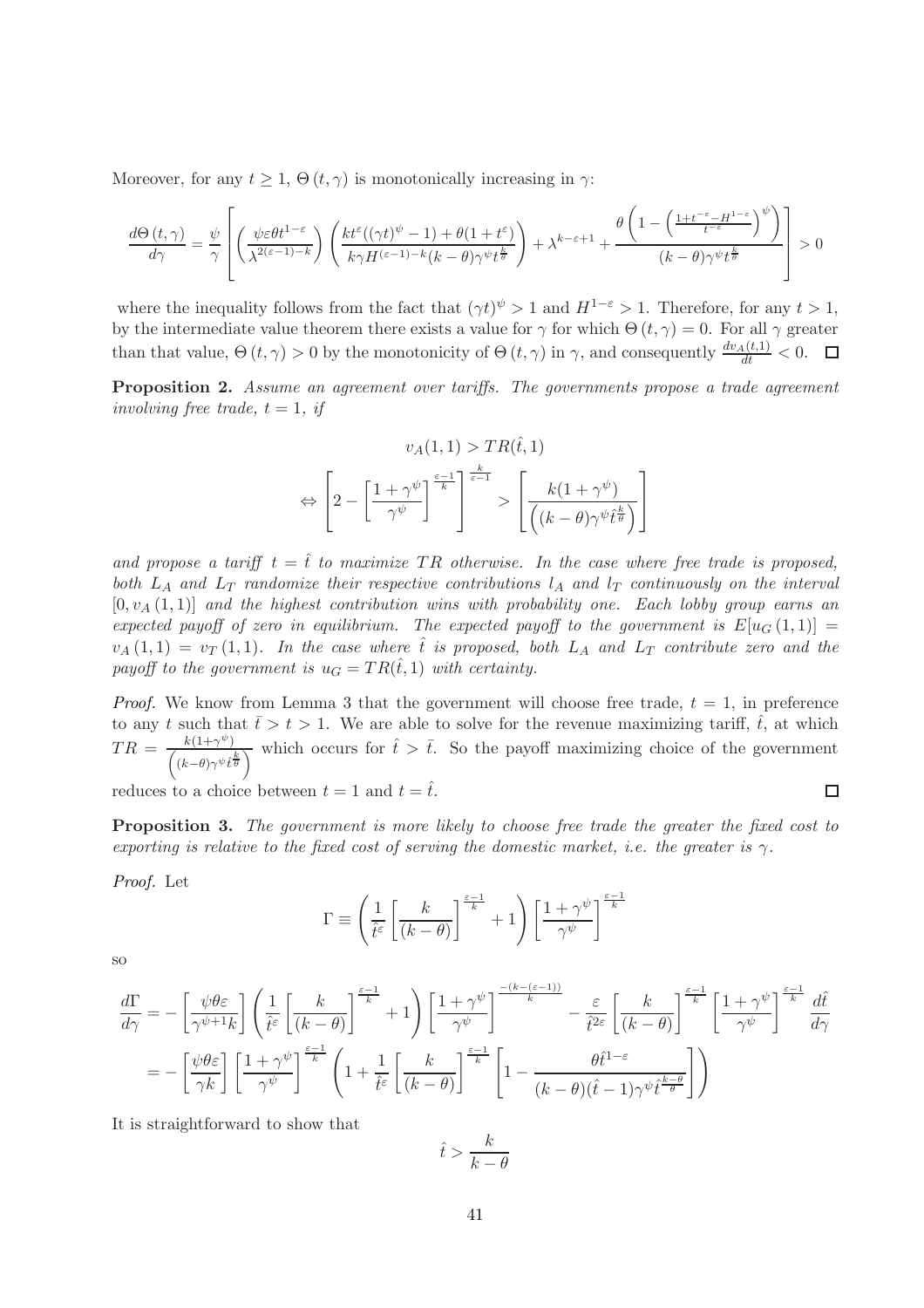$$
\frac{d\Gamma}{d\gamma}\bigg|_{\hat{t}=\hat{t}} = -\left[\frac{\psi\theta\varepsilon}{\gamma k}\right] \left[\frac{1+\gamma^{\psi}}{\gamma^{\psi}}\right]^{\frac{\varepsilon-1}{k}} \left(1+\frac{1}{\hat{t}^{\varepsilon}}\left[\frac{k}{(k-\theta)}\right]^{\frac{\varepsilon-1}{k}} \left[1-\frac{\theta\hat{t}^{1-\varepsilon}}{\theta\gamma^{\psi}\hat{t}^{\frac{k-\theta}{\theta}}}\right]\right)
$$

$$
= -\left[\frac{\psi\theta\varepsilon}{\gamma k}\right] \left[\frac{1+\gamma^{\psi}}{\gamma^{\psi}}\right]^{\frac{\varepsilon-1}{k}} \left(1+\frac{\hat{t}^{\frac{\varepsilon-1}{k}}}{\hat{t}^{\varepsilon}}\left[1-\frac{\hat{t}^{1-\varepsilon}}{\gamma^{\psi}\hat{t}^{\frac{k-\theta}{\theta}}}\right]\right) < 0.
$$

The previous inequality follows from the fact that  $\frac{d^2\Gamma}{d\gamma d\tilde{t}} < 0$ .

#### A.2 Formalization of Lobbying over Tariff Agreement as All-Pay Auction

This Appendix shows how, when valuations are asymmetric, the game of lobbying over a tariff agreement can be formalized as an all-pay auction where the pro-trade lobby has a head start.

In this case,  $1 < t \leq \bar{t}$  and  $TR > 0$ . We will take t and  $\tau$  as parametric and so will drop them from functional specifications. We know that each lobby's equilibrium strategy involves a mixed strategy. Therefore, each lobby's contribution level is a realization from a distribution with cumulative distribution function  $F_g(l_g)$ ,  $g \in (A,T)$ , where  $F_g(l_g)$  is continuous over  $(0,\infty)$  and the minimum contribution level is 0 for each lobby. The expected payoff for  $L_T$  from making a contribution  $l_T$  can be written as

$$
\mathbb{E}\left[u_T\left(l_T\right)\right] = F_A\left(l_T + TR\right)v_T - l_T\tag{28}
$$

 $\Box$ 

where  $F_A(l_T + TR)$  is the probability that  $l_A \leq l_T + TR$  and hence  $L_T$  will win the contest.

The expected payoff for  $L_A$  is

$$
\mathbb{E}\left[u_A\left(l_A\right)\right] = F_T\left(\max\left\{0, l_A - TR\right\}\right)v_A - l_A\tag{29}
$$

where the term max  $\{0, l_A - TR\}$  reflects the fact that if  $l_A \leq TR$  then the government will adopt the agreement for sure.

Since  $F_A$  and  $F_T$  are continuous over  $(0, \infty)$ , if  $l^*$  is the maximum contribution by  $L_A$ ,  $L_T$  wins for sure if it adopts the pure strategy of  $l^* - TR$ . Therefore,  $L_T$  will never spend strictly more than  $l^* - TR$ . In addition,  $L_T$ 's maximum contribution cannot be less than  $l^* - TR$ , otherwise  $L_A$ 's maximum contribution would be unnecessarily high.

We will now solve for  $F_T(0)$  and  $F_A(0)$ , showing that both  $L_T$  and  $L_A$  put mass at zero in equilibrium. Start with  $F_T(0)$ . In mixed strategy Nash equilibrium each contribution  $l_i$  must yield the same expected payoff. Observe from (29) that  $L_A$  makes the same expected payoff from  $l_A = 0$ as from  $l_A = TR$ :

$$
\mathbb{E}\left[u_A\left(l_A\right)\right] = F_T\left(0\right)v_A - TR = 0.
$$

From this it follows that

$$
F_T(0) = \frac{TR}{v_A} > 0.
$$

Since  $F_T(0) = \alpha_T$ , we have now shown that  $L_T$  puts mass at zero.

Turn now to  $F_A(0)$ . We have shown above that  $L_A$  expects to derive a payoff of zero in equilibrium from all its pure strategies. This holds for its maximum contribution as well,  $l^*$ :  $v_A - l^* = 0$ . So  $L_A$  will never contribute more than  $v_A$ . This means that  $L_T$  can guarantee a payoff of  $v_T - (v_A - TR) - \epsilon$  by adopting a pure strategy  $l_T = v_A - TR + \epsilon$ . To avoid triggering such a deviation by  $L_T$ ,  $L_A$  must set  $F_A$  (0) in order to facilitate for  $L_T$  the higher payoff  $v_T - (v_A - TR)$ :

so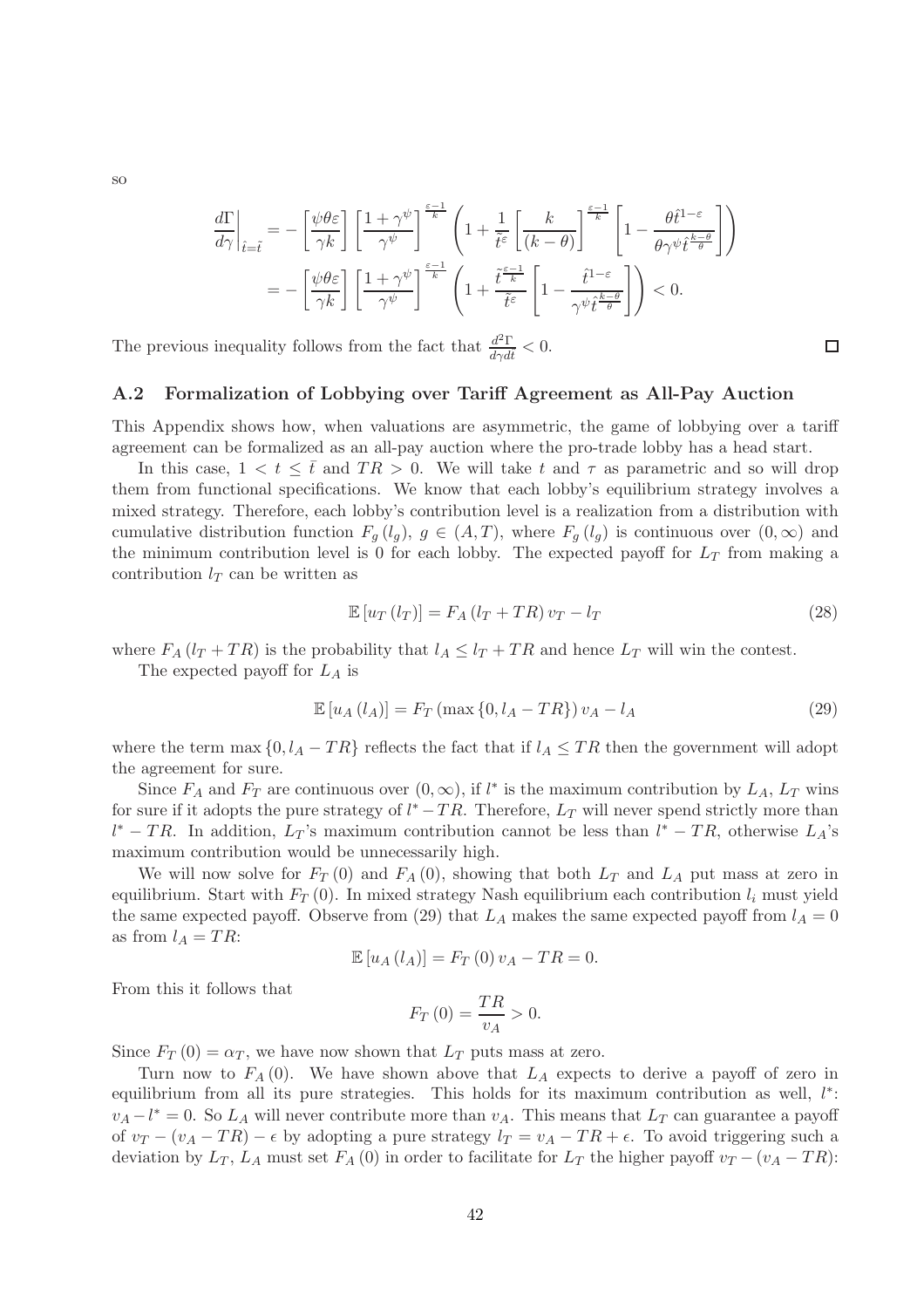$$
\mathbb{E}\left[u_T\left(l_T\right)\right] = F_A\left(l_T + TR\right)v_T - \left(l_T - TR\right) \n= v_T - \left(v_A - TR\right), \quad l_T \in [0, l^* - TR].
$$
\n(30)

Setting  $l_T = 0$ , we obtain  $F_A(TR) = 1 - \frac{v_A - TR}{v_T}$  $\frac{-1}{v_T}$ . Since  $L_A$  stands no chance of winning for  $l_A \leq TR$ , we can substitute  $F_A(0)$  for  $F_A(TR)$  from which we obtain

$$
F_A(0) = 1 - \frac{v_A - TR}{v_T} = \alpha_A > 0,
$$

thus establishing that  $L_A$  puts mass at zero as well.

Now we can solve for equilibrium mixed strategies. Since in equilibrium  $\mathbb{E}[u_A(l_A)] = 0$ ,

$$
F_T(l_A - TR) = \frac{l_A}{v_A}, l_A \in [TR, v_A].
$$

Because any contribution by  $L_T$  is augmented by TR, a contribution by  $L_A$  must be greater than  $l_T$  by TR to be regarded as equivalent:  $l_A = l_T + TR$ . Using this in  $F_T$ , we have the equilibrium strategy for  $L_T$ :

$$
F_T(l_T) = \frac{TR}{v_A} + \frac{l_T}{v_A}, \ l_T \in [0, v_A - TR].
$$

For  $L_A$ , by  $(30)$ ,

$$
F_A(l_T + TR) = 1 - \frac{v_A - TR}{v_T} + \frac{l_T}{v_T}.
$$

Therefore in equilibrium, using  $l_A = l_T + TR$ ,

$$
F_A(l_A) = 1 - \frac{v_A}{v_T} + \frac{l_A}{v_T}, l_A \in [TR, v_A].
$$

We can now use the equilibrium strategies to calculate expected contribution levels. Starting with  $L_T$ ,

$$
\mathbb{E}\left\{l_T\right\} = \int_0^{v_T} l_T dG_T
$$

$$
= \left[\frac{l_T^2}{2v_A}\right]_0^{v_T}
$$

But since  $L_T$  does not contribute above  $v_A - TR$ , we can replace the upper limit  $v_T$  with  $v_A - TR$ . From this we obtain

$$
\mathbb{E}\left\{l_T\right\} = \frac{(v_A - TR)^2}{2v_A}.\tag{31}
$$

Now for  $L_A$ ,

$$
\mathbb{E}\left\{l_A\right\} = \int_{TR}^{v_A} l_A dG_A,
$$